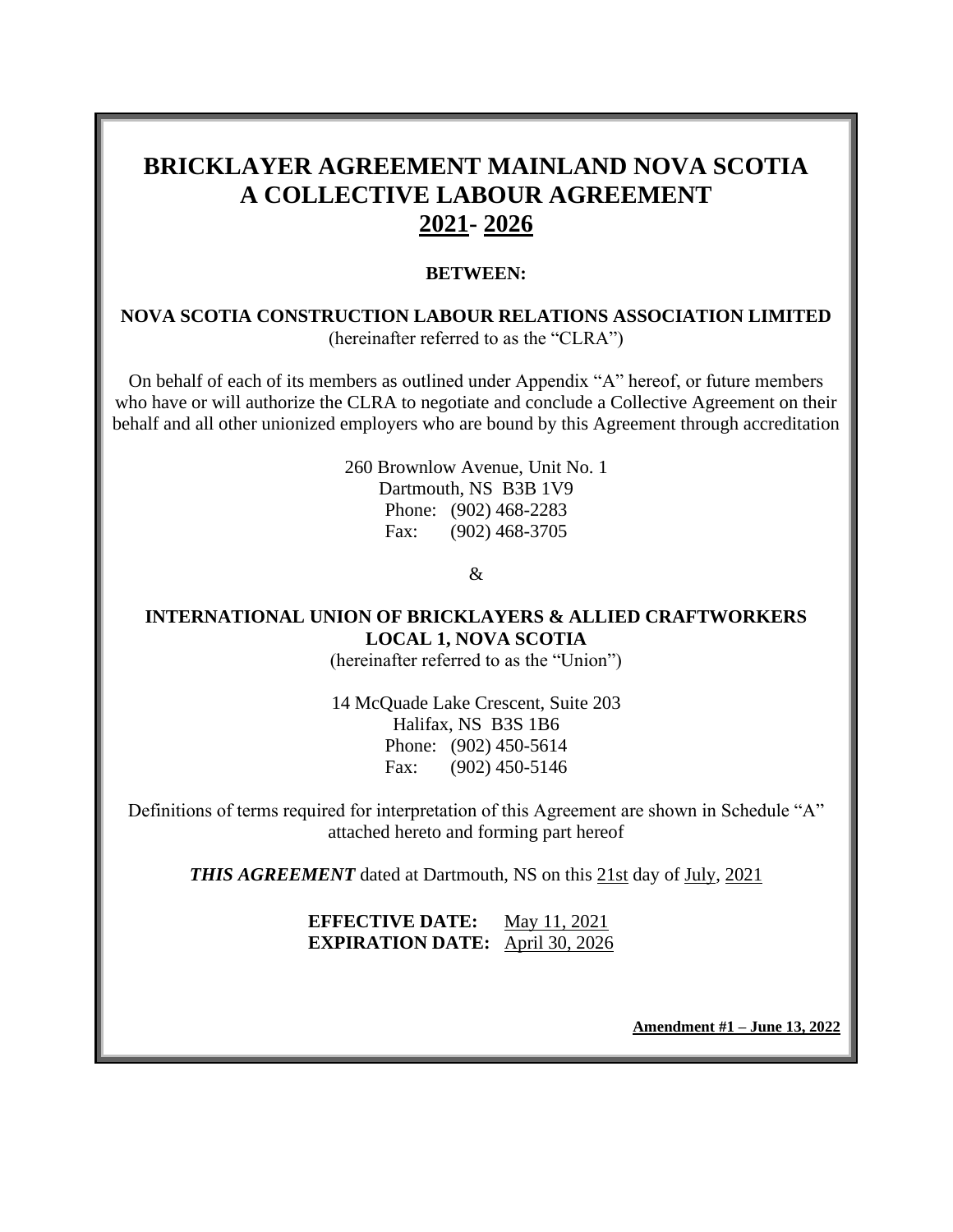### **BRICKLAYERS LOCAL 1**

MAY 11, 2021 - APRIL 30, 2026

# **INDEX**

| <b>ARTICLE NO.</b><br>PAGE NO.                                                                                                                                                                              |  |
|-------------------------------------------------------------------------------------------------------------------------------------------------------------------------------------------------------------|--|
|                                                                                                                                                                                                             |  |
|                                                                                                                                                                                                             |  |
| ARTICLE 1B - COMMERCIAL/INSTITUTIONAL AND RESIDENTIAL NEW CONSTRUCTION OVER<br>ONE HUNDRED THIRTY-EIGHT THOUSAND DOLLARS (\$138,000)<br>BRICKLAYER/MASONRY VALUE CONSTRUCTION (LABOUR HOURS AND MATERIALS)3 |  |
| ARTICLE 1C - LIGHT COMMERCIAL, INSTITUTIONAL AND RESIDENTIAL CONSTRUCTION LESS<br>THAN ONE HUNDRED THIRTY-EIGHT THOUSAND DOLLARS (\$138,000) BRICKLAYER/MASONRY                                             |  |
|                                                                                                                                                                                                             |  |
|                                                                                                                                                                                                             |  |
|                                                                                                                                                                                                             |  |
|                                                                                                                                                                                                             |  |
|                                                                                                                                                                                                             |  |
|                                                                                                                                                                                                             |  |
|                                                                                                                                                                                                             |  |
|                                                                                                                                                                                                             |  |
|                                                                                                                                                                                                             |  |
|                                                                                                                                                                                                             |  |
|                                                                                                                                                                                                             |  |
|                                                                                                                                                                                                             |  |
|                                                                                                                                                                                                             |  |
|                                                                                                                                                                                                             |  |
|                                                                                                                                                                                                             |  |
|                                                                                                                                                                                                             |  |
|                                                                                                                                                                                                             |  |
|                                                                                                                                                                                                             |  |
|                                                                                                                                                                                                             |  |
|                                                                                                                                                                                                             |  |
|                                                                                                                                                                                                             |  |
|                                                                                                                                                                                                             |  |
|                                                                                                                                                                                                             |  |
|                                                                                                                                                                                                             |  |
|                                                                                                                                                                                                             |  |
|                                                                                                                                                                                                             |  |
|                                                                                                                                                                                                             |  |
|                                                                                                                                                                                                             |  |
|                                                                                                                                                                                                             |  |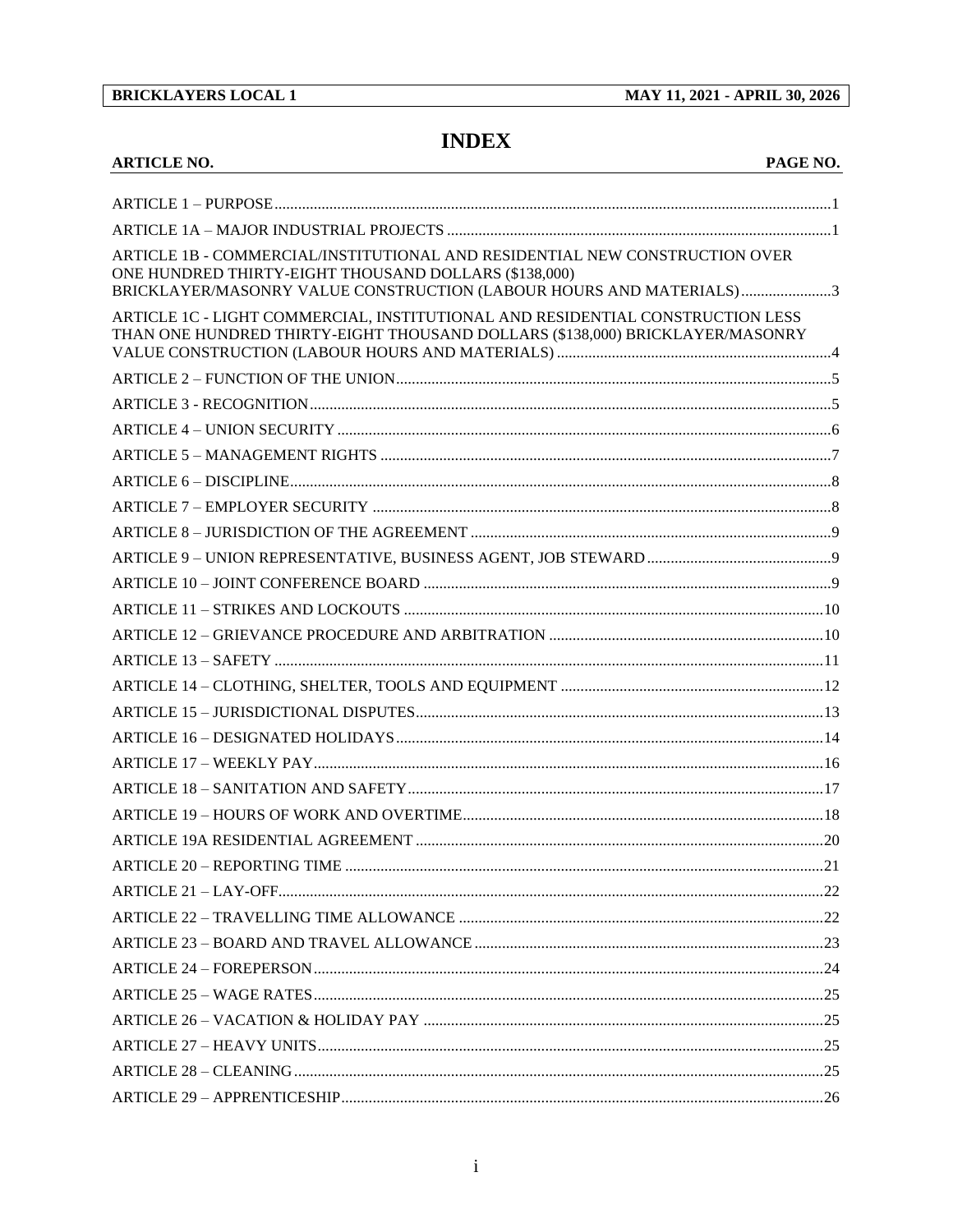**BRICKLAYERS LOCAL 1 MAY 11, 2021 - APRIL 30, 2026**

# **INDEX**

#### **ARTICLE NO. PAGE NO.**

| BRICKLAYERS LOCAL 1 APPENDIX "A" - BRICKLAYER TRADE CLASSIFICATION40      |  |
|---------------------------------------------------------------------------|--|
|                                                                           |  |
|                                                                           |  |
|                                                                           |  |
| BRICKLAYERS LOCAL 1 APPENDIX "T" - JOB TARGETING RULES AND PROCEDURES  49 |  |
|                                                                           |  |
|                                                                           |  |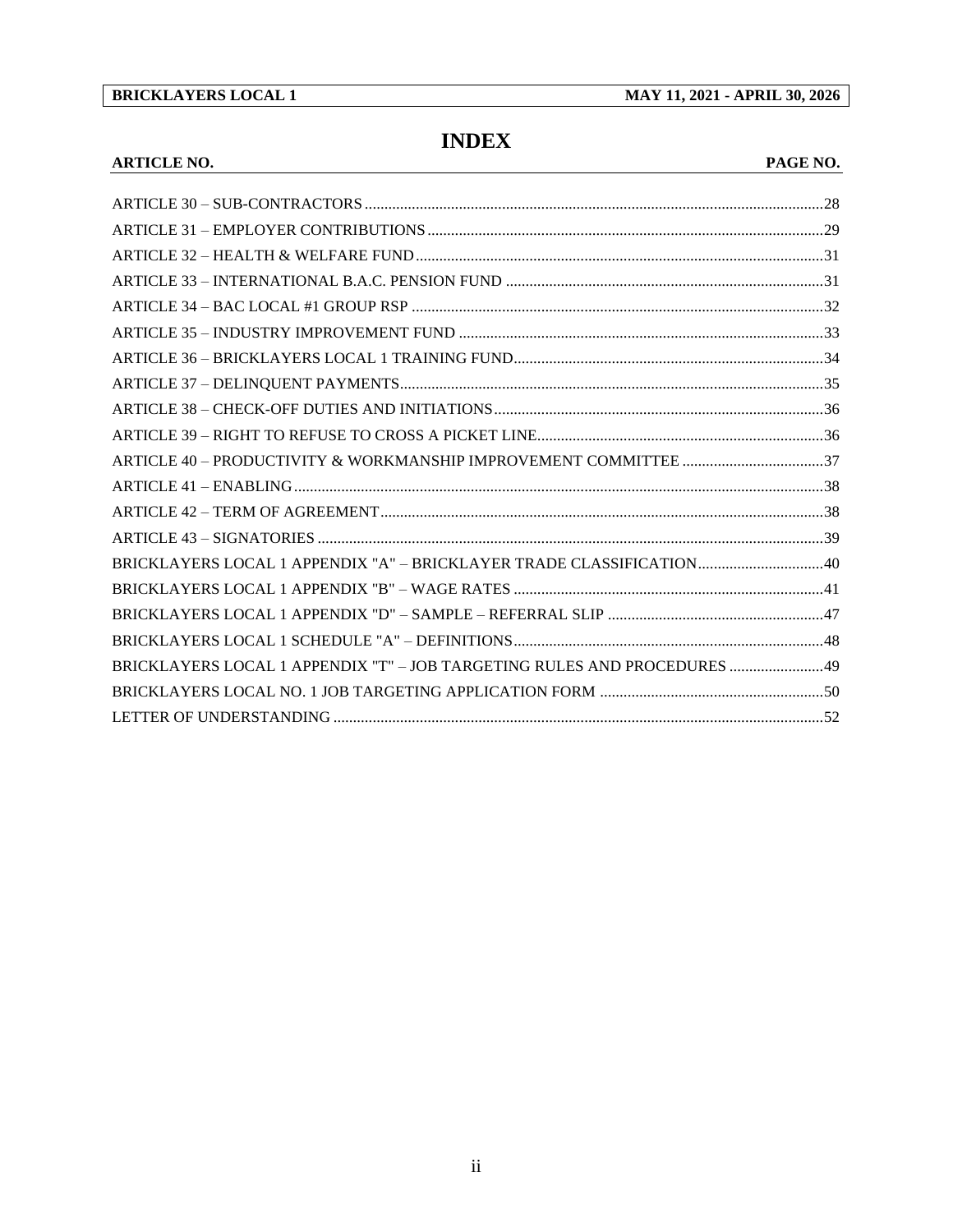# **ARTICLE 1 – PURPOSE**

- <span id="page-3-0"></span>1.01 The purpose of this Agreement is to establish terms and conditions of employment for the Industrial and Commercial sector of the construction industry.
- 1.02 Recognize that future developments may be such as to make changes in the terms and conditions of employment desirable, the parties intend that every term and condition contained within this Collective Agreement may be amended upon the agreement of the Parties.

## **ARTICLE 1A – MAJOR INDUSTRIAL PROJECTS**

### <span id="page-3-1"></span>**DEFINITIONS**

- 1A.01 (A) **Major Industrial Projects** shall be defined as the initial construction, or major expansion or renovation of the facilities listed below, where the initial construction or the major expansion or renovation has a total construction value (labour hours, materials and equipment) in excess of Fifty Million Dollars (\$50,000,000.00).
	- 1. Heavy water plants
	- 2. Oil and gas refineries
	- 3. Pulp mills
	- 4. Petro-chemical plants
	- 5. Automobile manufacturing plants
	- 6. Rubber plants (such as Michelin)
	- 7. Steel mills
	- 8. Metal producing facilities
	- 9. Power generating projects
	- 10. Ore reduction plants and Smelters
	- (B) **Shutdowns** shall be defined as work taking place on an industrial site when it is necessary to halt or reduce production in order for the work to take place.
	- (C) **Refractory** work shall be defined as the new installation or repair of refractory work on an industrial site.
- 1A.02 The parties may meet and agree to different terms and conditions to apply on a given project falling under Article 1A should special conditions so require.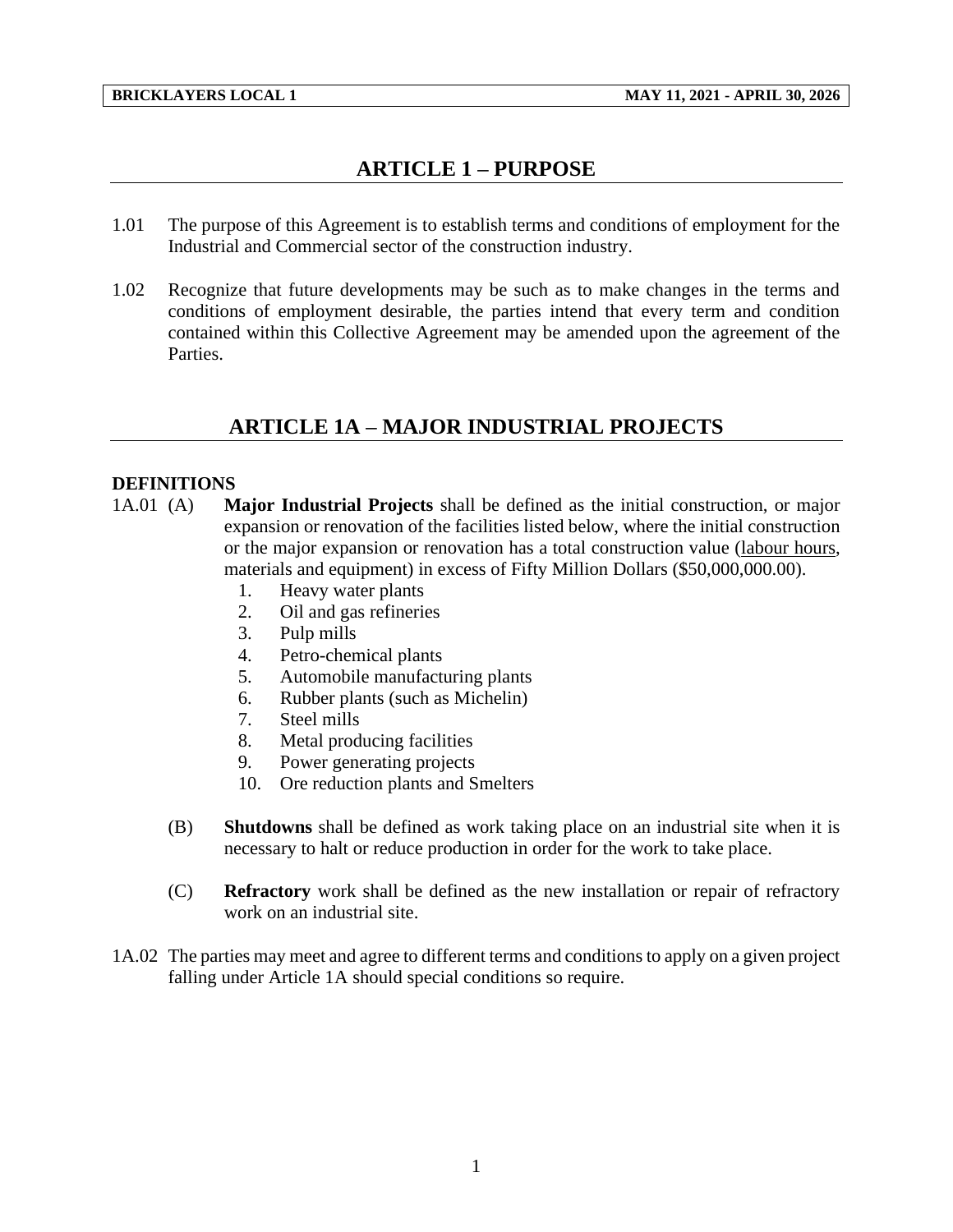## 1A.03 **WORKING CONDITIONS FOR MAJOR INDUSTRIAL PROJECTS, SHUTDOWNS AND REFRACTORY WORK AS DEFINED IN**

**ARTICLE 1A.01 (A), (B) AND (C):**

- (i) When overtime is worked, the first two (2) hours of overtime, Monday to Friday inclusive, shall be paid for at one and one half times  $(1 \frac{1}{2} x)$  the prevailing rate. Thereafter, double time  $(2 x)$  shall be paid for all overtime hours including all hours worked on Saturday, Sundays and Holidays. Overtime pay is not applicable to make-up time. When two Designated Holidays fall within the same week, then overtime shall be calculated after twenty-four (24) hours for that week.
- (ii) For jobs that do not fall under the definition of shutdown, refractory work or major industrial projects, the working conditions shall be set forth in Article 19 Hours of Work and Overtime, and Article 22 & 23 Travel.
- 1A.04 The Parties recognize that in a major project, the CLRA, the employer, and the Unions have mutual interest in the rules governing the performance of the work on the site. It is agreed that Site Rules & Regulations will be prepared and distributed among the employees on the job, by the employer, provided such rules do not conflict or contravene terms of this Agreement.

It is agreed by the Union, that all employees covered by this Agreement shall be made aware of these Site Rules & Regulations by the employer at the time of their hire and that they shall be bound by them through out the duration of their employment.

It is further agreed that violations of these Site Rules & Regulations is just cause for the disciplinary action as specified in the Site Rules.

Site Rules, if used, shall be included in any mark-up meeting held under this Agreement and each employee shall be given a copy of these Site Rules & Regulations to read and sign upon hiring.

1A.05 The Parties agree that in the event that there is a strike or lock-out in the Commercial or Industrial sector of the construction industry in the Province during the duration of the Major Project, the strike or lock-out shall not affect the Major Project and the employer shall continue to be entitled to hire and lay off workers under the Agreement in accordance with the normal practices as determined by the staffing requirements of the work in progress, on the site, but there shall be no coordinated layoffs, terminations, separations, resignations or rehiring by the Union or the employer in order to circumvent the consequence of any strike or lock-out that may take place outside the Project site.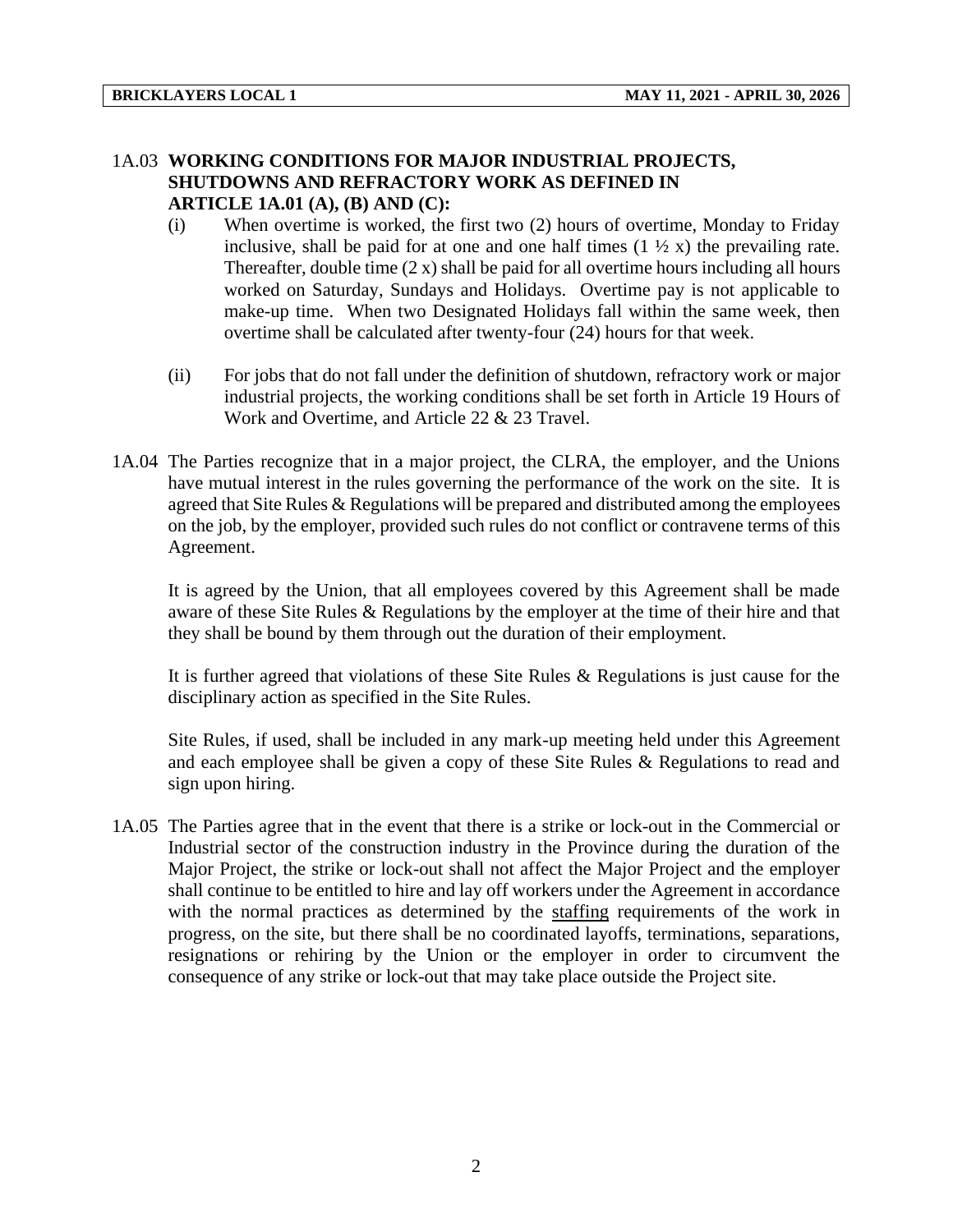# <span id="page-5-0"></span>**ARTICLE 1B - COMMERCIAL/INSTITUTIONAL AND RESIDENTIAL NEW CONSTRUCTION OVER ONE HUNDRED THIRTY-EIGHT THOUSAND DOLLARS (\$138,000) BRICKLAYER/MASONRY VALUE CONSTRUCTION (LABOUR HOURS AND MATERIALS)**

- 1B.01 Commercial/Institutional (New) shall be described as work within the Scope of Work Clause of the Standard Agreement on new or renovation projects as described herein: (a)Stores, office buildings, schools, restaurants, law courts, filling stations, garages, hotels, banks, business offices, insurance agencies, theatres, municipal office buildings, fire stations, dairies, dry cleaners, car lots, markets, barber and beauty shops, health centres, hospitals, printing offices, depots, churches, swimming pools, recreation centres, bowling alleys, places of amusement, first aid stations, correctional facilities, funeral homes, shopping centres and other like structures or buildings not of an industrial or residential nature. This does not include offices, etc. located within plants or facilities of an industrial nature.
- 1B.02 Rates for work performed under Article 1B shall be those set out in Appendix "B" herein.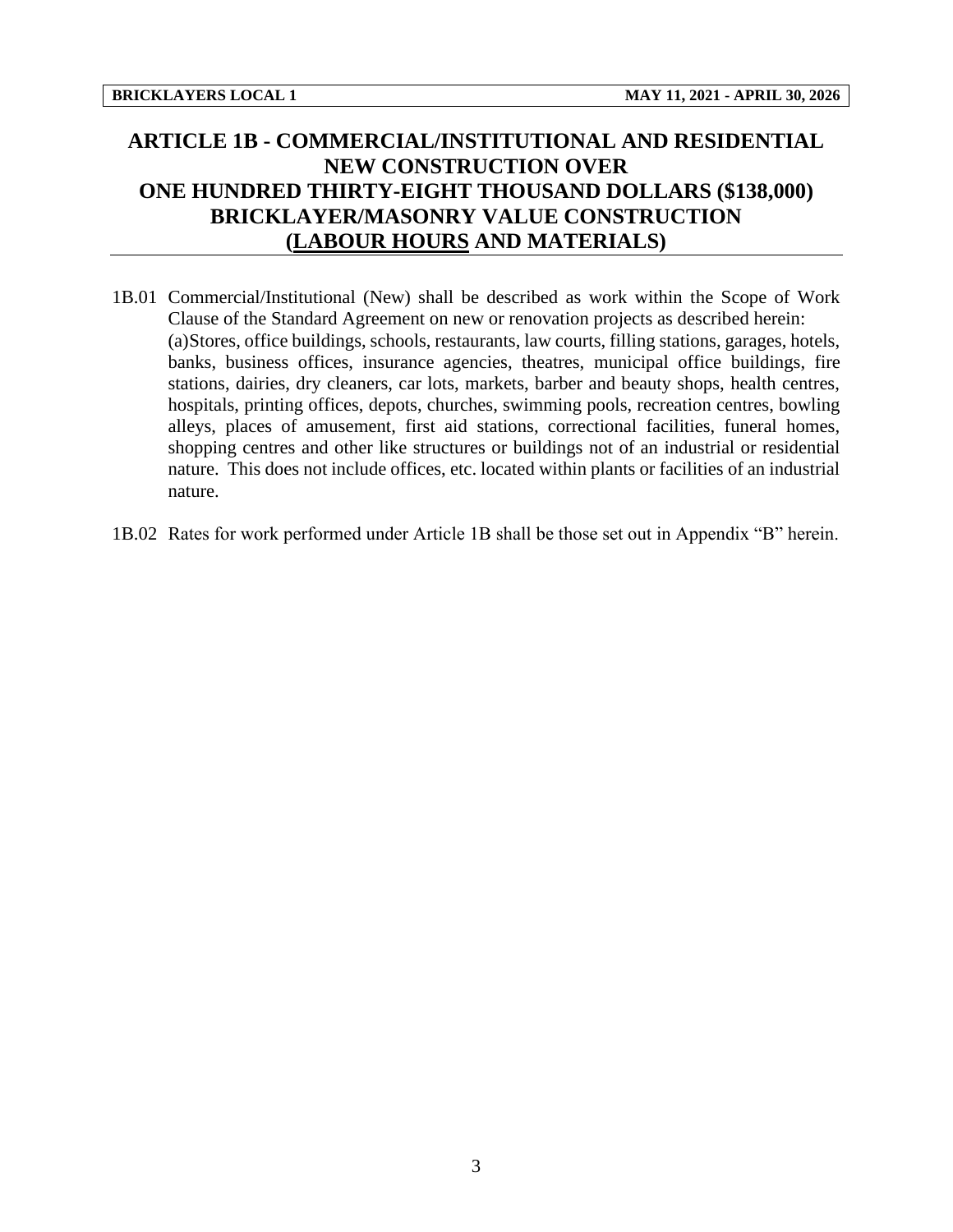# <span id="page-6-0"></span>**ARTICLE 1C - LIGHT COMMERCIAL, INSTITUTIONAL AND RESIDENTIAL CONSTRUCTION LESS THAN ONE HUNDRED THIRTY-EIGHT THOUSAND DOLLARS (\$138,000) BRICKLAYER/MASONRY VALUE CONSTRUCTION (LABOUR HOURS AND MATERIALS)**

The rates and conditions under this category shall apply to Light Commercial, Institutional and Residential Construction Jobs which have an original accepted tender amount of less than one hundred and thirty-eight thousand dollars (\$138,000.00), Bricklayer/Masonry value construction, labour hours, and materials. This amount shall be adjusted in accordance with the Consumer Price Index as reported by Statistics Canada upon expiry of the Agreement. All unionized employees working on jobs defined in this Article shall receive the benefit contributions under this Agreement in addition to the basic hourly rate. The employer agrees to provide the Union with the accepted tender amount.

This Article shall apply to the defined jobs less than one hundred thirty-eight thousand dollars (\$138,000.00) set out above:

#### 1) **Residential less than one hundred thirty-eight thousand dollars (\$138,000.00):**

Residential shall be defined as single and semi-detached houses, row houses, town houses, low-rise and high-rise apartments, motels or similar structures and shall include underground parking and recreation facilities where such facilities are for the exclusive use of the residence.

#### 2) **Commercial, Institutional less than one hundred thirty-eight thousand dollars (\$138,000.00):**

Stores, office buildings, schools, restaurants, law courts, filling stations, garages, hotels, banks, business offices, insurance agencies, theatres, municipal office buildings, fire stations, dairies, dry cleaners, car lots, markets, barber and beauty shops, health centres, hospitals, printing offices, depots, churches, swimming pools, recreation centres, bowling alleys, places of amusement, first aid stations, correctional facilities, funeral homes, shopping centres and other like structures or buildings not of an industrial or residential nature. This does not include offices, etc. located within plants or facilities of an industrial nature.

#### 3) **Working conditions for Article 1C shall be as set out in Article 19A. Rates shall be as set out in Appendix "C".**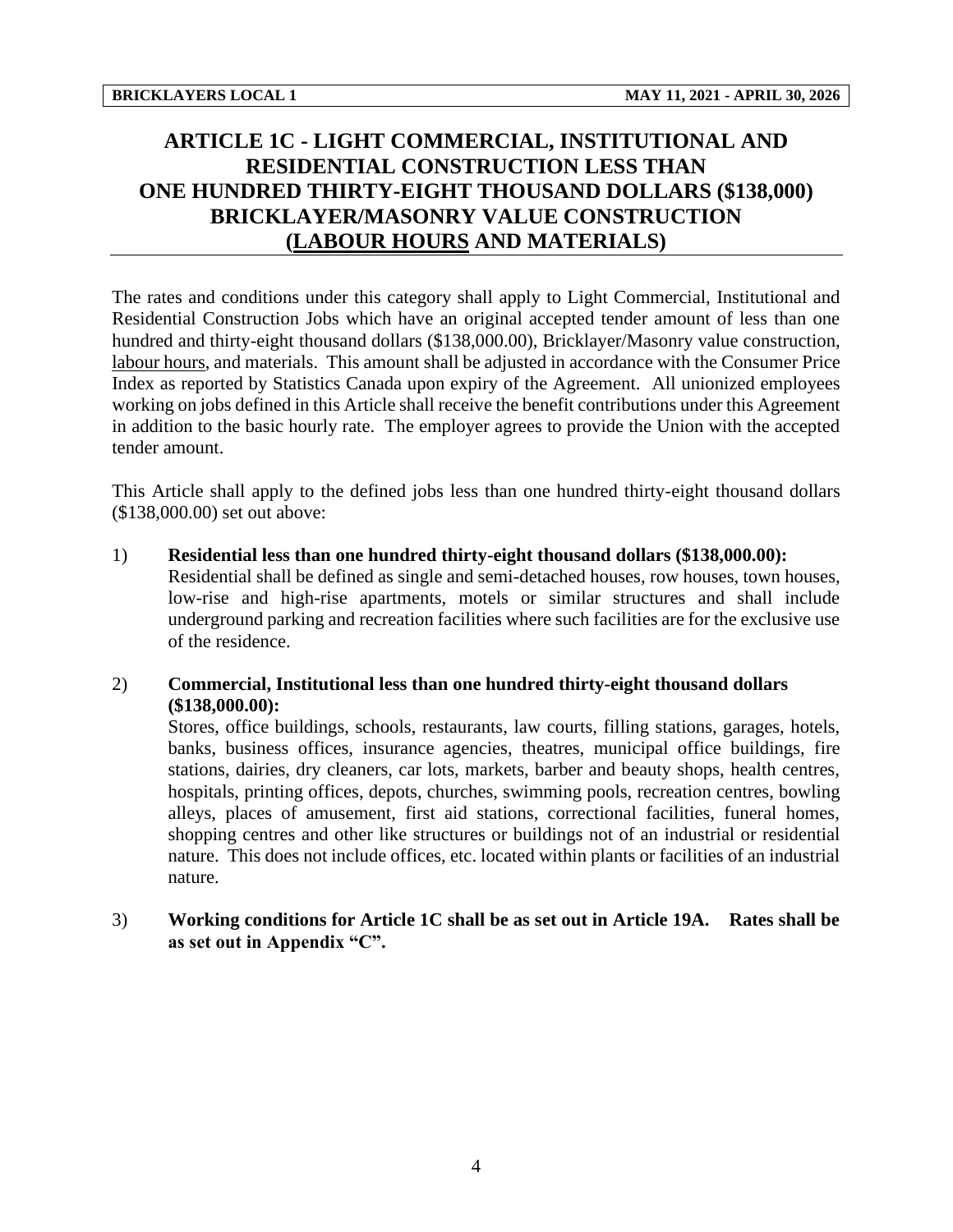## **ARTICLE 2 – FUNCTION OF THE UNION**

<span id="page-7-1"></span><span id="page-7-0"></span>2.01 The Union represents that it has complete and final authority to bargain with the employer on behalf of the employees whom it represents, and to administer this Agreement and settle any matters of dispute, which may arise between the employer and the Union.

## **ARTICLE 3 - RECOGNITION**

- 3.01 The employer and CLRA recognizes the Union as the sole collective bargaining agent for journeypersons and apprentice bricklayers, stonemasons, cement or concrete block layers in the construction industry within the territorial jurisdiction of the Union Local #1.
- 3.02 The Union agrees to recognize the CLRA as the exclusive bargaining agent for its members designated herein and other unionized employers of the trade covered by Accreditation Order No. L.R.B. 392C dated January 29, 1976, covering Mainland Nova Scotia.
- 3.03 The employer recognizes that the Union jurisdiction is claimed to include journeyperson bricklayers, all air barrier and insulation in the cavity wall, fire brick refractory workers, stone masons, miscellaneous helpers, pointers, caulkers, cleaners, cement or concrete block layers, brick pavers, (apprentices and improvers in all branches of the industry) within the Mainland of Nova Scotia, for whom the Union is authorized to bargain, or whom it contemplates employing in such capacities within the said Province.
- 3.04 In order to bind non-CLRA employers to the provisions of this Agreement, the Union will file any Letter of Agreement/Recognition with the Minister of Labour in accordance with Section 28 of the *Trade Union Act* and copy of the Association with same. Such employers are required to sign a compliance agreement.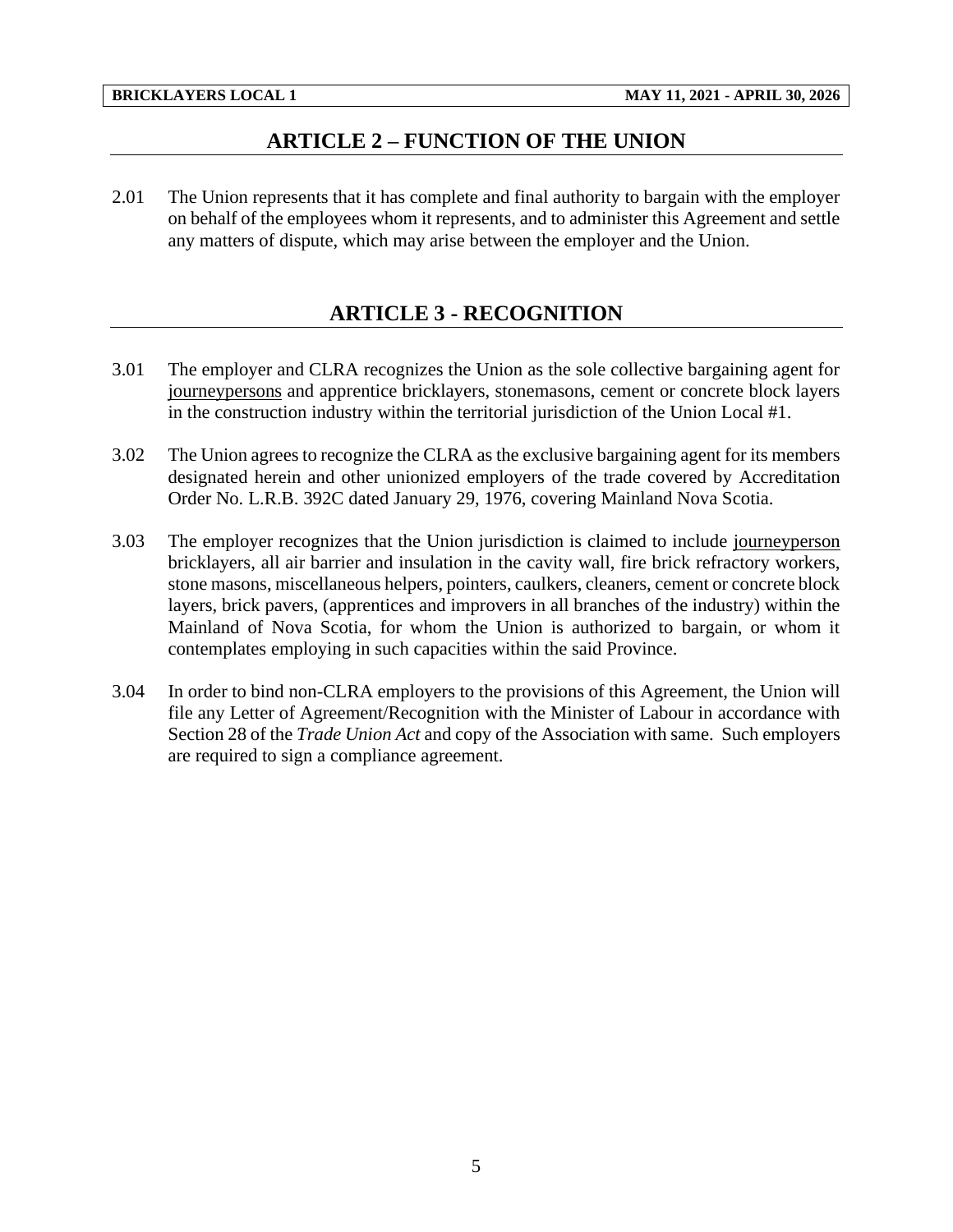## **ARTICLE 4 – UNION SECURITY**

- <span id="page-8-0"></span>4.01 The employer agrees that it shall be a condition of employment for all employees employed in the trade as outlined in this Collective Agreement to be a member of and maintain membership in good standing in the International Union of Bricklayers and Allied Craftworkers.
- 4.02 The Union will cooperate with the employer in providing employment for their members and the Union agrees to assist the employer by all means in its power to secure and supply skilled and competent craftworkers.
- 4.03 When an employer hires an employee in the trade, they shall be informed by the employer that it is a condition of their employment that, unless otherwise provided for in writing by the Union, they shall make an application to become a member of the Local Union within seven (7) working days from the date of their employment.
- 4.04 It is agreed that tradespersons and other employees covered by this Agreement shall work for only one (1) contractor at any one time and shall not perform additional work while in the employ of such contractor. Employees violating this shall be disciplined by the Union and/or the employer as provided in Article 6 herein.
- 4.05 Any employee who is not put to work may request a layoff and Record of Employment for shortage of work from their employer.
- 4.06 It is agreed that the employer and the union affected may agree on different provisions than those contained herein on hours of work and wage rates so as to increase the competitive position of unionized employers in residential work.
- 4.07 The employer will cooperate with the Union in providing employment of their members, and the Union agrees to assist the employer by all means in its power to secure and supply skilled and competent craftworkers. If any employee is engaged by the employer, they shall be informed by the employer that it is a condition of employment that, unless otherwise provided for in the Agreement they shall make application pursuant to Article 4.03 and shall become a member of the Local Union within seven (7) working days from the date of their employment, except for Probationary Workers who shall make application after thirty (30) days of employment.
- 4.08 If the Local Union does not supply sufficient qualified and competent tradespersons within forty-eight (48) hours or two (2) working days, then the employer may secure workers from any available source subject to the provisions of Article 3.
- 4.09 All Union members who report to work must furnish a Union referral slip (attached in Appendix "D") within ten (10) working days of starting work. The Union, when requested, may fax referral slips directly to the employers' offices.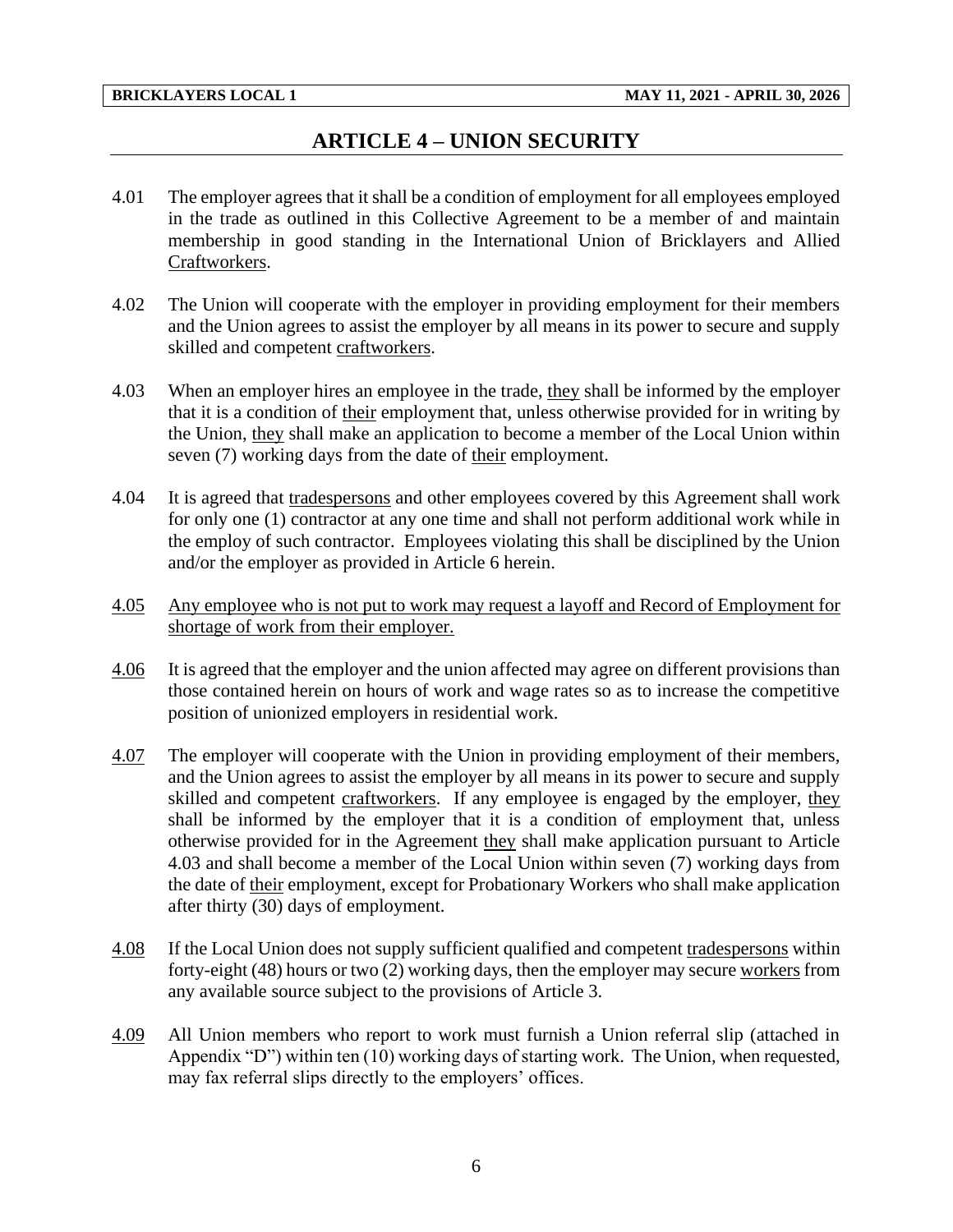- 4.10 All employees being hired by the employer shall obtain a referral slip from the Union.
- 4.11 In the old Local 3 territorial jurisdiction, there shall be fifty percent (50%) local area hires (name hire) until such time as the local list is exhausted. Old Local 3 consists of Colchester County, Cumberland County, Pictou County, Antigonish County and Guysborough County.

## **ARTICLE 5 – MANAGEMENT RIGHTS**

- <span id="page-9-0"></span>5.01 The Union agrees that the employer has the exclusive right to manage the business and to exercise such right without any restrictions save and except as are specifically set out in this Agreement.
- 5.02 Without restricting the generality of the foregoing, it is agreed that it is the exclusive function of the employer:
	- (a) To determine qualifications of employees, to transfer, hire, assign work, promote, demote, layoff, discipline and discharge employees for just cause, and to increase or decrease the working force from time to time.
	- (b) To determine materials to be used, design of projects, facilities and equipment required, to prescribe tools, methods of performing work and the location of equipment and the scheduling of work.
	- (c) To establish rules and regulations to be observed by employees governing their conduct as such and the posting and notifying the Union of such rules and regulations thereof.
- 5.03 The employer recognizes that the Union has recourse through the Grievance Procedure if it feels that the employer has exercised any of the foregoing contrary to the terms of this Agreement.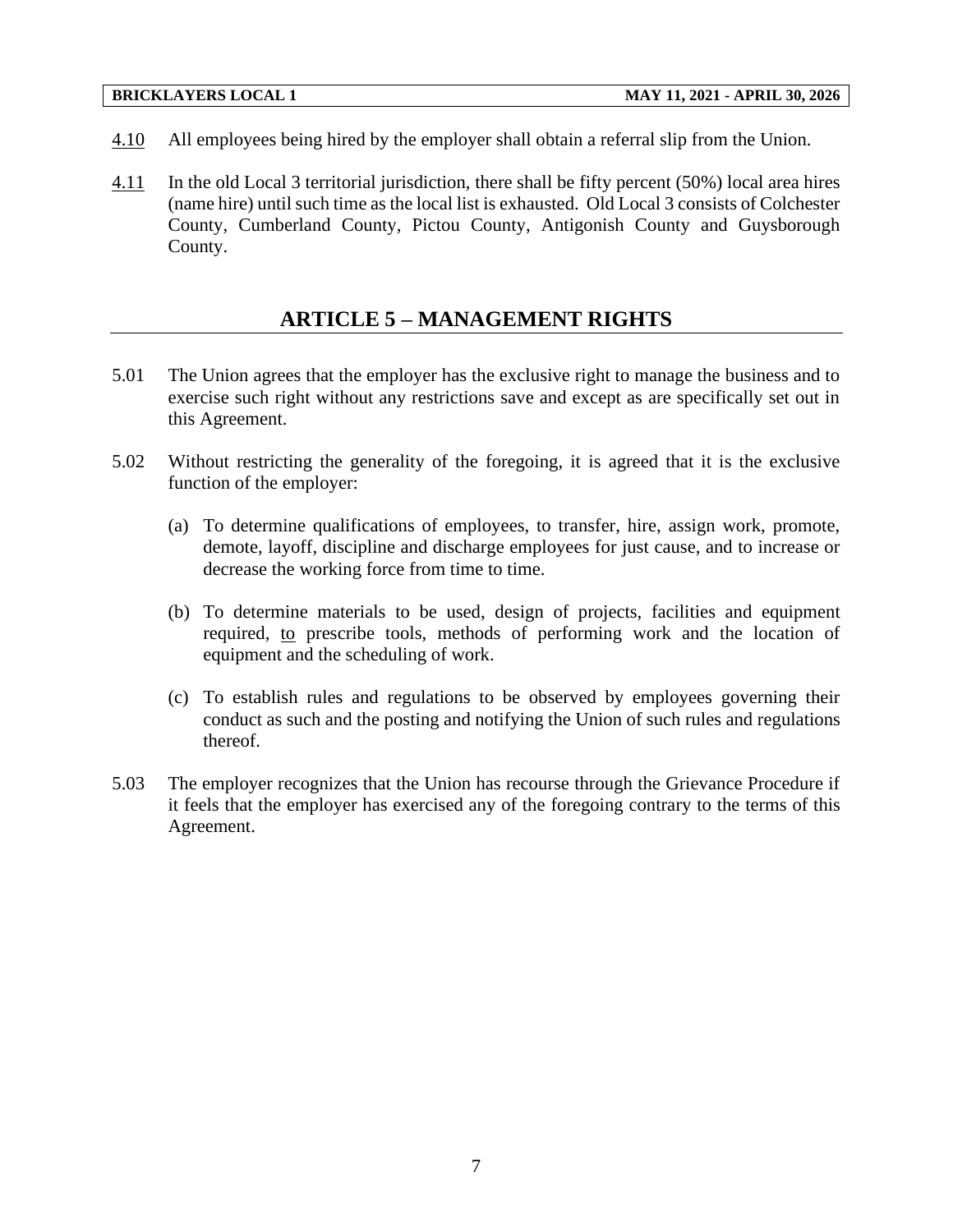## **ARTICLE 6 – DISCIPLINE**

- <span id="page-10-0"></span>6.01 Cell phones/Blackberries/smartphones/etc. will not be permitted by employees onsite, except as explicitly authorized by the employer. Violations of this article shall be subject to the following disciplinary scheme:
	- First offence: warn the employee in writing. Warning notice to be signed by the employee's Foreperson, copy of warning notice to be sent to the Union office.
	- Second offence: one (1) day suspension. Notify Union before suspension takes place.
	- Subsequent offence: seven (7) day suspension or dismissal as determined by the employer.

<span id="page-10-1"></span>This section shall not apply to stewards and forepersons using cell phones in the course of their duties.

## **ARTICLE 7 – EMPLOYER SECURITY**

- 7.01 The Union agrees that employee members of the Union shall only work for one (1) unionized contractor at any one time and shall not perform any additional work while in the employ of such contractor. employees violating this shall be disciplined according to the Bylaws of Local 1, I.U.B.A.C.
- 7.02 Union members shall not work for any non-unionized employer unless it is as part of an organizing campaign. Members in breach of this provision shall be liable to a fine of not less than \$250.00 for each day worked based on a decision by the trial committee.
- 7.03 The Union shall notify the CLRA if there is an organizing campaign.
- 7.04 Fines levied pursuant to Article 7.02 shall be payable to the Nova Scotia Construction Labour Relations Association Limited.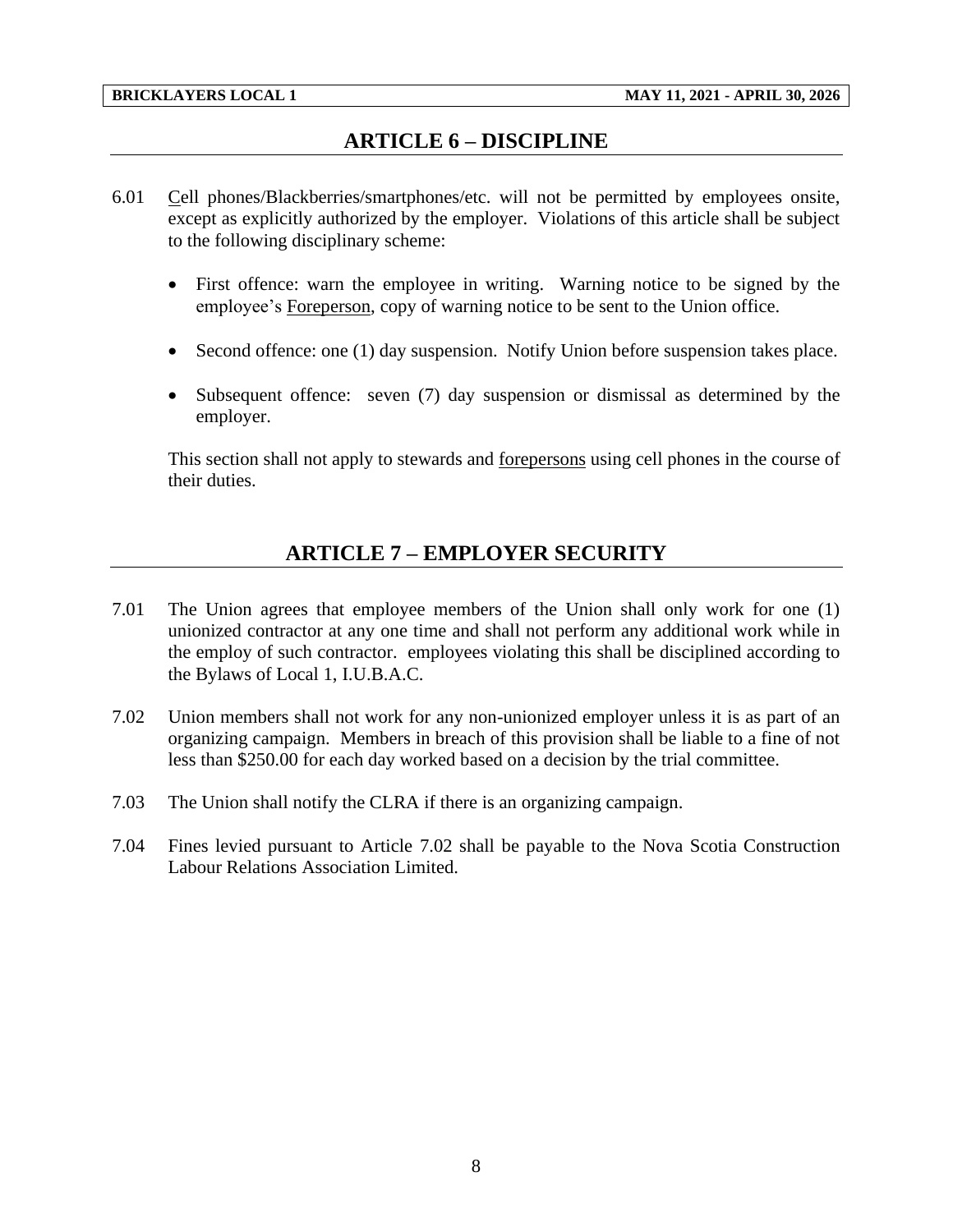## **ARTICLE 8 – JURISDICTION OF THE AGREEMENT**

- <span id="page-11-0"></span>8.01 This Agreement covers all restoration and installation of masonry and refractory work in the construction industry and work utilising material to replace masonry in the territorial jurisdiction of the Union Local 1.
- <span id="page-11-1"></span>8.02 Special terms and conditions shall be agreed to for refractory work.

## **ARTICLE 9 – UNION REPRESENTATIVE, BUSINESS AGENT, JOB STEWARD**

- 9.01 It is agreed that the Business Representative and the International Representative of the Union may make arrangements with both the Superintendent and owner in order to obtain access to any project to deal with any complaint or grievance which may arise, or to conduct normal Union business with Union members on the job, provided that such visits do not interfere with the work of the project. The Union may appoint a Job Steward from the employees regularly working on the job. The appointment of such Job Steward will be discussed with the Job Superintendent and consideration given to their recommendations with respect to the employees being considered. The Union will notify the employer in writing of the name of the Job Steward appointed. It will be the duty of the Job Steward to protect the interests of the Union and the employer and to assist in the processing of grievances.
- 9.02 The Job Steward, if feasible and fair, shall work all overtime. They shall not suffer any discrimination or punitive measures for representing the employees and expressing their wishes. They shall have permission of the employer to endeavour to settle grievances during their normal working day without loss of pay.

## **ARTICLE 10 – JOINT CONFERENCE BOARD**

- <span id="page-11-2"></span>10.01 A board, consisting of two (2) members from each Party of this Agreement, shall be set up within one (1) month from the signing of this Agreement and, if necessary, shall meet quarterly thereafter, or more frequently if deemed necessary.
- 10.02 The purpose of these meetings is to provide an exchange of ideas and opinions so that the purpose of this Agreement may be more easily achieved.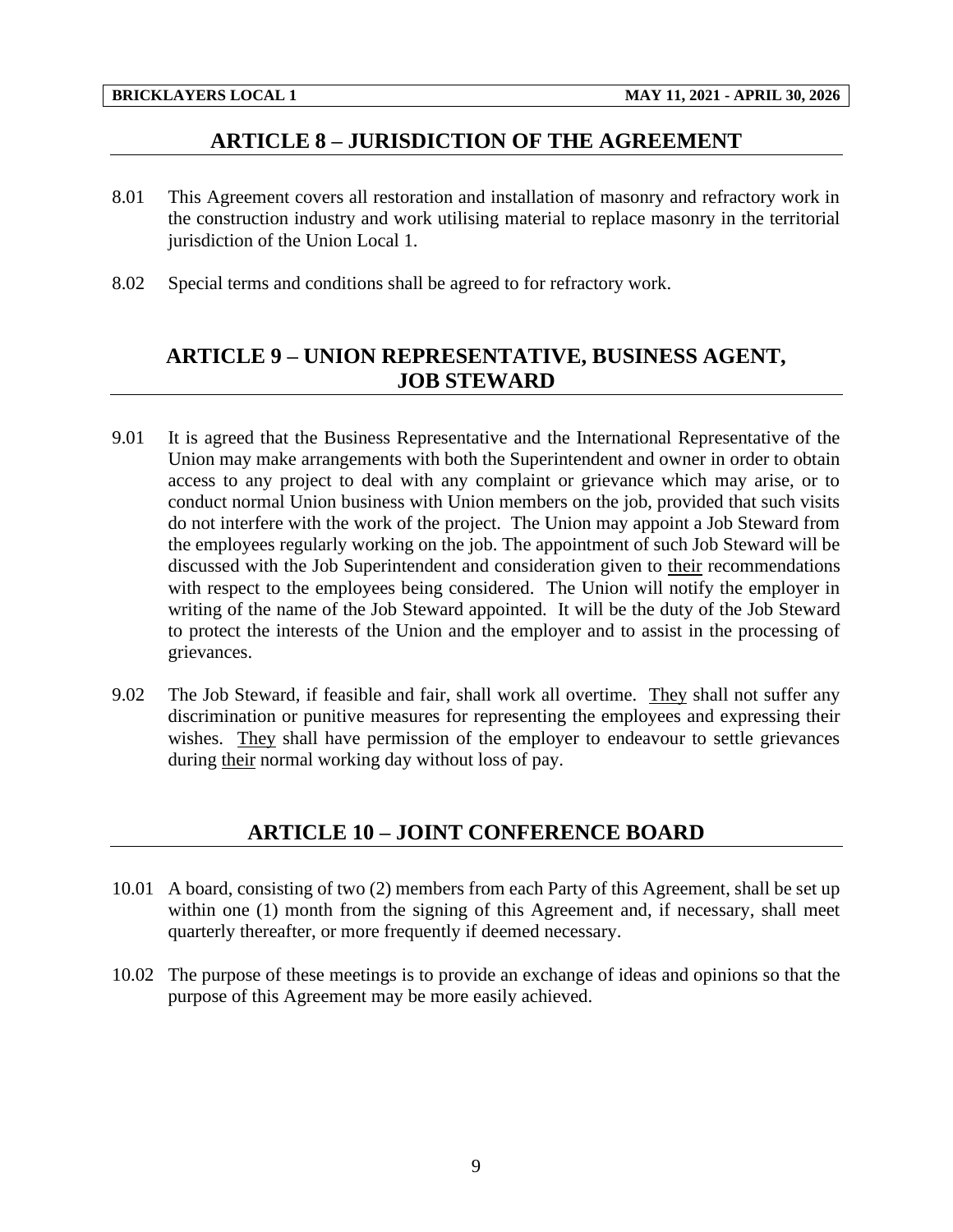## **ARTICLE 11 – STRIKES AND LOCKOUTS**

- <span id="page-12-0"></span>11.01 The Union and employees agree that there will be no strike or other collective action which will interfere with, or stop, the efficient operation of construction work of the employer for the duration of this Agreement.
- 11.02 The employer agrees that there will not be any lockout of employees during the tem of this Agreement.

## <span id="page-12-1"></span>**ARTICLE 12 – GRIEVANCE PROCEDURE AND ARBITRATION**

- 12.01 The Parties being aware of the high cost of Arbitration agree that they may wish to utilize professional Alternative Dispute Resolution Procedures as are available through the Province of Nova Scotia or from other sources. Both Parties agree to use their best efforts to implement Alternative Dispute Resolution Procedures as appropriate in the resolution of disputes.
- 12.02 Failing settlement, the grievance may then be settled in a manner provided by Section 107 of the *Trade Union Act*, Chapter 45, R.S.N.S. 1989, as amended.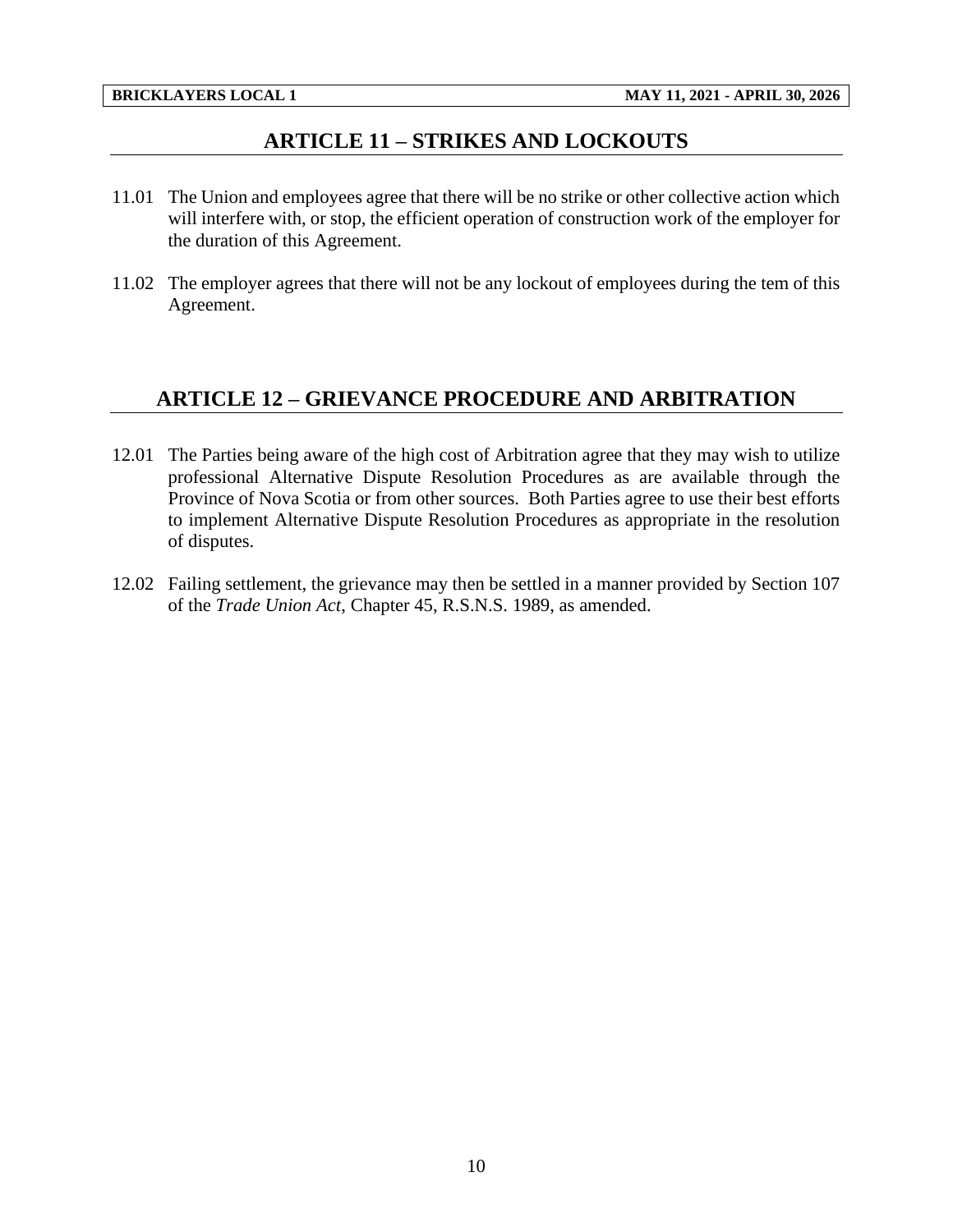# **ARTICLE 13 – SAFETY**

- <span id="page-13-0"></span>13.01 In cooperation with the employer's overall program of safety programme, it is expected that the Job Stewards will report to the Foreperson for immediate corrective action any unsafe conditions, unsafe acts or violations of standard safety regulations or the applicable Nova Scotia Occupational Health & Safety Act and other applicable legislation.
- 13.02 Every employee shall, as a condition of employment, be required to own and wear a safety helmet of an approved type. Helmets may be purchased from contractors at cost.
- 13.03 Every employee shall, as a condition of employment, own and wear suitable protective footwear and other personal equipment required by the Occupational Health and Safety Act Regulations, and by the Employer's Safety Programme. This does not include special protective clothing where an employee is required to work under abnormal conditions or during inclement weather. Under such conditions the special protective clothing required shall be supplied by the contractor.
- 13.04 Every employee shall have current and valid training in the following minimum courses:
	- WHMIS
	- Safety Orientation
	- Fall Arrest
	- First Aid (as required)
	- Confined Space (as required)
	- Man Lift (as required)
	- Respiratory Fit Testing (as required)

This training shall be provided under the Bricklayers Local 1 Training Fund.

13.05 The Union shall maintain a database of training certification held by Union members. Database information and proof of training shall be available to the employer upon request.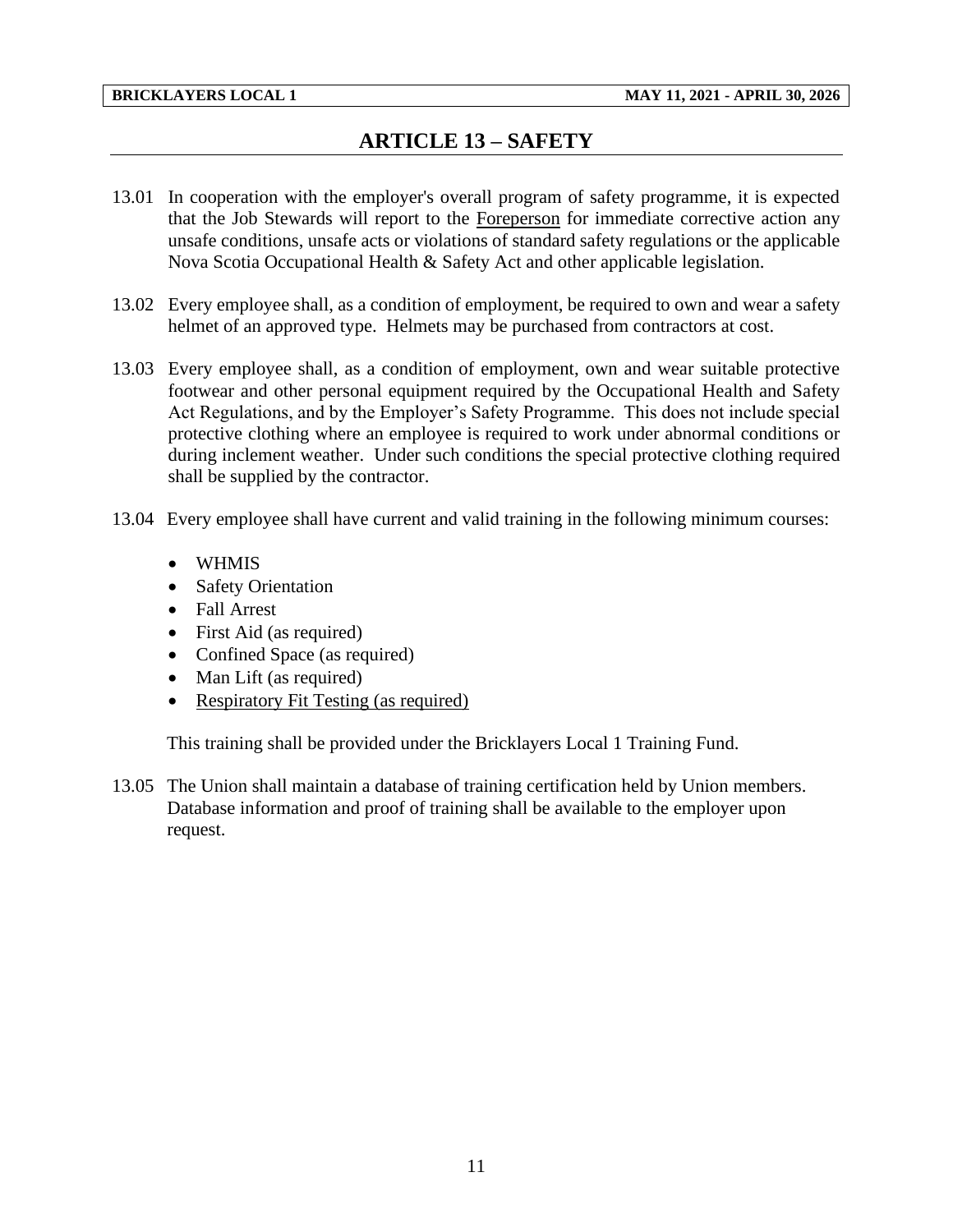## <span id="page-14-0"></span>**ARTICLE 14 – CLOTHING, SHELTER, TOOLS AND EQUIPMENT**

- 14.01 Adequate locked quarters, heated when necessary, shall be provided for members of the Union to change clothes and eat lunch. Such quarters to be kept clean and no equipment shall be stored in said quarters while workers are on job. The Shop Steward shall have a key, which will be kept, in the office after working hours.
- 14.02 The employer shall provide the following items of equipment and/or clothing when weather and working conditions require their use:
	- (a) oilskins/weather clothes;
	- (b) safety goggles and ear plugs;
	- (c) safety harnesses with proper safety lines. At option of employee, employee may own/supply own harness and lanyards.
	- (d) Inspections of the harnesses are the responsibility of the employer.
- 14.03 When a crane operator's view is obstructed, the employer will supply an employee who understands proper signals to direct the crane operator. The employee will be a member of the Union. Must comply with Nova Scotia Safety regulations.
- 14.04 Tools and equipment supplied by the employer shall be issued to an individual employee who shall sign for them and be financially responsible therefore until returned to the tool room and signed card returned to the employee.
- 14.05 Tools, materials and equipment can be unloaded during a strike and necessary arrangements made for the protection thereof. All tradespersons to have a complete set of hand tools to perform work for which they are hired.
- 14.06 Employees' tools, if stolen or burned while under the protection of the employer's lock and key, shall be replaced by the employer upon reasonable proof of loss.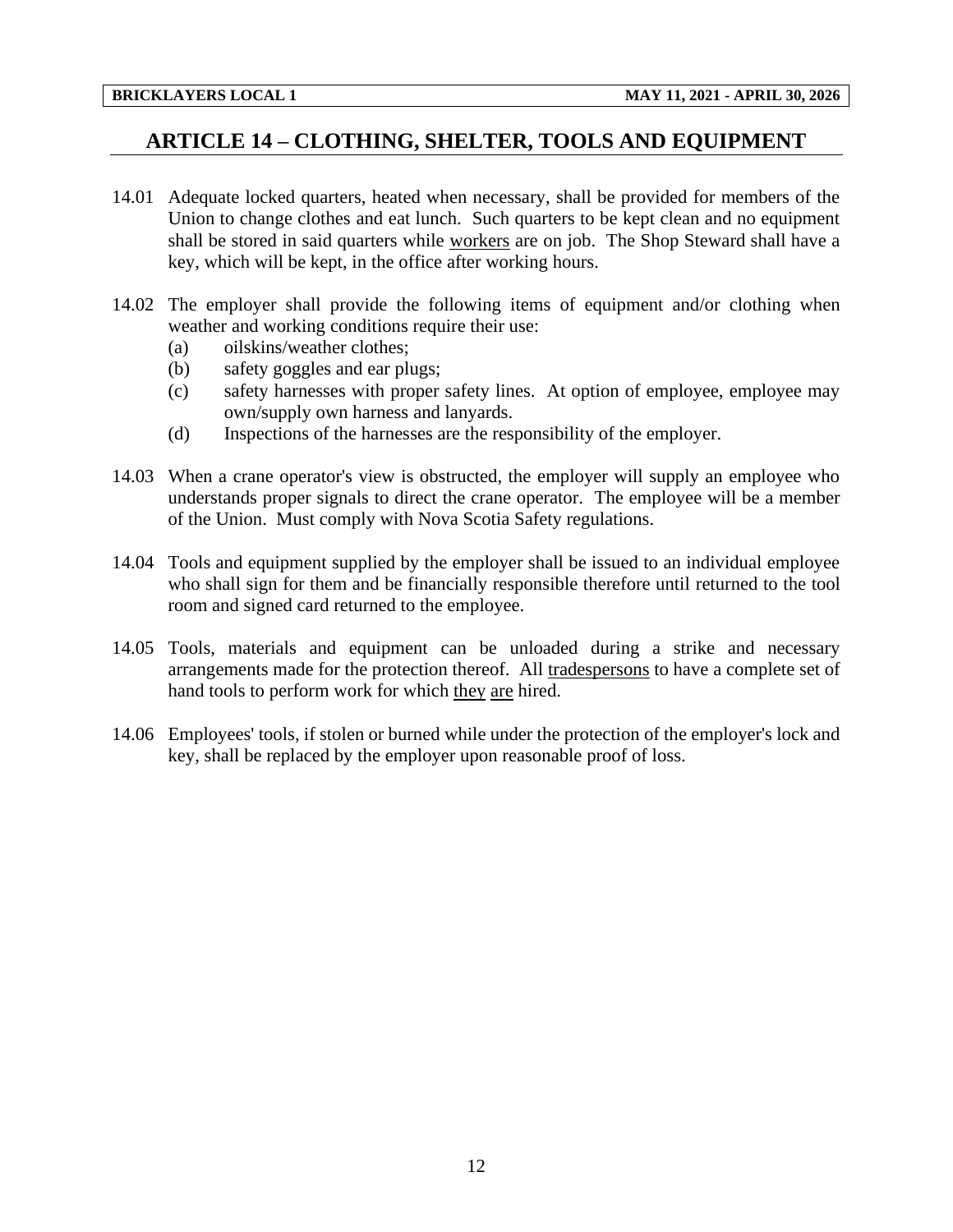## **ARTICLE 15 – JURISDICTIONAL DISPUTES**

- <span id="page-15-0"></span>15.01 A mark-up meeting will be held on major projects with each contractor not later than the commencement of the contractor's work on all major projects and no assignments shall be made before this mark-up. Mark-up assignments shall also apply to all sub-contractors. If a jurisdictional dispute arises once the work has commenced, assignments will be made in accordance with procedures, rules and regulations of the National Joint Board Building Trades Department, A.F.L. & C.I.O. or its successor. The work assignment shall not be completed until a meeting on site has been convened with all Parties involved and until a subsequent meeting (not later than twenty-four (24) hours) has taken place, at which the contractor shall present the work assignment on paper to all parties.
- 15.02 In the event such jurisdictional dispute cannot be settled on a Local basis by the Unions involved, such dispute shall be submitted to the International Unions involved for settlement without permitting it to interfere in any way with the progress of the work at any time. In the event the dispute is not settled by the International Unions involved, it shall then be submitted to the National Joint Board for resolution. It is understood and agreed, however, that if the dispute causes any delay in the progress of the work or gives rise to an apprehended delay, any of the Parties hereto may apply to the Labour Relations Board (Nova Scotia) Construction Panel for an Interim Order under Section 52 of the *Trade Union Act*, Chapter 475, R.S.N.S. 1989, as amended.
- 15.03 The employer shall not be held responsible for any costs and damages arising out of any claims disputes or damages under this Article.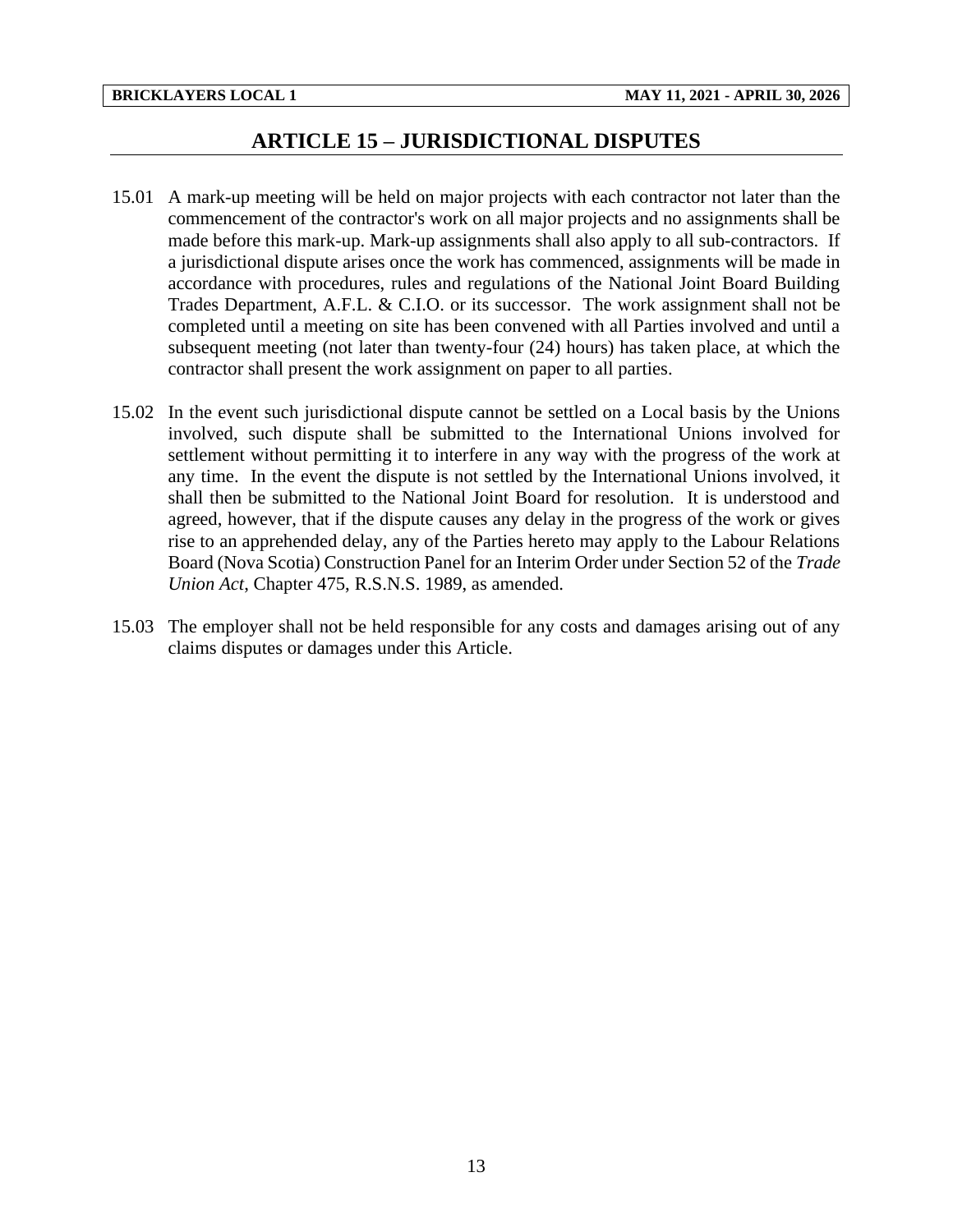# **ARTICLE 16 – DESIGNATED HOLIDAYS**

<span id="page-16-0"></span>16.01 The following days shall be considered holidays:

| New Year's Day | Victoria Day |                         | <b>National Day for Truth and Reconciliation</b> |
|----------------|--------------|-------------------------|--------------------------------------------------|
| Heritage Day   | Canada Day   | <b>Thanksgiving Day</b> | Christmas Day                                    |
| Good Friday    | Labour Day   | Remembrance Day         | <b>Boxing Day</b>                                |

16.02 If the employee is called out to work on Labour Day, they shall be paid at double their straight time rate of pay (2x). This includes pay for the holiday.

| <b>CALENDAR YEAR 2021</b>                        | <b>HOLIDAY FALLS ON</b> |                    |               | <b>HOLIDAY OBSERVED ON</b> |
|--------------------------------------------------|-------------------------|--------------------|---------------|----------------------------|
| Victoria Day                                     | Monday                  | May 24, 2021       | Same          |                            |
| Canada Day                                       | Thursday                | July 1, 2021       | Same          |                            |
| Labour Day                                       | Monday                  | September 6, 2021  | Same          |                            |
| Thanksgiving Day                                 | Monday                  | October 11, 2021   | Same          |                            |
| Remembrance Day                                  | Thursday                | November 11, 2021  | Same          |                            |
| Christmas Day                                    | Saturday                | December 25, 2021  | Monday        | December 27, 2021          |
| <b>Boxing Day</b>                                | Sunday                  | December 26, 2021  | Tuesday       | December 28, 2021          |
| <b>CALENDAR YEAR 2022</b>                        | <b>HOLIDAY FALLS ON</b> |                    |               | <b>HOLIDAY OBSERVED ON</b> |
| New Years Day                                    | Saturday                | January 1, 2022    | Monday        | January 3, 2022            |
| Heritage Day                                     | Monday                  | February 21, 2022  | Same          |                            |
| Good Friday                                      | Friday                  | April 15, 2022     | Same          |                            |
| Victoria Day                                     | Monday                  | May 23, 2022       | Same          |                            |
| Canada Day                                       | Friday                  | July 1, 2022       | Same          |                            |
| Labour Day                                       | Monday                  | September 5, 2022  | Same          |                            |
| <b>National Day for Truth and Reconciliation</b> | Friday                  | September 30, 2022 | <b>Same</b>   |                            |
| Thanksgiving Day                                 | Monday                  | October 10, 2022   | Same          |                            |
| Remembrance Day                                  | Friday                  | November 11, 2022  | Same          |                            |
| Christmas Day                                    | Sunday                  | December 25, 2022  | Monday        | December 26, 2022          |
| <b>Boxing Day</b>                                | Monday                  | December 26, 2022  | Tuesday       | December 27, 2022          |
| <b>CALENDAR YEAR 2023</b>                        | <b>HOLIDAY FALLS ON</b> |                    |               | <b>HOLIDAY OBSERVED ON</b> |
| New Years Day                                    | Sunday                  | January 1, 2023    | Monday        | January 2, 2023            |
| Heritage Day                                     | Monday                  | February 20, 2023  | Same          |                            |
| Good Friday                                      | Friday                  | April 7, 2023      | Same          |                            |
| Victoria Day                                     | Monday                  | May 22, 2023       | Same          |                            |
| Canada Day                                       | Saturday                | July 1, 2023       | Monday        | July 3, 2023               |
| Labour Day                                       | Monday                  | September 4, 2023  | Same          |                            |
| <b>National Day for Truth and Reconciliation</b> | <b>Saturday</b>         | September 30, 2023 | <b>Monday</b> | <b>October 2, 2023</b>     |
| Thanksgiving Day                                 | Monday                  | October 9, 2023    | Same          |                            |
| Remembrance Day                                  | Saturday                | November 11, 2023  | Monday        | November 13, 2023          |
| Christmas Day                                    | Monday                  | December 25, 2023  | Same          |                            |
| <b>Boxing Day</b>                                | Tuesday                 | December 26, 2023  | Same          |                            |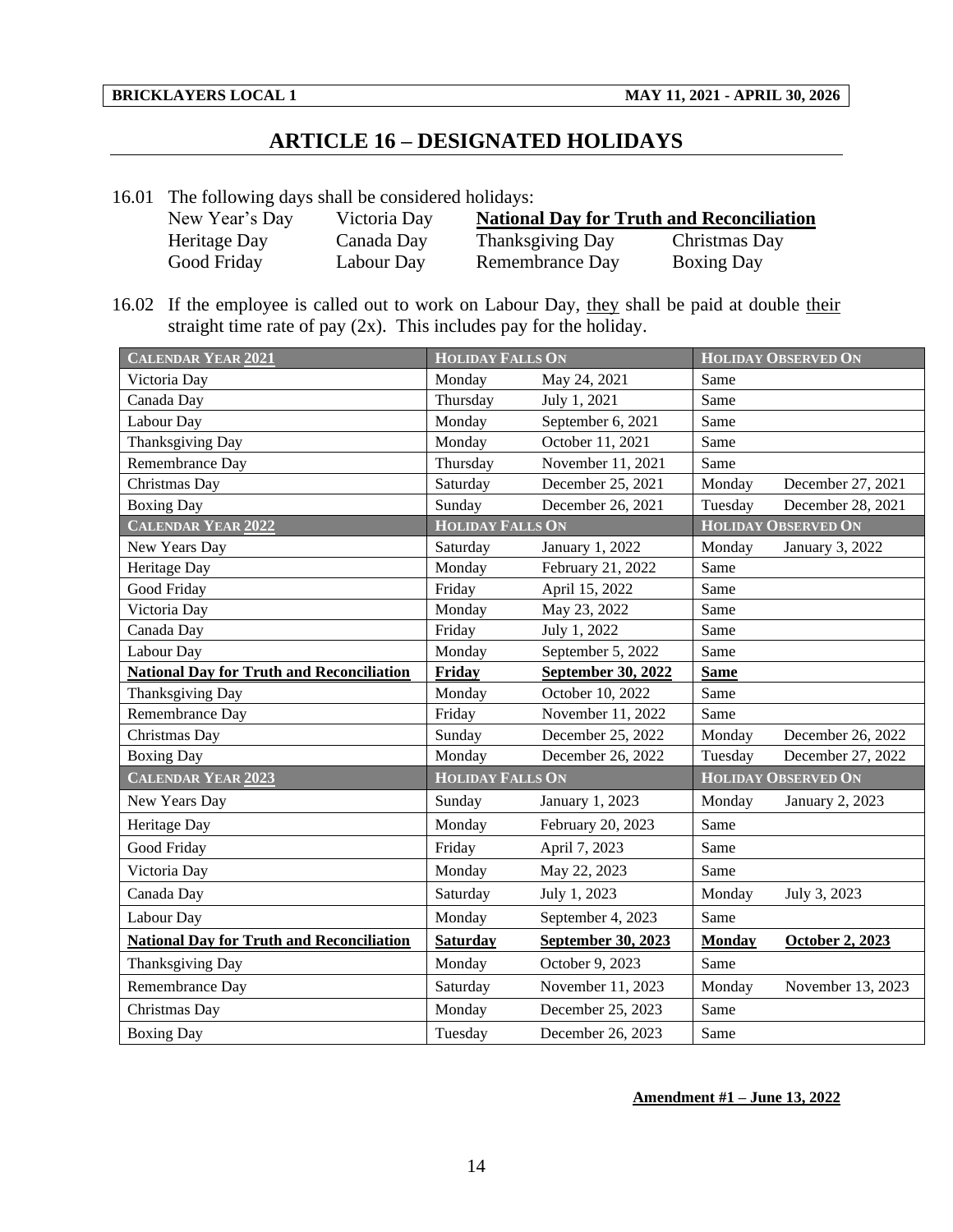#### **BRICKLAYERS LOCAL 1 MAY 11, 2021 - APRIL 30, 2026**

| <b>CALENDAR YEAR 2024</b>                        | <b>HOLIDAY FALLS ON</b> |                           | <b>HOLIDAY OBSERVED ON</b> |
|--------------------------------------------------|-------------------------|---------------------------|----------------------------|
| New Years Day                                    | Monday                  | January 1, 2024           | Same                       |
| Heritage Day                                     | Monday                  | February 19, 2024         | Same                       |
| Good Friday                                      | Friday                  | March 29, 2024            | Same                       |
| Victoria Day                                     | Monday                  | May 20, 2024              | Same                       |
| Canada Day                                       | Monday                  | July 1, 2024              | Same                       |
| Labour Day                                       | Monday                  | September 2, 2024         | Same                       |
| <b>National Day for Truth and Reconciliation</b> | <b>Monday</b>           | <b>September 30, 2024</b> | <b>Same</b>                |
| Thanksgiving Day                                 | Monday                  | October 14, 2024          | Same                       |
| Remembrance Day                                  | Monday                  | November 11, 2024         | Same                       |
| Christmas Day                                    | Wednesday               | December 25, 2024         | Same                       |
| <b>Boxing Day</b>                                | Thursday                | December 26, 2024         | Same                       |
| <b>CALENDAR YEAR 2025</b>                        | <b>HOLIDAY FALLS ON</b> |                           | <b>HOLIDAY OBSERVED ON</b> |
| New Years Day                                    | Wednesday               | January 1, 2025           | Same                       |
| Heritage Day                                     | Monday                  | February 17, 2025         | Same                       |
| Good Friday                                      | Friday                  | April 18, 2025            | Same                       |
| Victoria Day                                     | Monday                  | May 19, 2025              | Same                       |
| Canada Day                                       | Tuesday                 | July 1, 2025              | Same                       |
| Labour Day                                       | Monday                  | September 1, 2025         | Same                       |
| <b>National Day for Truth and Reconciliation</b> | <b>Tuesday</b>          | <b>September 30, 2025</b> | <b>Same</b>                |
| Thanksgiving Day                                 | Monday                  | October 13, 2025          | Same                       |
| Remembrance Day                                  | Tuesday                 | November 11, 2025         | Same                       |
| Christmas Day                                    | Thursday                | December 25, 2025         | Same                       |
| <b>Boxing Day</b>                                | Friday                  | December 26, 2025         | Same                       |
| <b>CALENDAR YEAR 2026</b>                        | <b>HOLIDAY FALLS ON</b> |                           | <b>HOLIDAY OBSERVED ON</b> |
| New Years Day                                    | Thursday                | January 1, 2026           | Same                       |
| Heritage Day                                     | Monday                  | February 16, 2026         | Same                       |
| Good Friday                                      | Friday                  | April 3, 2026             | Same                       |

In those jurisdictions and municipalities where the first Monday in August is declared to be a Civic Holiday, it shall be observed as such under the terms of this Agreement.

Should new **provincial** statutory holidays be declared during the term of this agreement, these new holidays shall be incorporated into this agreement where applicable.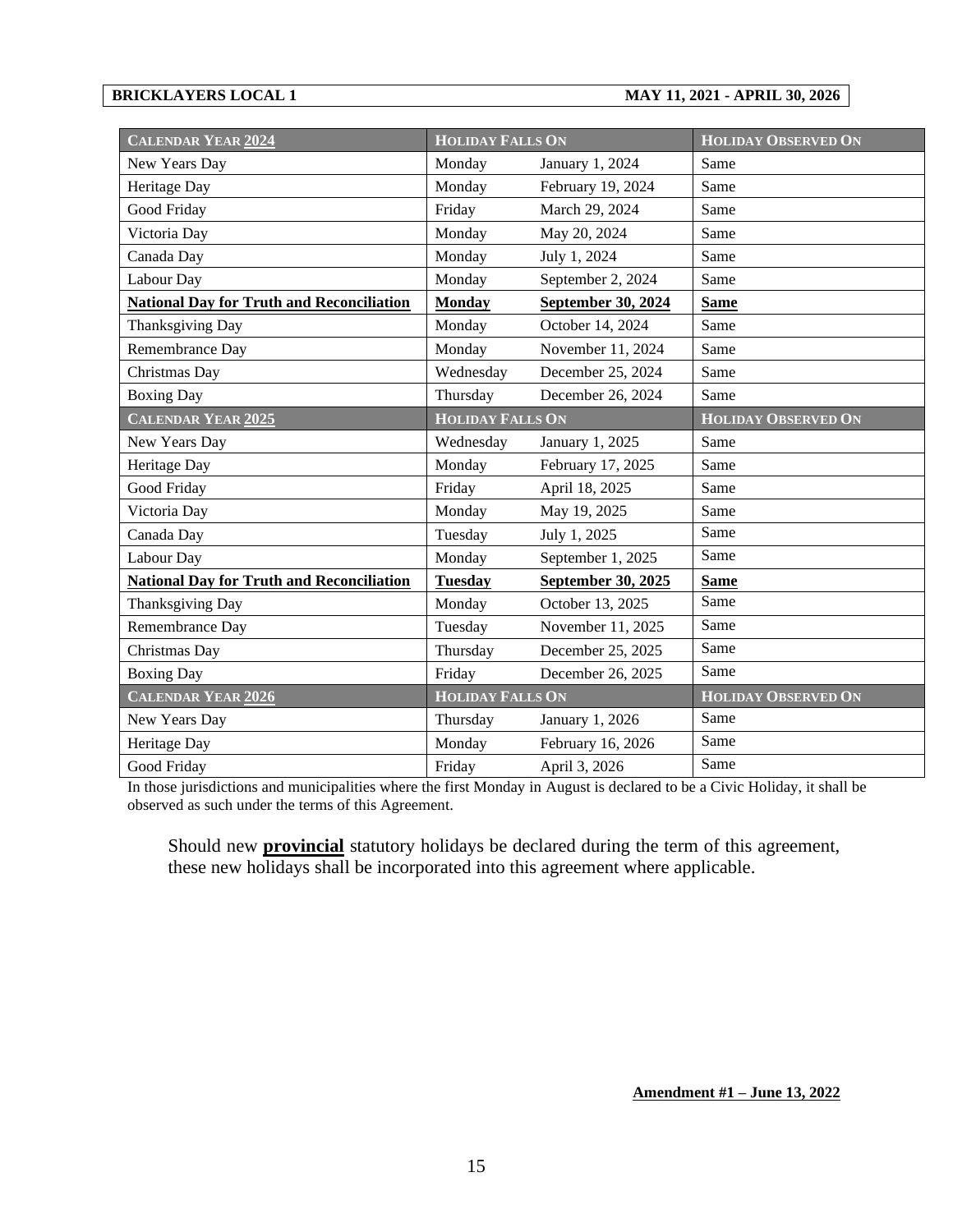## **ARTICLE 17 – WEEKLY PAY**

<span id="page-18-0"></span>17.01 Employees shall be paid by cheque during the regular working hours of Thursday each week. If Thursday or Friday is a holiday, pay will be distributed on Wednesday. Employees shall be paid in a sealed envelope.

Pay may be made by way of direct deposit provided pay stubs (including a full statement of hours worked, Pension & Benefit and all contributions) are issued to employees on Thursday. If mutually agreed by employer and employee, pay stubs may be delivered electronically.

- 17.02 There shall be a clear statement of all earnings and deductions on each employee's payroll slip. All employers shall include a full statement of employer contributions.
- 17.03 In the event the Pension or Welfare Plan is discontinued or other Union funds for any reason whatever, the contributions shall be added to the hourly rate and become part of the wage package.
- 17.04 Should the cheques not be distributed as set out herein, the employee shall immediately notify the employer.
- 17.05 When pays are not distributed on Thursday in accordance with this Article the employees shall be allowed one-half (1/2) hour (paid) for banking purposes on Friday. Should the employee not be paid until Monday of the following week, the employee shall receive one (1) days pay at the basic hourly rate for each working day until the day the pay is received.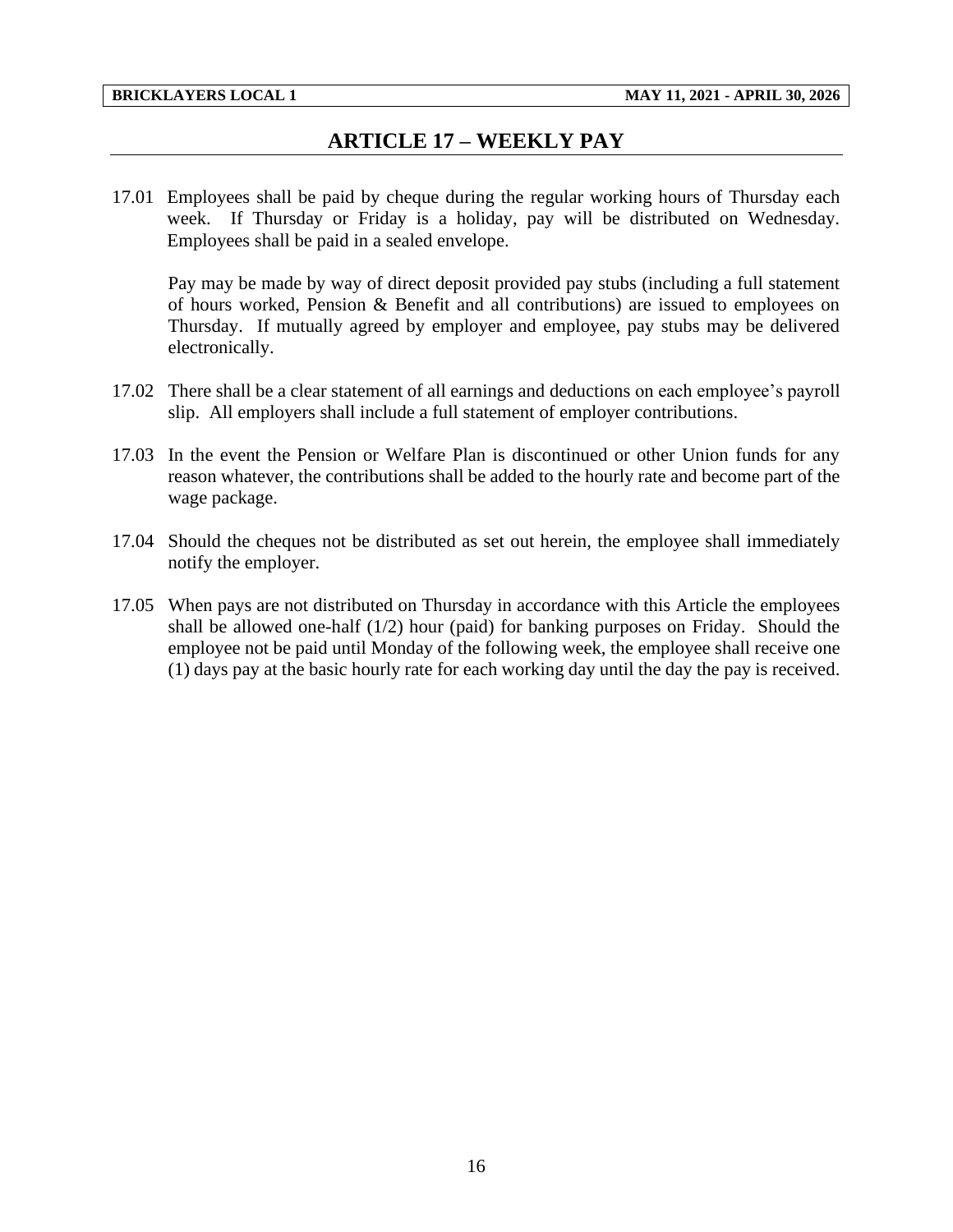## **ARTICLE 18 – SANITATION AND SAFETY**

- <span id="page-19-0"></span>18.01 Employer and employee shall comply with all applicable provisions of provincial health, sanitation and safety laws and regulations.
- 18.02 Safety hat, winter liners when required, must be worn by all employees on the jobsite al all times; same to be supplied by the employer.
- 18.03 Both Parties agree to abide by the Nova Scotia Occupational Health & Safety Act and other applicable legislation. It will be the responsibility of the Union and the employer to see that these regulations are carried out. Except where it is the responsibility of the prime contractor, toilet facilities shall be made available and water flush toilets, when are where available, where practicable, after nine (9) employees are working on a job site for more than two (2) weeks, will be made available.
- 18.04 Adequate quarters shall be provided on all jobs for employees to change clothes and eat lunches. These quarters shall be heated when required and have clean adequate space for eating meals. There shall be separate quarters for any Trade Union when fifty (50) or more workers are employed on one (1) project by an employer. Except where it is the responsibility of the prime contractor, water flush toilets, when and where available.
- 18.05 Adequate quarters, heated and ventilated by window or by louver, when necessary shall be provided for employees to change clothes and eat lunch. Such quarters shall have benches and tables and be kept clean and no tools or equipment shall be stored in said quarters while employees are on the job. Clean drinking water and paper cups shall be provided by the employer. Hand cleaner and paper towels shall be provided by the employer.
- 18.06 Specialized protection wear, when necessary, is to be supplied to the employees by the employer.
- 18.07 If an employee sustains an accidental injury during working hours, and has to receive offsite medical attention, the prevailing provincial legislation shall apply.
- 18.08 The Union agrees to support the safety program. When a worker is injured on the jobsite and leaves for medical attention, they shall be paid for the time required to receive such attention, and if unable to return to the job because of the injury shall be paid for that full day provided they supply a medical certificate covering the period of absence. The employee shall receive any and all expenses normally paid for that day. Any employee not adhering to the rules of safety as requested or set by the employer or as required by the relevant legislation, shall not be entitled to the benefits outlined above.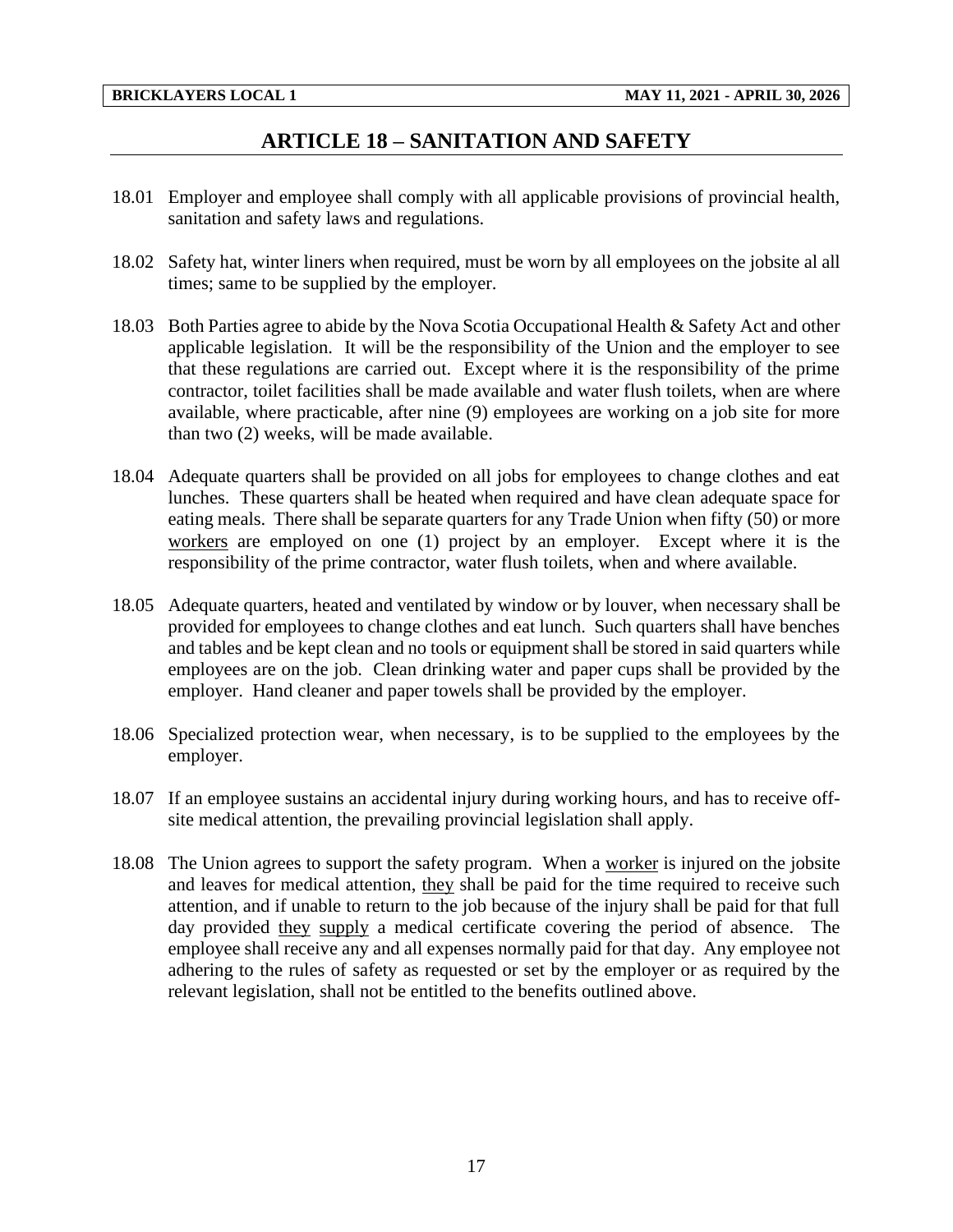- 18.09 There will be no termination of an employee on compensation.
- 18.10 Safety items and climatic protection clothing issued to the employee must be returned to the employer on termination; if not, cost to be deducted from the employee's pay less normal wear and tear.
- 18.11 The parties agree to observe applicable provincial legislation or Workers' Compensation.
- <span id="page-20-0"></span>18.12 All other Health and Safety issues will be addressed as per the Occupational Health & Safety Act.

## **ARTICLE 19 – HOURS OF WORK AND OVERTIME**

- 19.01 The standard workweek shall be forty (40) hours and the normal hours of work shall consist of eight (8) hours per normal workday, Monday through Friday, between the hours of 7:00 a.m. and 5:00 p.m.
- 19.02 A compressed work week may be established at specific work sites if deemed necessary by the employer. The employer may schedule the regular work week in four (4) consecutive ten (10) hour days, at straight time rates, to a maximum of forty (40) hours per week, provided only that the four (4) ten (10) hour days are scheduled Monday through Friday, unless varied by mutual consent by the employer and Union. Such consent will not be unreasonably withheld. The employer shall inform the Union when establishing a compressed work week schedule at a specific work site.
- 19.03 All time worked in excess of forty (40) hours per week shall be paid at one and one half  $(1-1/2x)$  times the straight time rate of pay.
- 19.04 All overtime on Saturday shall be at time and one half  $(1-1/2x)$ . Overtime on Saturday commences after the fortieth  $(40<sup>th</sup>)$  hour worked that week.
- 19.05 All time worked on Sundays and holidays shall be paid at double (2x) the normal rate of pay. When necessary to work an evening or night shift within a twenty-four (24) hour period, Monday through Friday, workers employed on the evening or night shift shall be paid at the rate of eight (8) hours pay for seven (7) hours work.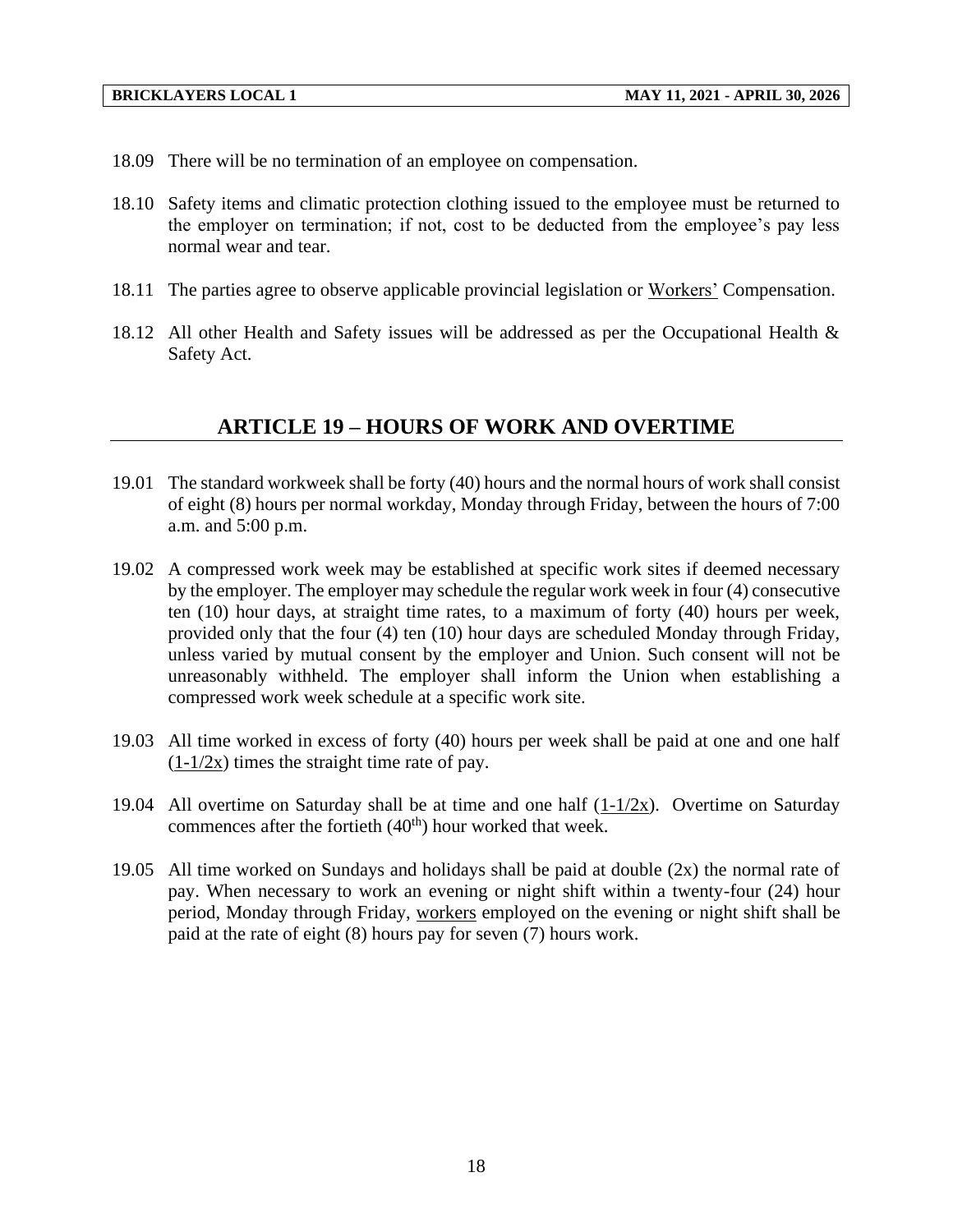#### 19.06 Any time worked at Overtime rates shall be rounded up to the nearest fifteen (15) minutes.

- 19.07 Due to weather and job conditions, the employer and the employee may agree or may not agree to work Saturday for the straight time rate of pay to make up time lost during the week. When working under a compressed work week schedule, the employer may schedule work on Friday for the straight time rate of pay, and the employer and the employee may agree or may not agree to work Saturday for the straight time rate of pay, to make up time lost Monday to Thursday. Time not to exceed forty (40) hours in one (1) week.
- 19.08 The employer agrees to give preference to Union members of the Union in the area where the Union members are working when overtime is necessary.
- 19.09 The lunch period shall be one-half (1/2) hour duration midway through the shift.
- 19.10 Should expediency require, the normal starting and quitting times and/or lunch period may be changed by mutual agreement of the Parties hereto.
- 19.11 When work cannot be performed during normal working hours due to the owners' stipulations, employers may schedule work outside of the normal hours of work according to job requirements and specifications at the regular hourly rates of pay. Overtime will apply to such work performed on Sundays, holidays, or in excess of eight (8) hours (or ten (10) hours under a compressed work week) in a twenty-four (24) hour period or forty (40) hours per week.
- 19.12 The employer shall allow a rest period of ten (10) minutes once in the midway point of the morning and one (1) in the midway point of the afternoon. The ten (10) minute rest period and thirty (30) minute lunch period shall be measured from the time the employee ceases their labour to commencement of labour and shall be at a time determined by the employer. This provision applies to all shifts worked. Flexibility RE: lunch and coffee breaks; "on the job" breaks with agreement of employer and employees.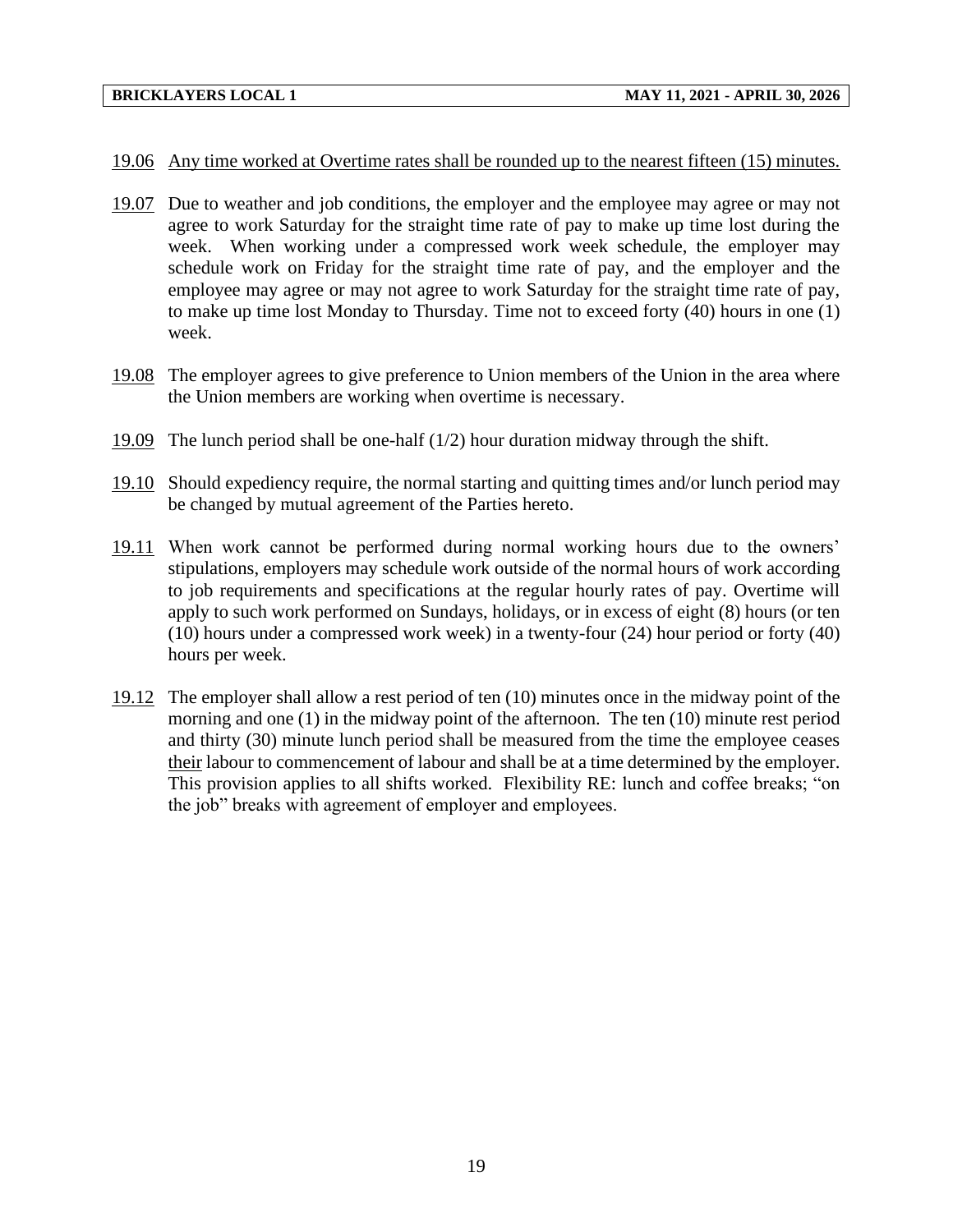## **ARTICLE 19A RESIDENTIAL AGREEMENT**

#### <span id="page-22-0"></span>**Form of Agreement**

19A.01 The Collective Agreement between the Unions and the CLRA 2021-2026 dated with Article 1 through 43, including Appendices "A, "B", "C", "D" and "T" shall be considered the Master Agreement and shall be applicable to all relevant employers except as modified by this Article 19A Working Conditions Residential.

#### **Scope of the Agreement:**

19A.02 Residential is to be defined as Private Sector only four stories up to fifty thousand square feet of living area and to include, single and semi-detached houses, row houses, town houses, low rise and high rise apartments and shall include underground parking and recreation facilities where facilities are for the exclusive use of the residence. This is not to include any school, college, university or hospital residence or any similar structure.

#### **Normal Hours of Work & Overtime:**

- 19A.03a The normal work day is defined as the twenty four (24) hour period beginning at 12:00 midnight.
- 19A.03b The normal hours of work shall consist of nine (9) hours per normal work day Monday through Friday between 6 a.m. and 6 p.m. The normal hours of work shall include a maximum of nine (9) hours on Saturday provided the total hours of work per week for an individual worker does not exceed forty five (45) hours.
- 19A.03c The lunch period shall be one half (1/2) hour duration midway through the shift. Should expedience require, the normal starting and quitting times and/or lunch period may be changed by mutual agreement between the employer and the employees on the job site and a written copy of the change in normal starting and quitting times and/or lunch period will be sent by the employer to the Union's office if such normal and quitting time extends beyond three (3) days duration.
- 19A.03d Premium rates of one and one-half  $(1\frac{1}{2}x)$  the regular rate shall be paid for all hours worked in excess of nine (9) hours per day and hours in excess of forty-five (45) hours per week.
- 19A.03e When employees have missed time during the normal work week the employer may at their option, schedule up to two (2) hours extra work per day Monday through Friday at straight time rates up to a maximum of forty five (45) hours per week.
- 19A.03f Termination Clause as per agreement.
- 19A.03g Add two (2) ten (10) minute breaks.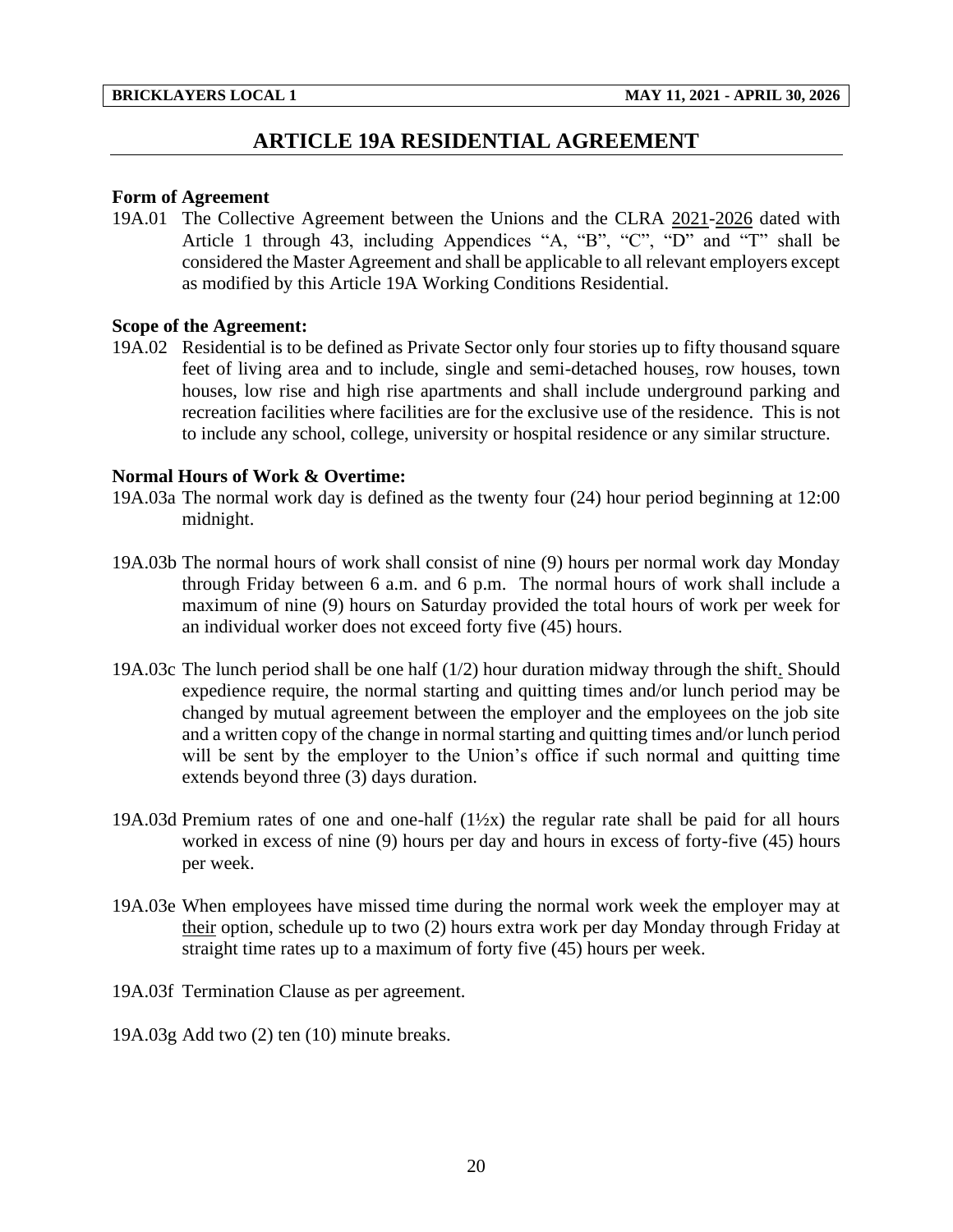#### 19A.03h Hiring Hall

The Union will maintain a list of available workers who agree to work this sector. Any member working this sector must sign the list to be eligible to work this sector. Any member working for an employer in this sector must give the employer two (2) weeks written notice before moving to the IC Industrial sector. No member working ICI shall be required to move down to the residential sector.

- 19A.03i Residential List: 100% name hire.
- <span id="page-23-0"></span>19A.03j Employees working under Article 19A will be paid eighty percent (80%) of the journeyperson's wage rate as set out in Appendix "B". No labourer shall be paid more than any journeyperson bricklayer.

## **ARTICLE 20 – REPORTING TIME**

- 20.01 Any employee, after being hired or referred to the job site upon request by the employer and reporting for work at the regular starting time and for whom no work is provided shall receive pay for one (1) hour at the regular rate of wages or as otherwise stated. Exception will be unless they have been notified before leaving their home not to report.
- 20.02 Any employee who reports for work and for whom work is provided and commences work shall receive not less than one (1) hours pay. The foregoing provisions shall apply to Saturday, Sunday and designated holidays, at double (2x) the straight time rate of pay. Exceptions, however, shall be when strike conditions make it impossible to put such an employee to work or when stoppage of work is occasioned thereby when conditions arise which are beyond the control of the employer other than climatic conditions, or when an employee leaves work of their own accord.
- 20.03 When the employee is prevented from commencing work due to climatic conditions they shall receive one (1) hours reporting time provided they remain on the project for the one (1) hour or is released by the employer.
- 20.04 The employer shall determine when weather conditions on the job are such that the workers shall or shall not work.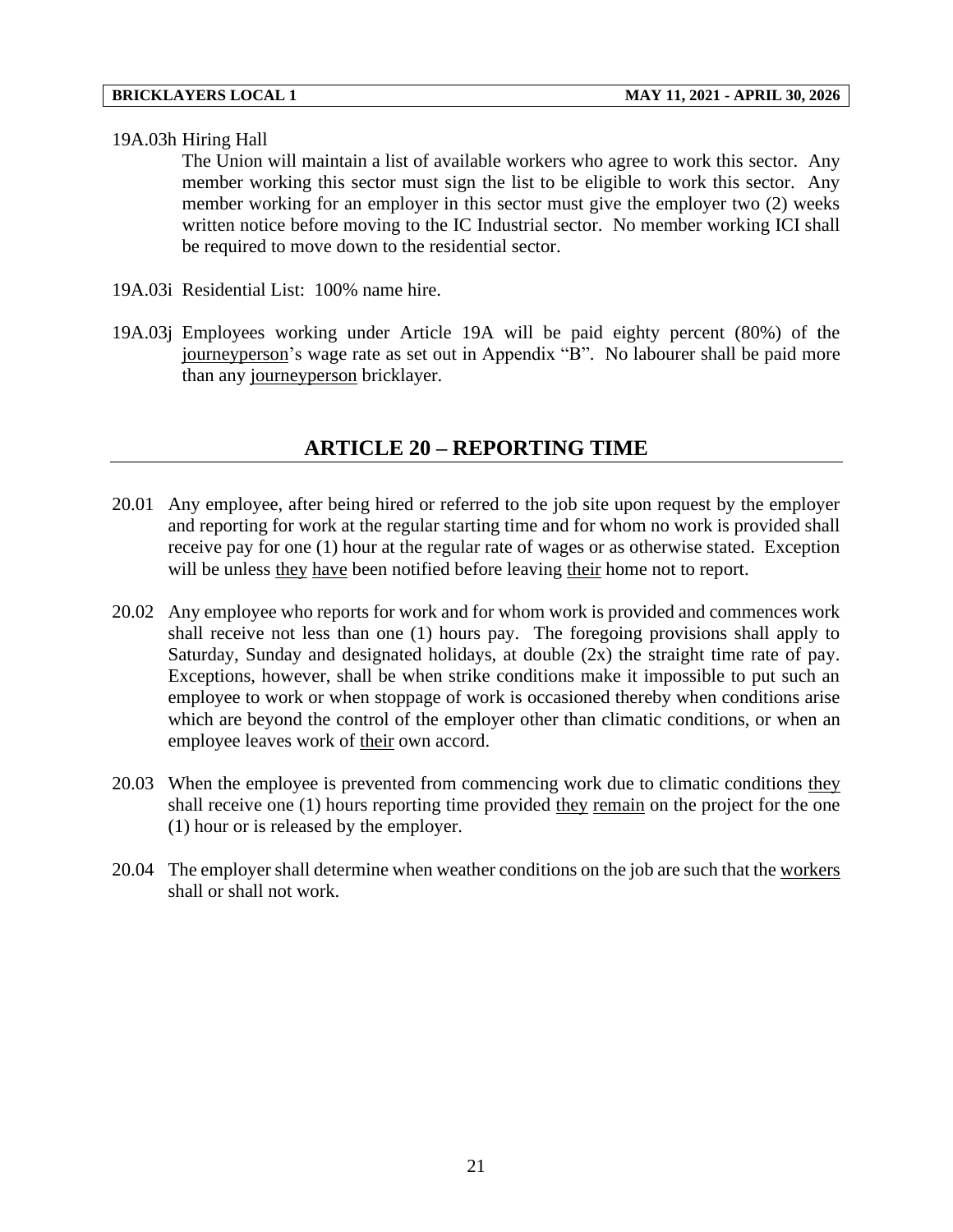# **ARTICLE 21 – LAY-OFF**

- <span id="page-24-0"></span>21.01 The employer agrees to give one (1) hours notice when laying off so as to give employee time to clean up and gather up tools; employee to remain on job until quitting time.
- 21.02 Employee to receive their separation certificate, vacation pay and wages in full at next regular pay day.
- 21.03 This clause does not include a temporary lay-off for five (5) days or less. If not rehired within five (5) days, the employer must pay the one (1) hour notice.
- <span id="page-24-1"></span>21.04 If an employee quits on their own or is laid off for being non-competent, they shall wait until the next regular pay day for their pay and vacation pay.

## **ARTICLE 22 – TRAVELLING TIME ALLOWANCE**

22.01 The employer will pay an employee who is required to travel from one job site to another job site for the employer during the regularly assigned working hours the employee's regular hourly rate of pay. If the employee is required to use their own vehicle for transportation, the employee shall be paid the following mileage allowance.

**Mileage Allowance** ...........................fifty-nine cents (\$0.59)

It is agreed this figure shall be adjusted as per CRA figures for the life of this agreement.

22.02 The cost of this transportation is not to exceed the cost of public conveyance by the most direct route. If the employer provides transportation this travelling allowance will not be paid.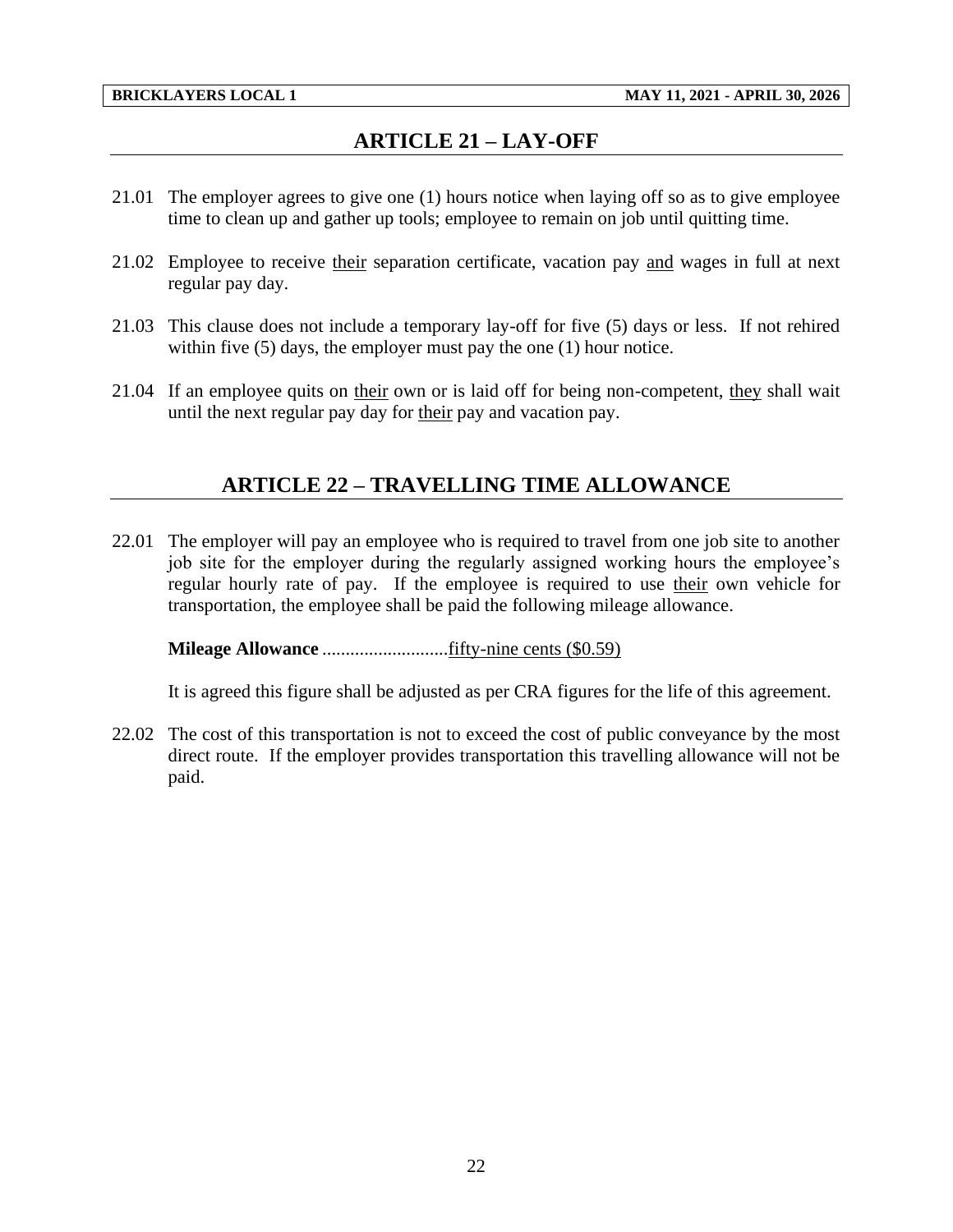## **ARTICLE 23 – BOARD AND TRAVEL ALLOWANCE**

- <span id="page-25-0"></span>23.01 There shall be a free zone for employees working within a forty-eight (48) kilometre radius of the Halifax County intersection of Provincial Highway, 101 and 102. Travel and subsistence allowance will not apply when travelling to and working within this free zone (23.01).
- 23.02 No travel will be paid until an employee has travelled a distance of over seventy-five (75) kilometres from the employee's principal place of residence to the job site by the shortest available Department of Transportation maintained normally travelled route. All travel by the employee beyond a distance of seventy-five (75) kilometres from their place of residence to the job site and beyond a distance of seventy-five (75) kilometres from the job site to their place of residence shall be paid as set out in Article 23.03.
- 23.03 **Mileage Allowance** ...........................fifty-nine cents (\$0.59)

It is agreed this figure shall be adjusted as per CRA figures for the life of this agreement.

23.04 (A) Employees who are required to travel a distance of 150 kilometres or more from their principal residence shall be paid Board as follows:

#### **Board Allowance**

(B) The employer may, upon mutual agreement by the employer and the union, provide room and board in lieu of subsistence allowance as long as the accommodations are adequate. Board allowance will be a minimum of:

should the employer provide accommodations.

(C) Under no circumstances shall travel by an employee, outside the jurisdictional area of Local 1 be used to calculate benefits under Articles 23.02 and 23.05 herein.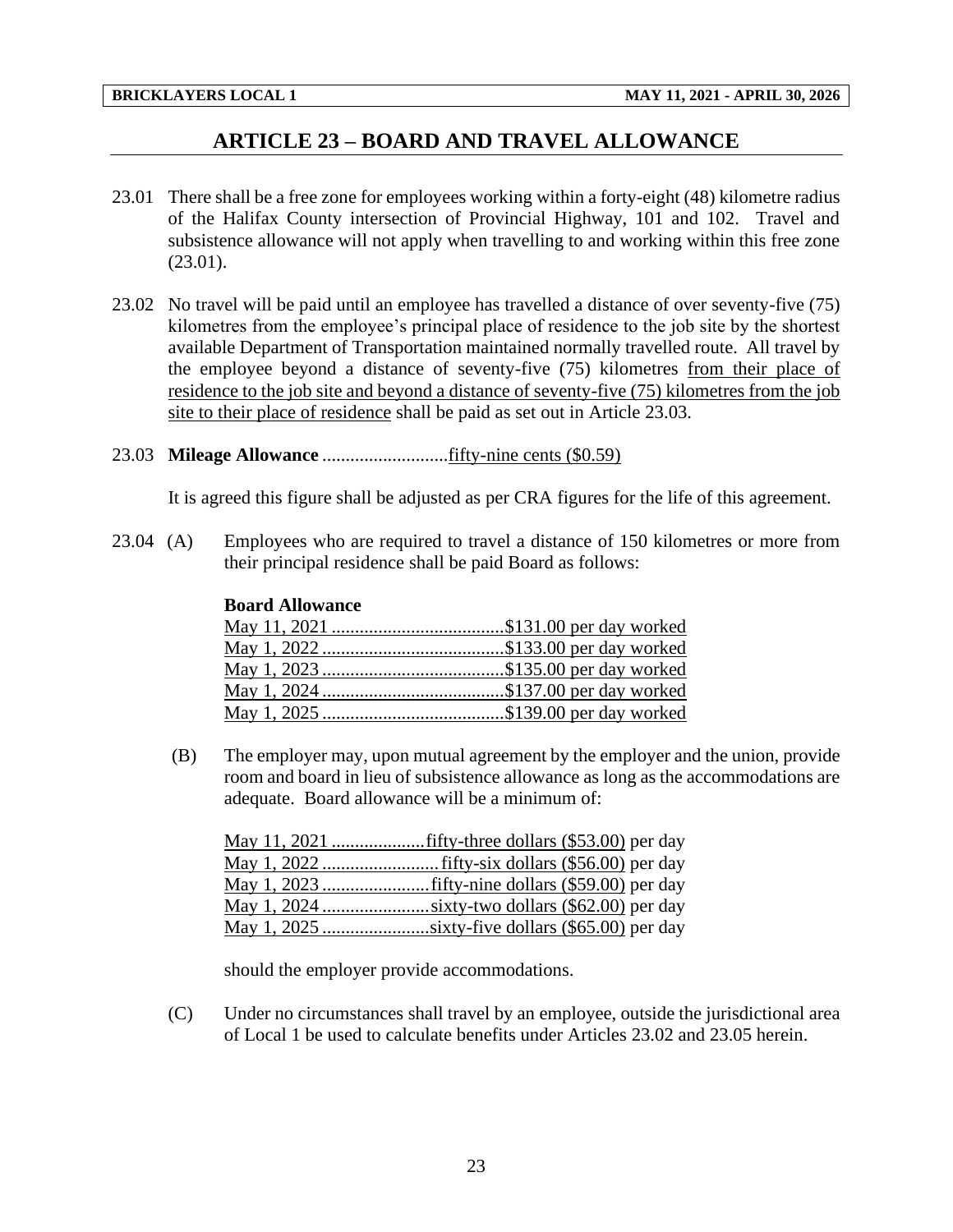- (D) If either the Union or the employer determine that travel and subsistence under Article 23 is not feasible on a specific project, then an amendment to Article 23 may be jointly agreed to by the parties on a project-by-project basis.
- 23.05 When an employee is required to travel from one site to another site during working hours and the employee is required to use the employee's own vehicle, such employee shall be paid the hourly rate and any parking costs incurred by the employee.
- 23.06 All payments made to Union employees under Article 23 shall be made on the basis of a completed TD-4 Form when applicable being appropriately completed and signed and the payments being made on a non-income taxable basis. It shall be the responsibility of employees to make any income tax payments that may be found to be due now or in the future. In the absence of appropriately completed TD-4 Forms, all payments shall be added to gross pay and taxed. The employer shall make the forms available to each employee at the beginning of the project.

# **ARTICLE 24 – FOREPERSON**

- <span id="page-26-0"></span>24.01 A Foreperson is a journeyperson employee who is working on the job, with or without tools, and is charged with the responsibility under the Superintendent for supervision or directing the work.
- 24.02 Forepersons shall be appointed at the discretion of the employer.
- 24.03 Forepersons may, at the employer's discretion, be a member in good standing of any Local of the International Union.
- 24.04 Forepersons will receive minimum twelve percent (12%) of the base journeyperson rate.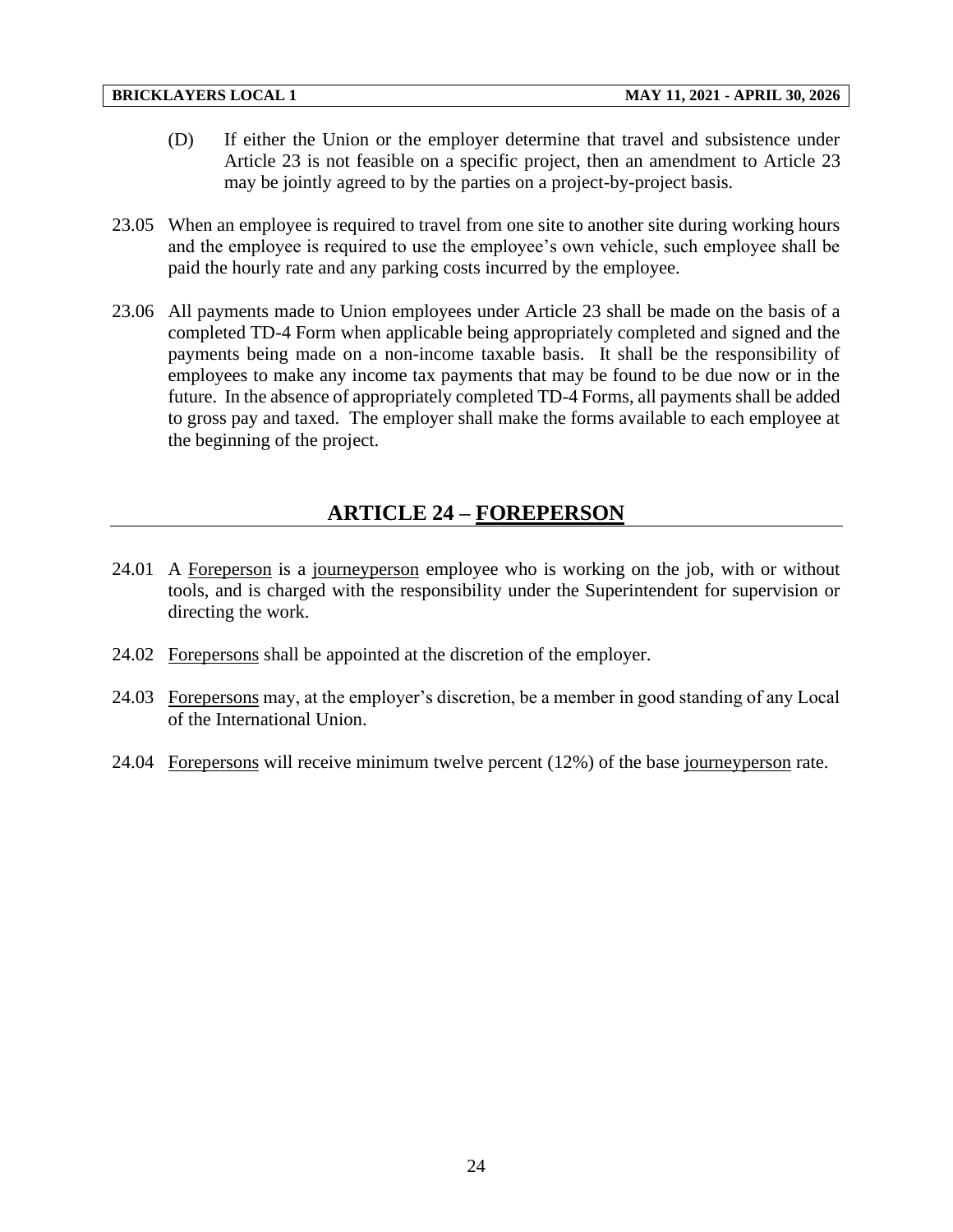## **ARTICLE 25 – WAGE RATES**

- <span id="page-27-0"></span>25.01 Special rates other than the journeyperson rate may be established by joint action of the employer and the Union for employees who are handicapped by age, physical or other disability. As a generally satisfactory level of production is expected and required in the trade, it is agreed that disability may apply to substandard production.
- 25.02 Any employee receiving better conditions and a higher rate than stipulated in this Agreement shall continue to receive same after signing of this Agreement only until such time as the wage rates and conditions in the Agreement match such better conditions and higher rate. Continuation after such time is a clear violation of the Agreement.
- <span id="page-27-1"></span>25.03 The regular hourly rates of pay for each classification of workers shall be in accordance with the rates contained in the appended Appendix B. This Appendix B is attached hereto and is hereby made part of this Collective Agreement.

## **ARTICLE 26 – VACATION & HOLIDAY PAY**

<span id="page-27-2"></span>26.01 Vacation and holiday pay will be nine percent (9%) of the base wage rate and paid weekly.

## **ARTICLE 27 – HEAVY UNITS**

<span id="page-27-3"></span>27.01 For masonry units weighing twenty-three (23) kilograms or over, two (2) workers shall be allocated to work jointly or the employer may agree on two (2) workers working jointly in unusual circumstances.

## **ARTICLE 28 – CLEANING**

- 28.01 The Union agrees that the employer may use a composite crew to wash and clean masonry work as follows:
	- one Bricklayer or
	- one Apprentice and
	- one Probationary Worker or
	- one Labourer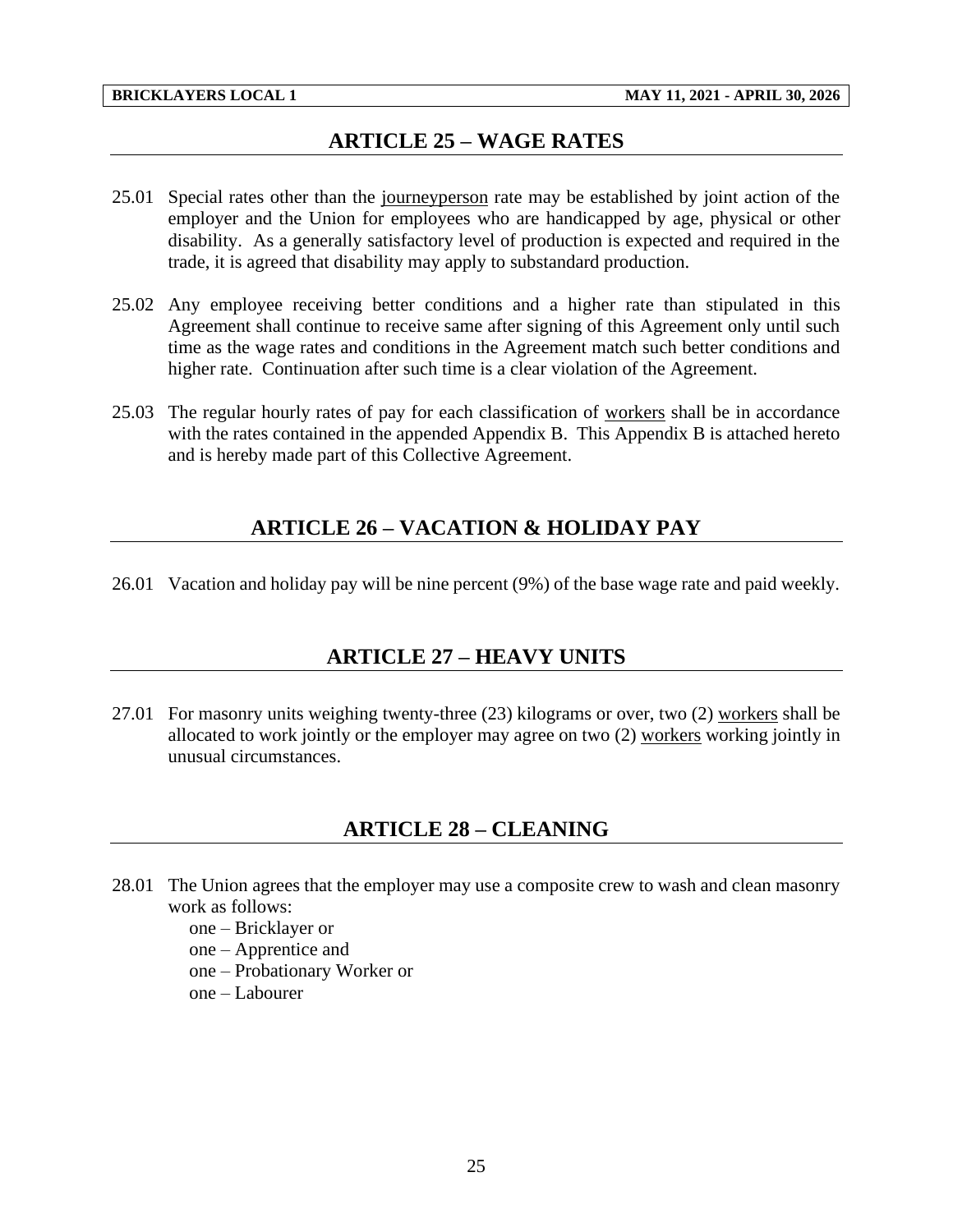## **ARTICLE 29 – APPRENTICESHIP**

<span id="page-28-0"></span>29.01 Both Parties agree that all trades and crafts involved in the completion of the construction job require systematic training followed by, or in conjunction with, the practical experience.

Certificates of qualification or competency obtained through examination and trade tests will receive special consideration by the Association with respect to individual assignments, transfers and promotions.

- 29.02 Both Parties agree that on-the-job training of duly indentured apprentices is a necessary part of any systematic training program. They note that the periodic nature of the construction industry does not permit continuous employment by any one (1) employer, although continuity of employment is necessary for systematic training. They recommend that the apprentices to the trade should be indentured to the Local Apprenticeship Committee established under Section 3 of the *Apprenticeship and Trades Qualification Act,* (Chapter 4, S.N.S. 1988), and agree to abide by any rules and regulations of that Committee respecting control, transfer and training of individual apprentices, and that the apprentices shall not be subject to disciplinary actions by either Party without authority of the Committee.
- 29.03 The employer undertakes to provide to the Apprentices a broad scope training and shall assign such Apprentices to jobs and work involving all aspects of the trade.
- 29.04 The minimum rate of wages for persons employed in the trade performing all requirements of the trade under Article 29.02 and shall be as per the wage tables in Appendix "B".
- 29.05 The Union and the employer further agree to establish the practice of employing one (1) apprentice for every four (4) journeypersons. It is mandatory that the employer gives the apprentice a minimum of sixteen (16) hours actual work at their respective trade per week.
	- (a) The apprentice shall keep a weekly record of hours and work assignments. The employer shall sign record. The Union representative may periodically review record. The employer my authorize the foreperson to sign the record.
- 29.06 The fourth year requirement may be waived on the agreement of the Union and the employer.
- 29.07 The CLRA agrees to the following incentive measures:
	- (a) Each employer will present to each indentured Apprentice upon hiring one (1) quality brand bricklayer tool of the Apprentice's choice.
	- (b) Each employer will present to each indentured apprentice with a satisfactory record of work and attendance at apprenticeship classes one (1) quality brand bricklayer tool of the apprentice's choice for every six (6) month period worked.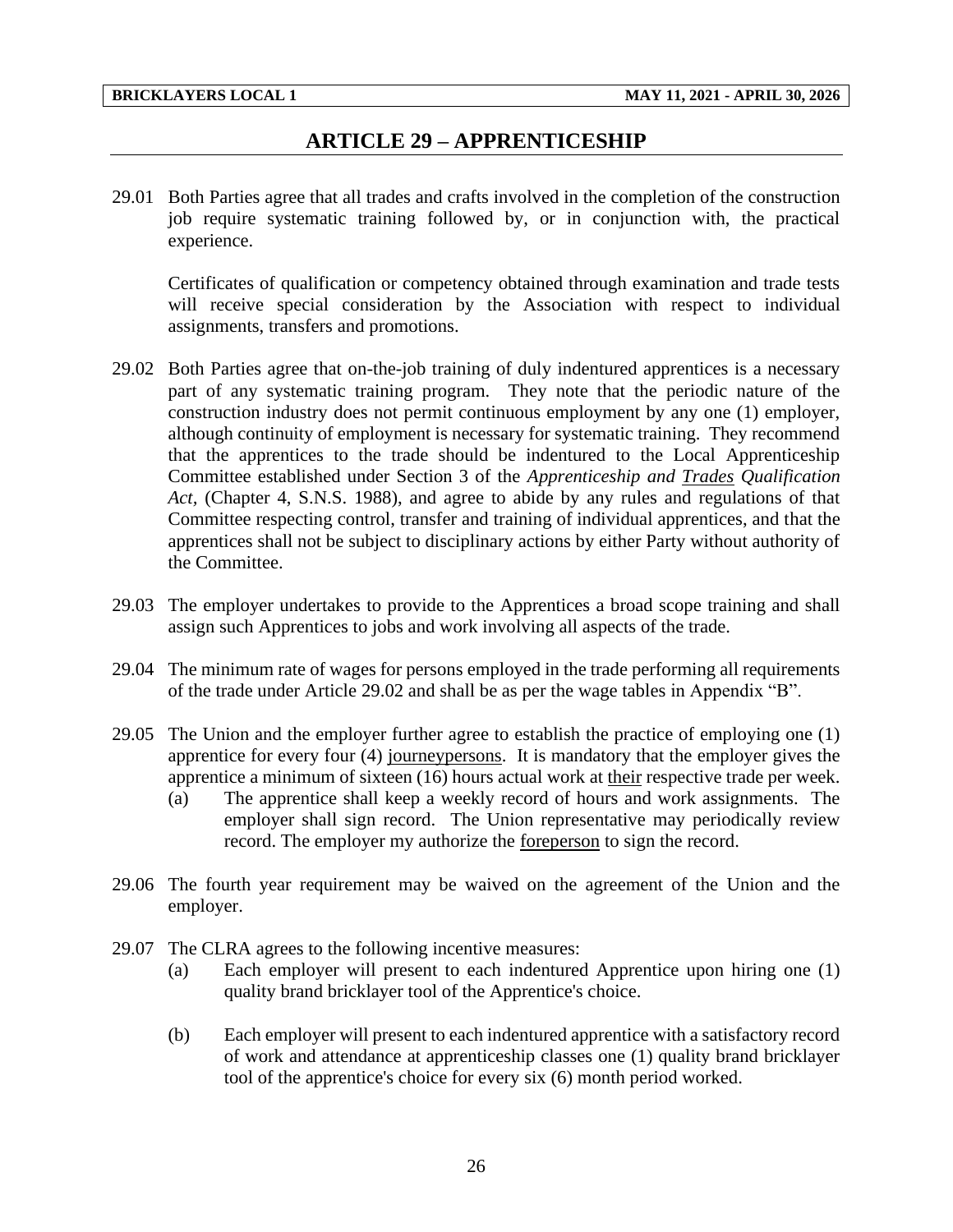### 29.08 **PROBATIONARY WORKERS:**

Bricklayers Local 1 and employers agree to establish a Training Program in the Bricklayer/Masonry Trade. Therefore, the Union and the employer (employers) agree to start a Probationary Worker Designation. The purpose of this Designation is to attract and acquire young workers into the Bricklayer/Masonry Trade and to ensure that the Trainees become competent and qualified in the appropriate basic skills before they are indentured through the Apprenticeship Program.

#### 29.09 **PROBATIONARY WORKERS PROGRAM:**

The employer shall ensure that such Trainees will be working with a Journeyperson Bricklayer/Masonry Worker so as to be afforded the training and all the aspects of the Bricklayer/Masonry Industry.

The employer agrees to a ratio of one (1) Journeyperson to two (2) Probationary Workers. The employer shall advise the Union when the employer has employed such Probationary Workers.

- 29.10 In the event that the Union is unable to supply Probationary Worker as defined herein, employers shall have the right to hire such Probationary Workers pursuant to Article 29.11 below.
- 29.11 If, after a period of forty-eight (48) hours, excluding Saturdays, Sundays and Statutory Holidays as contained herein, the Union is unable to supply the quantity of competent, qualified Probationary Workers as requested, the employer may procure such Probationary Worker elsewhere.
- 29.12 Probationary Workers procured in this manner by employers shall apply to become members of the Union after thirty (30) days of employment.
- 29.13 In order to be competitive, the Parties agree that during the first thirty (30) days of a Probationary Worker*'s* employment under this Agreement, the employer shall not pay either the Health and Welfare payments (Article 32) or the Pension Fund payments (Article 33) to Probationary Workers working under this Agreement. After the Probationary Worker has worked for thirty (30) days under this Agreement, the Probationary Worker shall receive from the employer Health & Welfare and Pension benefits as established under the main Agreement Articles 32 and 33.

### 29.14 **PROBATIONARY WORKER RATES:**

Rates applicable for the  $1<sup>st</sup>$  thirty (30) days of employment:

*Hourly Rate – Fifty Percent (50%) of Journeyperson Hour Rate + Four Percent (4%) Vacation Pay).*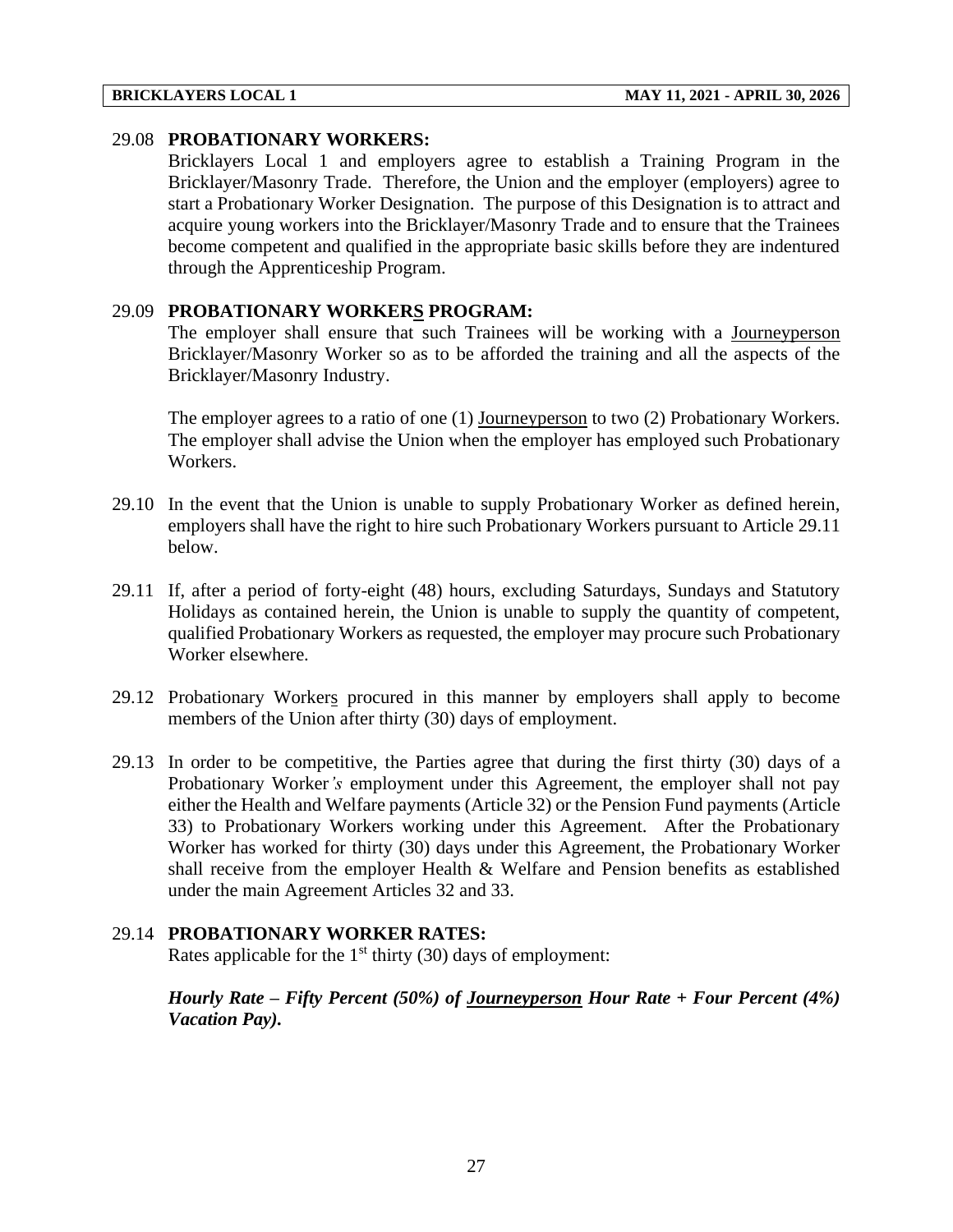## **ARTICLE 30 – SUB-CONTRACTORS**

- <span id="page-30-0"></span>30.01 When the employer chooses to sub-contract work, the employer agrees to engage only subcontractors who employ members of the International Union of Bricklayers and Allied Craftworkers.
- 30.02 It is agreed that where a sub-contractor is not in contractual relations with a Local Union named herein, such sub-contractor will be required by the employer to abide by the terms and conditions of this Agreement.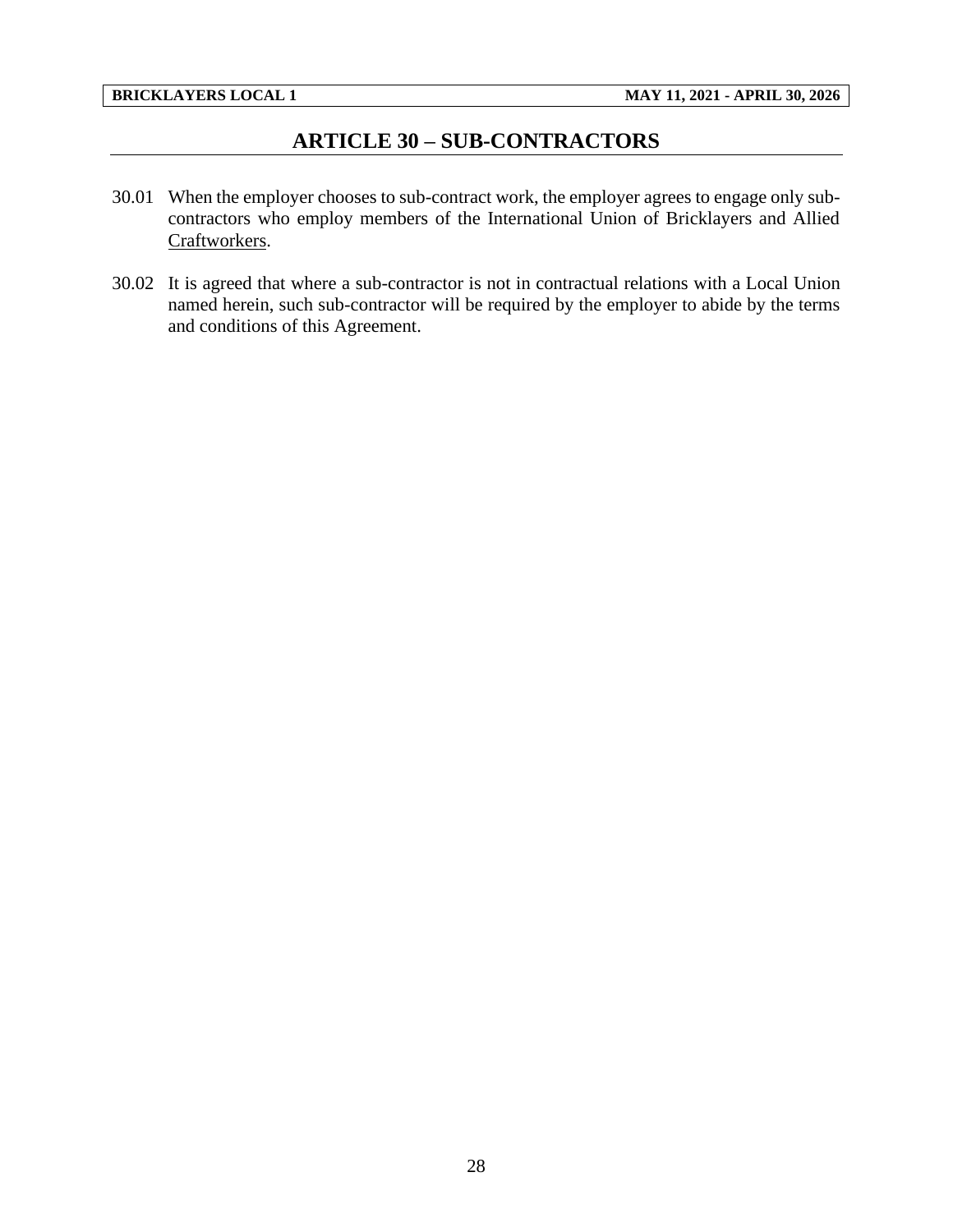## **ARTICLE 31 – EMPLOYER CONTRIBUTIONS**

#### <span id="page-31-0"></span>31.01 **Health & Welfare Fund - Article 32**

Employers signatory to this Agreement shall remit monthly to the Administrator of the Health & Welfare Fund, before the fifteenth (15th) day of the month for the previous month, two dollars forty-five cents (\$2.45) per hour worked per employee.

#### 31.02 **International B.A.C. Pension Plan - Article 33**

Employers signatory to this Agreement shall remit monthly to the Administrator of the Pension Plan, before the fifteenth (15th) day of the month for the previous month, the sum equal to two dollars fifty cents (\$2.50) per hour worked per employee.

#### 31.03 **Industry Improvement Fund - Article 35**

Employer's signatory to this Agreement shall remit monthly to the Administrator of the Industry Improvement Fund the sum equal to sixteen cents (\$0.16) per hour worked, per employer.

It is agreed that the CLRA has the right to allocate increases to the CLRA's Industry Improvement Fund (Article 35), provided that the union receives sixty (60) days notice of such change.

#### 31.04 **Bricklayers Local #1 Training Fund - Article 36**

Employer's signatory to this Agreement shall remit monthly to the Bricklayers Local 1 Training Fund the sum equal to thirty cents (\$0.30) per hour worked, per employer. Contractor (CLRA members) shall contribute when funds fall to \$22,000.00 for projects as approved by the trustees.

#### 31.05 **Masonry Promotion Fund**

The purpose of this fund is to promote the use of masonry in construction jobs and projects in the Mainland of Nova Scotia. These funds will be used in a manner that will effectively promote and enhance the application of masonry utilized by employers under this Agreement on as many construction projects in Nova Scotia as possible. Remittances should be made payable to the:

> **Masonry Promotion Fund** 14 McQuade Lake Crescent, Suite 203 Halifax, NS B3S 1B6

This Fund shall be jointly trusteed with equal representation from both parties signatory to this Agreement.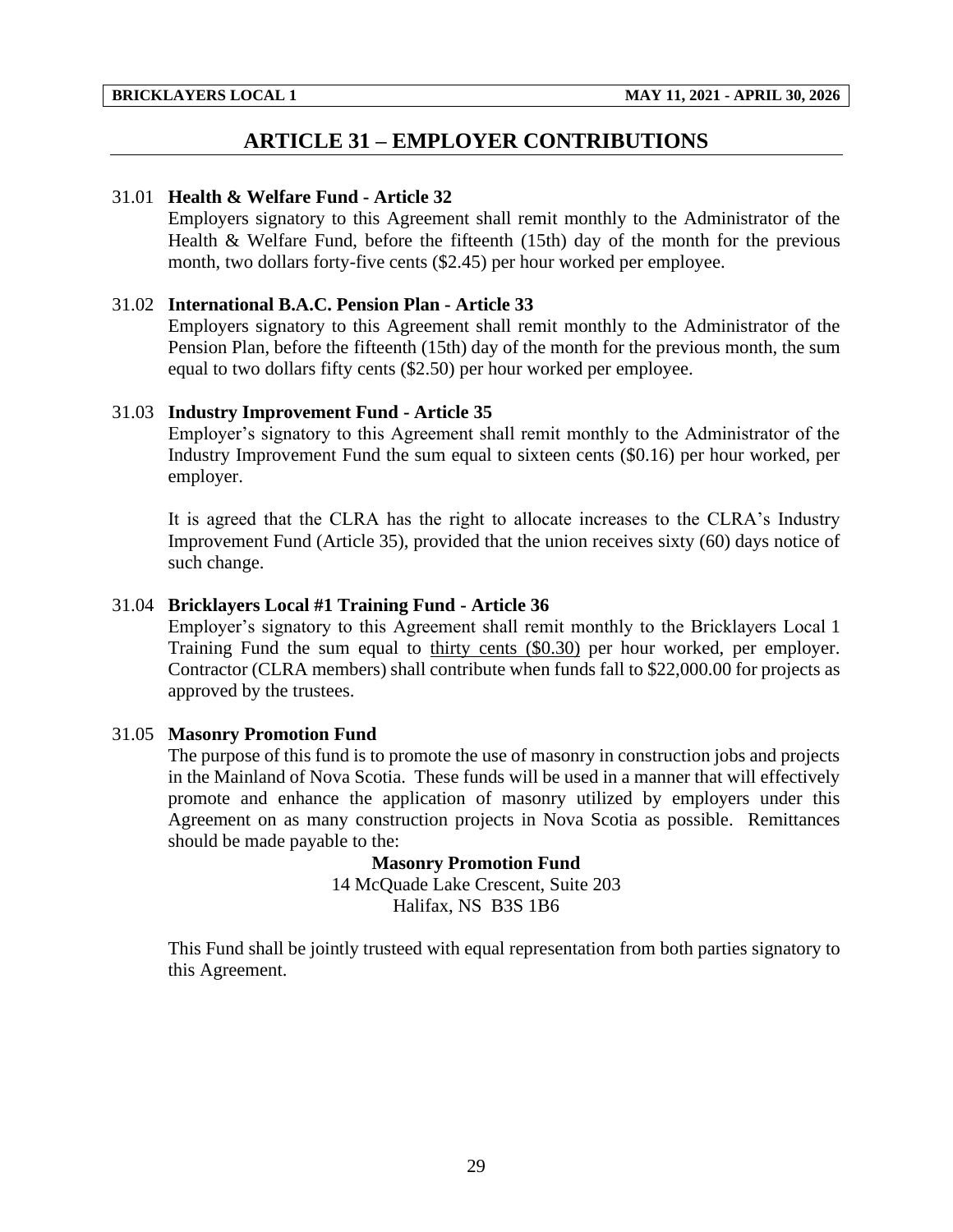#### 31.06 **Bereavement Fund**

Employers signatory to this Agreement shall remit the sum equal to ten cents (\$0.10) per hour worked per employee to the Trustees of the Bereavement Fund. This remittance is an employee deduction, and the wage package has been reduced accordingly. If contributions to the Bereavement Fund cease, the above remittance shall be returned to the wage package. Funds shall be remitted to the following address:

> **Trustees of the Bereavement Fund** 14 McQuade Lake Crescent, Suite 203 Halifax, NS B3S 1B6

31.07 Employer Remittances to be made under this article:

| Effective May 11, 2021                                |               |        |  |  |  |  |  |  |
|-------------------------------------------------------|---------------|--------|--|--|--|--|--|--|
| Health & Welfare Fund                                 | Article 32    | \$2.45 |  |  |  |  |  |  |
| <b>International BAC Pension Fund</b>                 | Article 33    | \$2.50 |  |  |  |  |  |  |
| <b>BAC Local 1 Group RSP</b>                          | Article 34    |        |  |  |  |  |  |  |
| Comm, Ind., Major Ind., & Res per Articles $1A \& 1B$ | \$4.50        |        |  |  |  |  |  |  |
| Light Comm & Residential per Article 1C               |               | \$4.00 |  |  |  |  |  |  |
| <b>Masonry Promotion Fund</b>                         | Article 31.05 | \$0.20 |  |  |  |  |  |  |
| <b>Bereavement Fund</b>                               | Article 31.06 | \$0.10 |  |  |  |  |  |  |
| <b>Industry Improvement Fund</b>                      | Article 35    | \$0.16 |  |  |  |  |  |  |
| <b>Bricklavers Local 1 Training Fund</b>              | Article 36    | \$0.30 |  |  |  |  |  |  |

- 31.08 Such remittances shall be made payable and forwarded to the addresses as set out in the applicable Articles 31.05, 31.06, 32, 33, 34, 35 and 36 of this Agreement.
- 31.09 The Parties to this Collective Agreement agree that, in the interest of transparency, either Party may request of the other Party a report detailing the number of labour hours remitted per contractor under Article 31 during the prior six (6) months, in order to ensure consistent reporting. Such a request shall be made a maximum of two (2) times per year. Reports provided shall not be shared with individual contractors.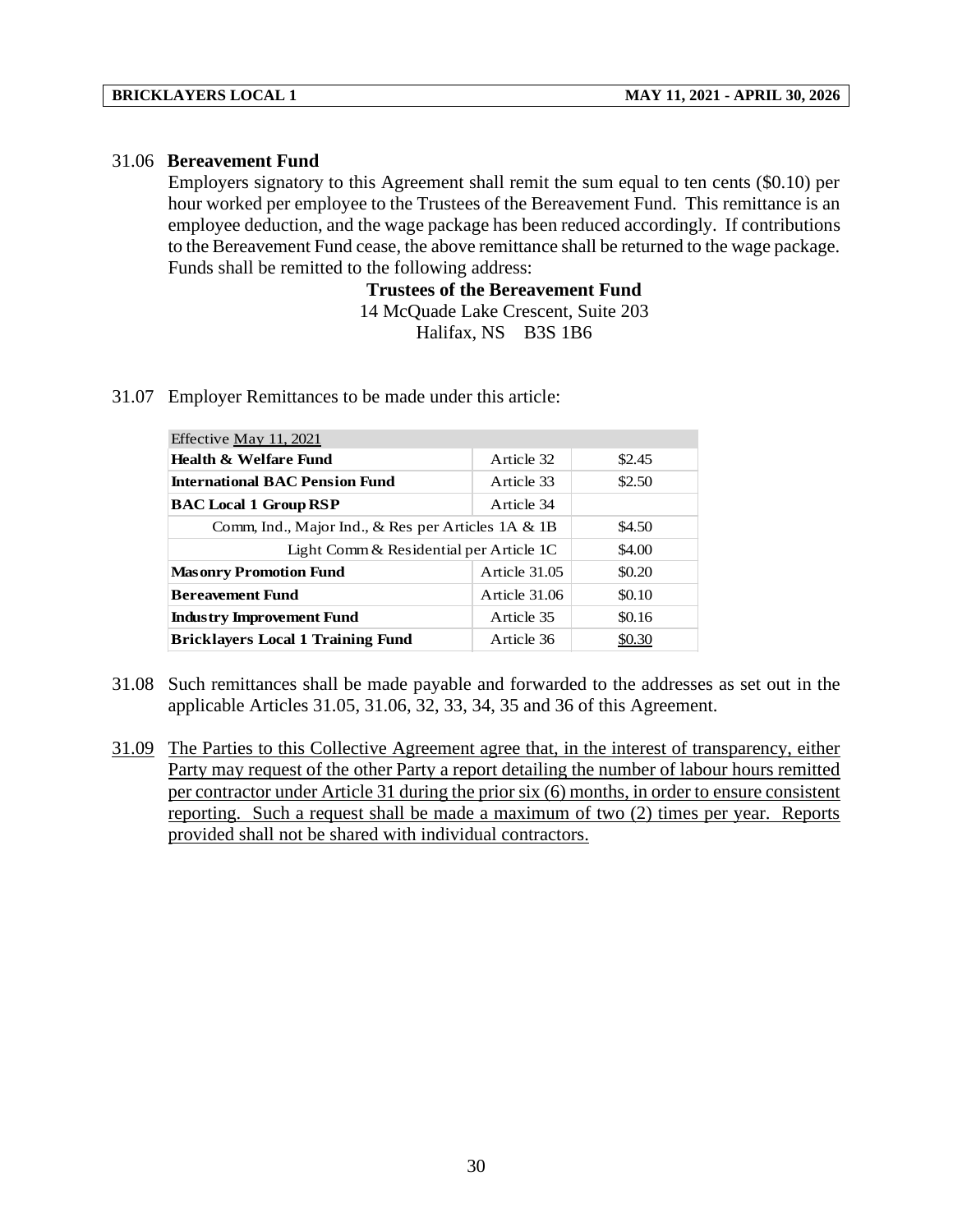## **ARTICLE 32 – HEALTH & WELFARE FUND**

<span id="page-33-0"></span>32.01 The employer agrees to pay to the International Health Fund Bricklayers Union, Local 1 the sum equal to two dollars forty-five cents (\$2.45) per hour worked per employee. These funds are to be remitted on or before the fifteenth (15th) day of the following month. Cheques are to be payable to the:

#### **International Health Fund**

1216 Sand Cove Road, Unit 32 Saint John, New Brunswick E2M 5V8

32.02 It is agreed that provisions for an increase or decrease in the Health & Welfare Fund will be implemented if so desired by the Local, with the employer contribution to be deducted from the wage rates contained herein, provided the employer receives sixty (60) days notice of such change.

## <span id="page-33-1"></span>**ARTICLE 33 – INTERNATIONAL B.A.C. PENSION FUND**

33.01 The employer agrees to pay to the Bricklayers & Allied Craftworkers Pension Fund the sum equal to two dollars fifty cents (\$2.50) per hour worked per employee. These funds are to be remitted on or before the fifteenth (15th) day of the following month. Cheques are to be made payable to:

## **I.U.B.A.C. Pension Fund**

1216 Sand Cove Road, Unit 32 Saint John, New Brunswick E2M 5V8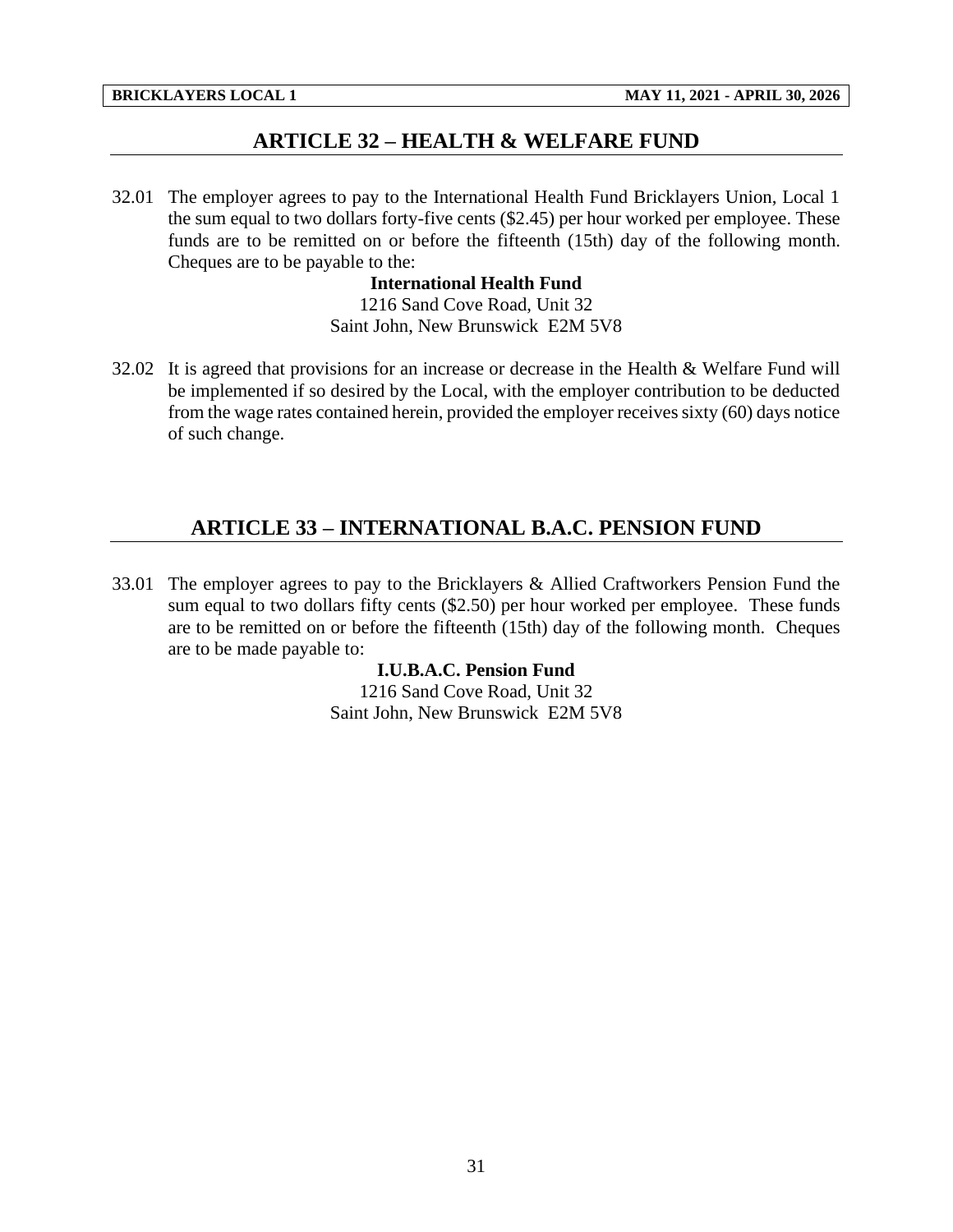## **ARTICLE 34 – BAC LOCAL #1 GROUP RSP**

<span id="page-34-0"></span>34.01 Employers signatory and party to this Agreement shall remit monthly to the Administrator of the Group RSP, before the fifteenth (15th) day of the month, for the previous month, the amount indicated in the table below per hour worked per employee.

|                                                     | Amount |
|-----------------------------------------------------|--------|
| Comm, Ind., Major Ind., & Res. per Articles 1A & 1B | \$4.50 |
| Light Comm & Residential per Article 1C             | \$4.00 |

Cheques are made payable to:

**PSFL Fund Management Ltd. (care of) BAC Local #1 Group RSP** 14 McQuade Lake Crescent, Suite 203 Halifax, NS B3S 1B6

34.02 It is agreed that provisions for an increase or decrease in the BAC Local #1 Group RSP will be implemented if so desired by the Local, with the employer contribution to be deducted from the wage rates contained herein, provided the employer receives sixty (60) days notice of such change.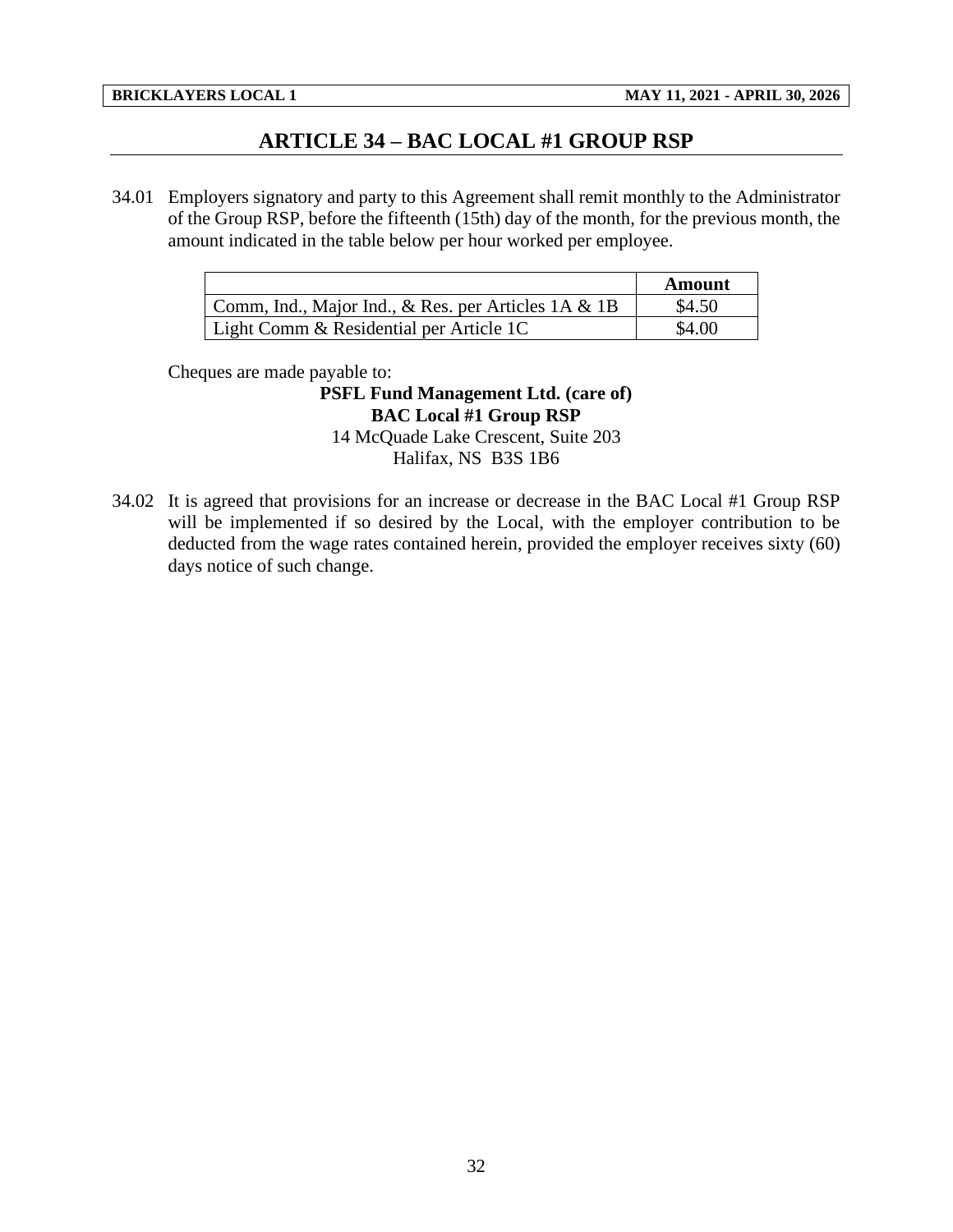## **ARTICLE 35 – INDUSTRY IMPROVEMENT FUND**

- <span id="page-35-0"></span>35.01 This Fund shall be used by the Parties for the administration of the Bricklayers Local 1 Collective Agreement. All employers shall contribute towards the cost of the administration of this Agreement.
- 35.02 The Industry Improvement Fund shall be administered according to the terms of an Administration Agreement signed by the Parties.
- 35.03 All employers working under the terms and conditions of this Collective Agreement shall remit each month, by the fifteenth (15th) day of the following month, to the Industry Improvement Fund an amount of sixteen cents (\$0.16) for each hour worked in that month by any employee working under this Agreement. This remittance shall be paid by cheque made out in favour of Industry Improvement Fund, c/o the Administrator and remitted on or before the fifteenth (15th) day of the month following:

**Industry Improvement Fund** c/o the Administrator 260 Brownlow Avenue, Unit No. 1 Dartmouth, NS B3B 1V9

- 35.04 No grievance instituted by either Party pursuant to this Article shall be defeated on the basis of any technical or procedural objection as to the arbitrability, including any objection based on whether an employer is a member of the CLRA or not, recognizing that all employers working under this Agreement benefit as a result of the collective bargaining process.
- 35.05 The Parties hereto agree that either Party, pursuant to the Agreement establishing the Industry Improvement Fund shall have the authority to utilize the arbitration procedures set forth herein for collection of delinquent accounts with respect to the contributions required pursuant to this Article. Any Arbitrator appointed pursuant to this Clause, is hereby expressly conferred jurisdiction to deal with the awarding of contributions, damages and all related costs.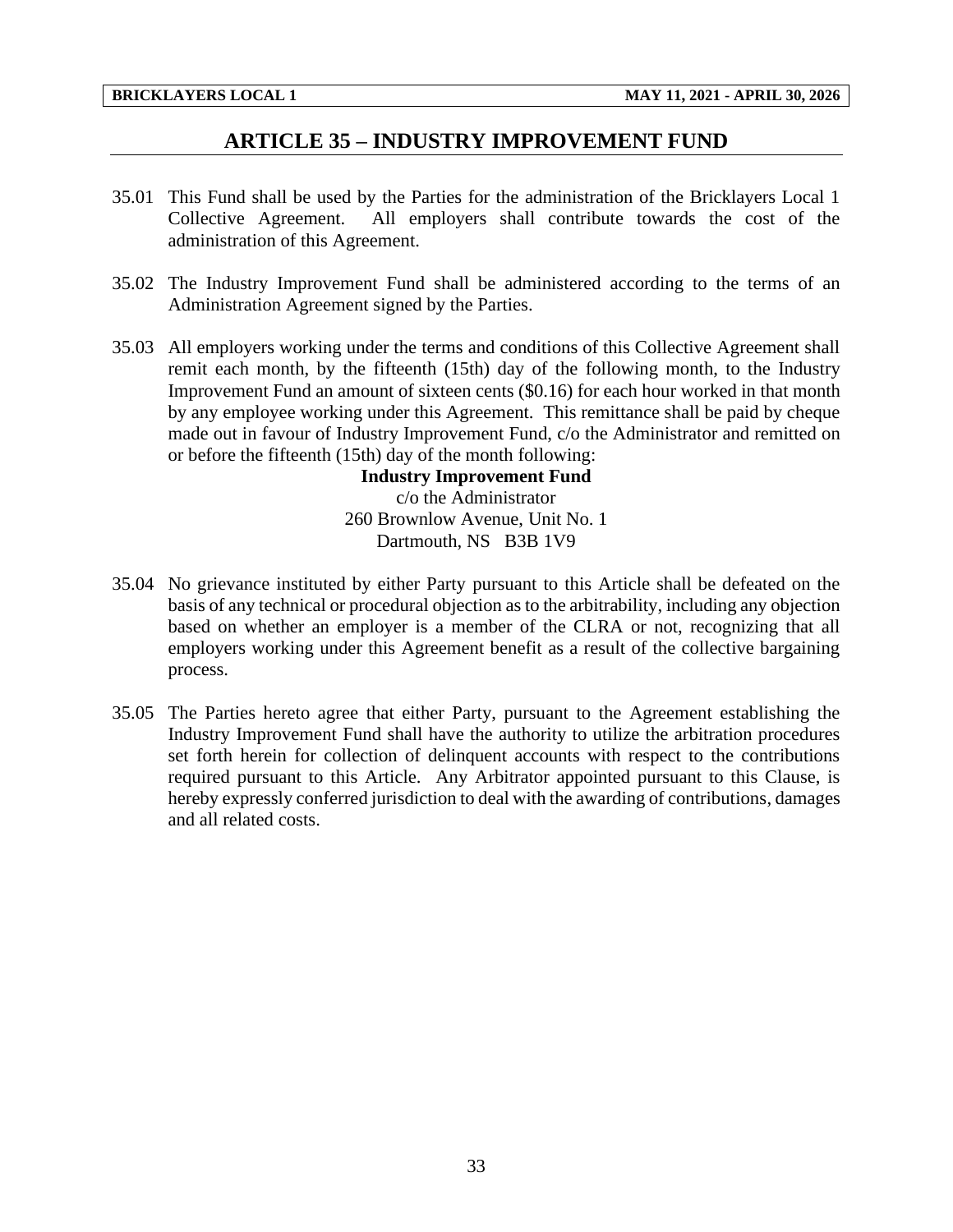## **ARTICLE 36 – BRICKLAYERS LOCAL 1 TRAINING FUND**

- <span id="page-36-0"></span>36.01 Employers and employees both recognize the need and benefits derived from training received in new techniques of the industry. It is therefore imperative that a program of training be provided for all members of Union Local No. 1
- 36.02 All employers shall contribute to the Bricklayers Local 1 Training Fund in the amount of thirty cents (\$0.30). The employer shall forward the contributions to: **Bricklayers Local 1 Training Fund** 14 McQuade Lake Crescent, Suite 203

### Halifax, NS B3S 1B6

Employers referred to under this clause shall pay the monetary amounts set forth in monetary table "B" in Appendix "B" and Appendix "C" of this Agreement.

- 36.03 The Bricklayers Local 1 Training Fund will be jointly Trusteed with equal representatives from both Parties to this Agreement.
- 36.04 Subject to the approval of the joint Bricklayers Local 1 Training Fund Trustees, direct costs for safety training of Union members described in Article 3.01 of this Agreement shall be paid by the fund.
- 36.05 If the Bricklayers Local 1 Training Fund ceases to function the remaining funds shall be applied to the General Fund.
- 36.06 The Parties hereto agree that either Party, pursuant to an agreement establishing the Bricklayers Local 1 Training Fund shall have the authority to utilize the arbitration procedure set forth herein for the collection of delinquent accounts with respect to contributions required pursuant to Article 36.02. Any Arbitrator appointed pursuant to this clause, is hereby expressly conferred jurisdiction to deal with the awarding of contributions, damages and all related costs.
- 36.07 Responsibilities and liabilities of collection shall be outlined in the Declaration of Trust Agreement establishing the Bricklayers Local 1 Training Fund.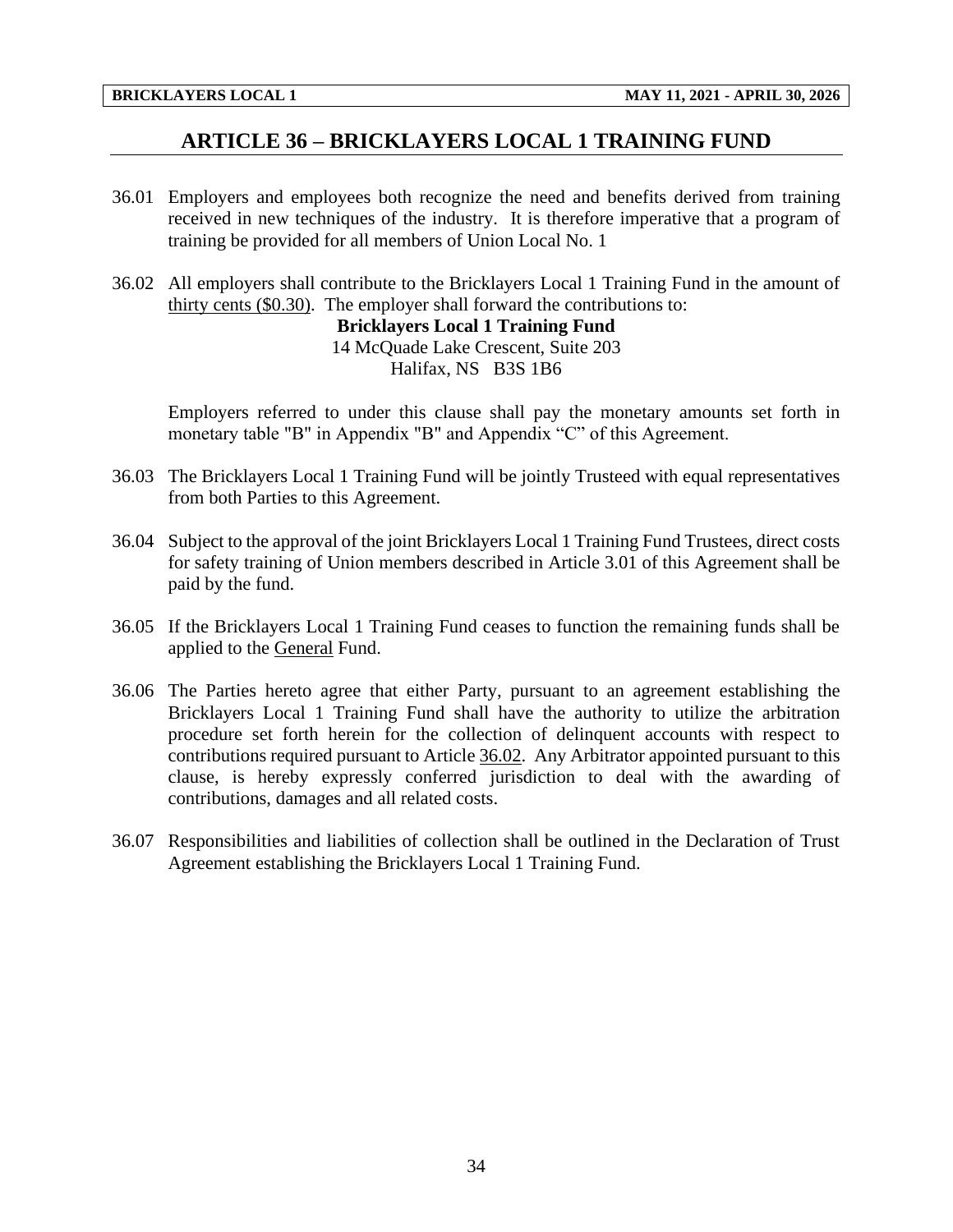## **ARTICLE 37 – DELINQUENT PAYMENTS**

- <span id="page-37-0"></span>37.01 Timely payment of wages and contributions to all trust funds provided for in this Agreement is essential for the protection of the beneficiaries. Delinquency and continued failure to pay wages and/or remit contributions to the trust funds shall be dealt with as follows:
	- (i) The Union shall advise the employer in writing of any delinquency.
	- (ii) If within seven (7) days of receipt of notification exclusive of Saturday, Sunday and Holidays, the employer has failed to pay delinquent contributions or the employer or their Construction Labour Relations Association has failed to request a meeting with the Union to provide for the payment of delinquent contributions, then the employer agrees that all contributions/deductions due and payable in accordance with this Agreement are in arrears and subject to an additional charge at the rate of twenty-five percent (25%) on all contributions/deductions in arrears.

This is not to be construed that the above charges relieve the employer of any further liabilities which may occur because of their failure to report any pay contributions/deductions as provided.

- (iii) Should the matter not be resolved at the above mentioned meeting, the Union may demand payment of wages and contributions at the end of each day or at the end of each week or upon seventy-two (72) hours notice to the employer, withdraw its' members from the delinquent employer without contravening the terms of this Agreement.
- (iv) The delinquent company will be liable for all legal costs incurred in the recovery of contributions.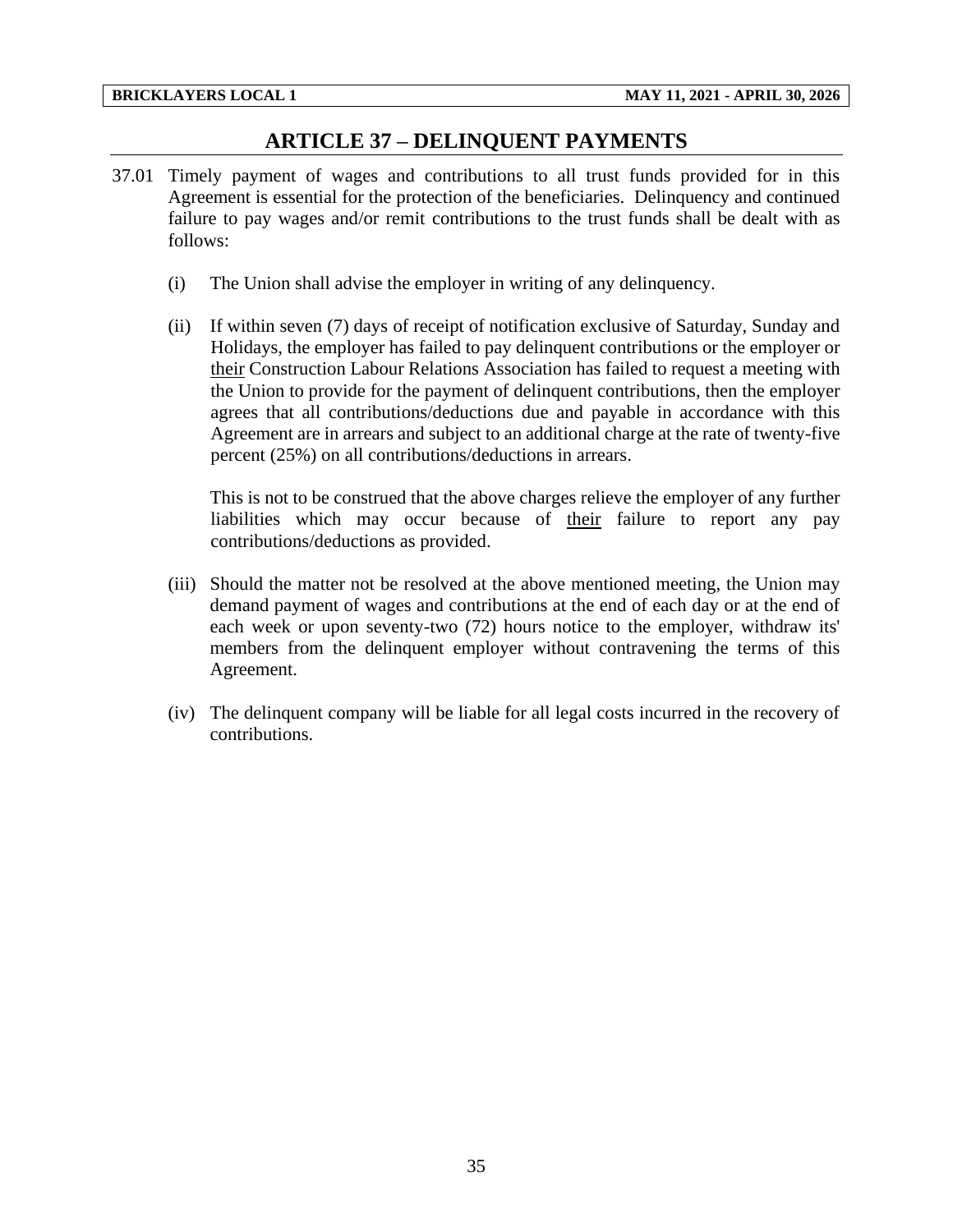## **ARTICLE 38 – CHECK-OFF DUTIES AND INITIATIONS**

<span id="page-38-0"></span>38.01 The employer agrees to deduct the amount certified by the Union as dues as provided for in the Check-off form signed by the employee provided by the Union and attached hereto as Appendix "C". Such dues shall be deducted from the first pay period of each month and must be remitted to the Local Union no later than the fifteenth (15th) day of each month. In case of an employee commencing work after the first pay period, their dues shall be deducted from their first pay. In the event that initiation fees are collectable, such fees shall be collected by the employers at the rate of fifteen dollars (\$15.00) per working day for journeypersons and ten dollars (\$10.00) per working day for apprentice improvers, until such fees are fully paid. Should a new employee quit, monies owed to the Union and provided for in the check-off form shall be deducted from the pay of the employee.

## <span id="page-38-1"></span>**ARTICLE 39 – RIGHT TO REFUSE TO CROSS A PICKET LINE**

39.01 No employee shall be forced to cross any legal picket line or continue to work at any set worksite when a picket line is established in association with any legal strike. No officer shall be liable for any such action. Members of Union shall not be requested to work with non-union masonry tradespersons.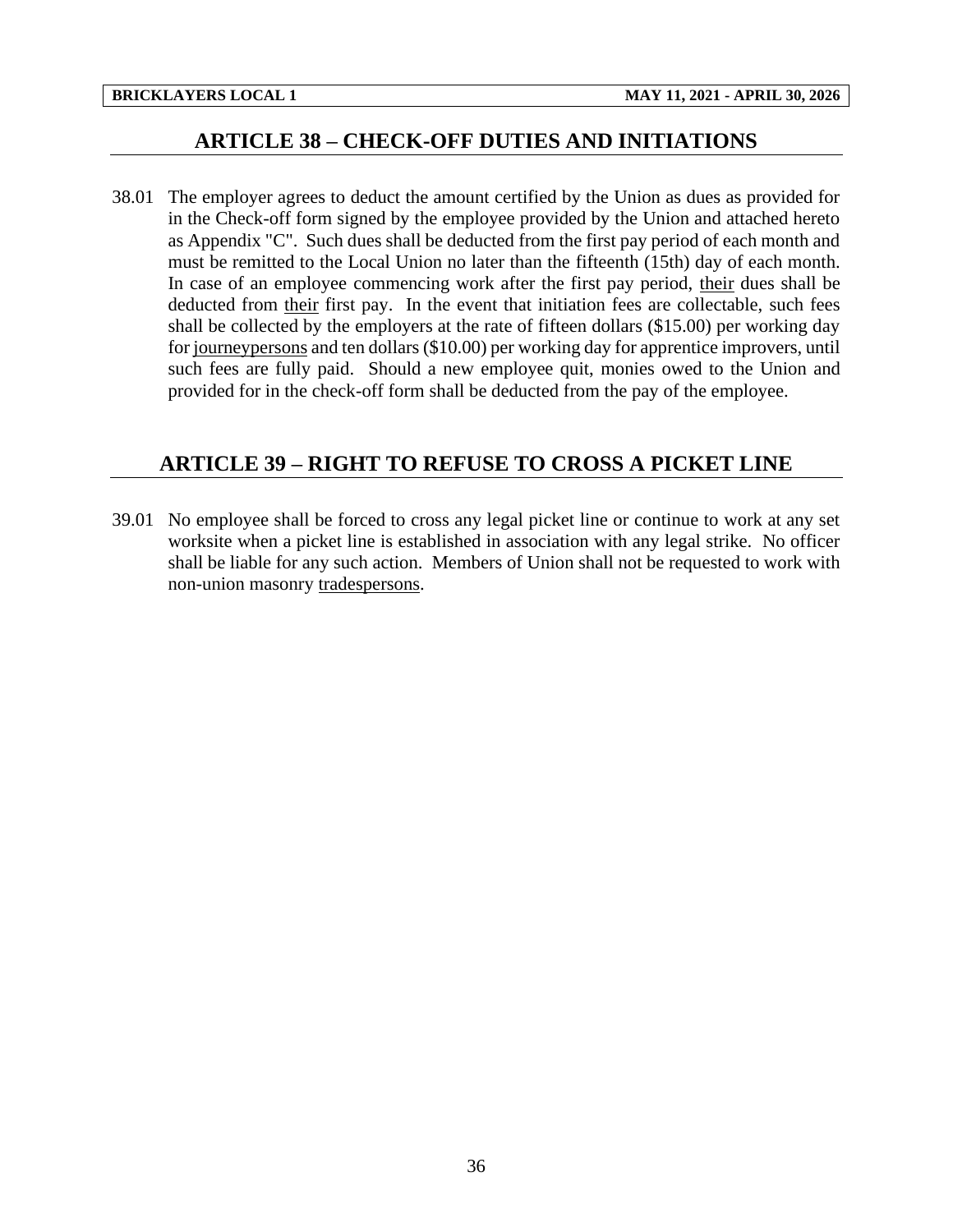# **ARTICLE 40 – PRODUCTIVITY & WORKMANSHIP IMPROVEMENT COMMITTEE**

- <span id="page-39-0"></span>40.01 The Parties agree that within thirty (30) days after the effective day of this Agreement they shall implement and put in place a joint committee named the Productivity  $& Workmanship$ Improvement Committee (Committee).
- 40.02 The Committee shall be made up of equal representation from the Union and masonry contractors with a minimum of one (1) individual from each. Each member may designate an alternative member.
- 40.03 The objectives of this Committee are:
	- (A) The fundamental strength of the unionized sector in the construction industry is the high level of productivity and workmanship of the tradesperson and contractor. The Committee shall work together to promote and maintain this high standard of productivity and workmanship in the masonry trade on construction sites in compliance with all existing legislation and regulations of the Province of Nova Scotia and in cooperation with existing union and management committees in place.
	- (B) The Committee shall monitor the ongoing activity and progress and effectiveness of government legislation as well as the work of existing joint construction committees.

If, in the opinion of the Committee, the existing legislation and joint committees fail to properly address and improve productivity and workmanship in the masonry industry, then the Committee will move to implement its own program to maintain and improve workmanship and productivity in the masonry industry. In order to implement the program the Committee shall make representation to the Provincial Apprenticeship Advisory Board.

- (C) The Committee will receive productivity and workmanship reports from the Union and employers and review all reports received. The Committee will, after reviewing all reports, assess the productivity standards in each case and recommend procedures to improve productivity and workmanship in all cases to both employers and tradespersons.
- (D) Either Party to this Agreement may make a written request for a meeting of the joint Committee and the Committee shall meet with seven (7) calendar days from the receipt of such a request.

The Parties agree that should the Committee determine that insufficient progress has been made in the area of workmanship and productivity improvement, then the Parties shall move to enact amendments to secure such improvements as recommended by the Committee.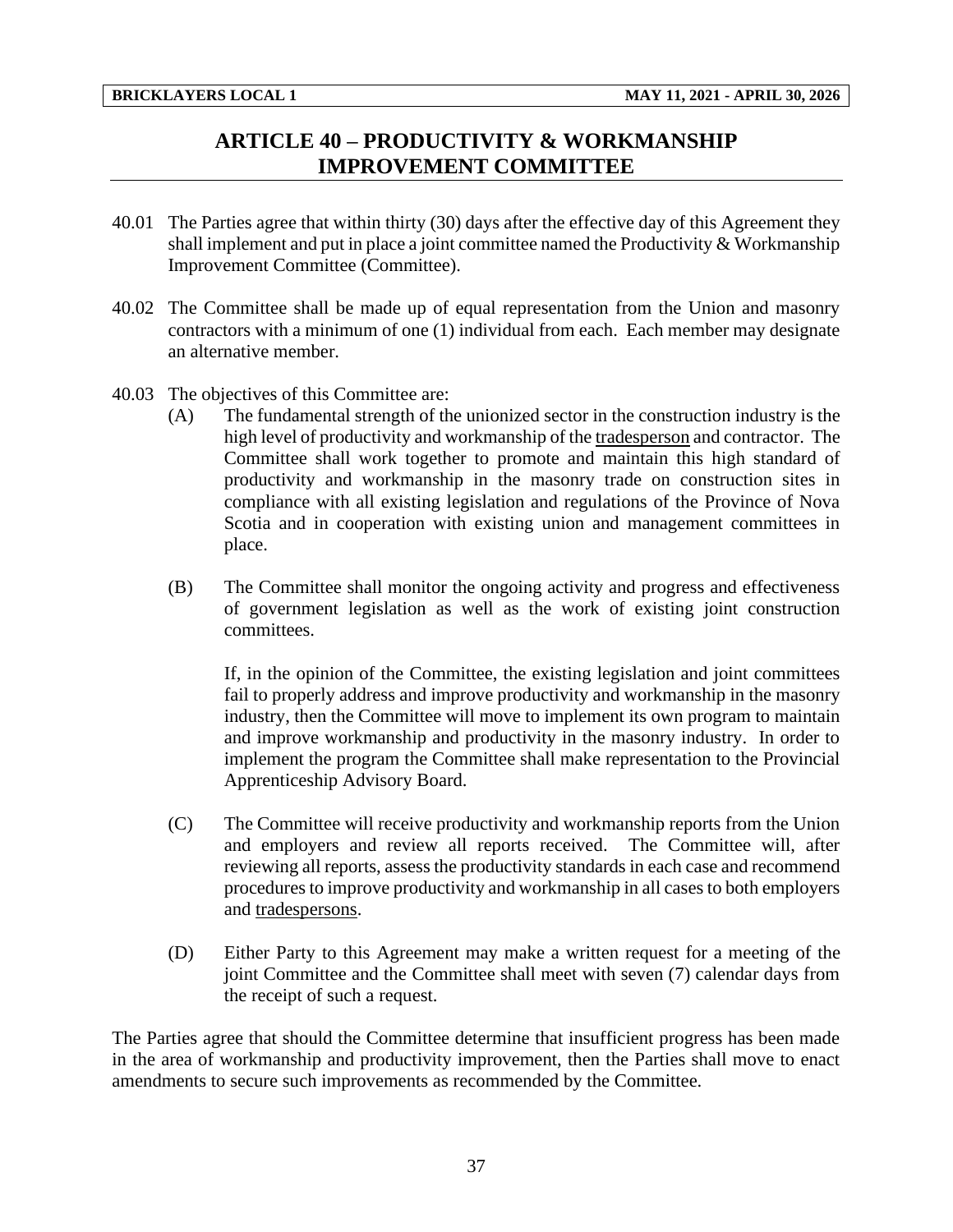## **ARTICLE 41 – ENABLING**

- <span id="page-40-0"></span>41.01 It is recognized that from time to time certain terms and conditions of employment for Local 1 employees may require alteration from those contained in this Collective Agreement in order to enable the employees and employers of the unionized sector to obtain certain work or execute certain work in a manner that is deemed to be prudent.
- 41.02 Any modification to terms and conditions of employment from those contained in this Collective Agreement will require mutual agreement of the Enabling Committee (E.C.).
- 41.03 Where this committee cannot achieve mutual agreement then it is agreed that the request to modify terms and conditions of employment will not be subject to resolution through the grievance and arbitration process.
- 41.04 An Enabling Committee (E.C.) shall be established by the Parties within thirty (30) days of signing this Agreement. The Enabling Committee shall have one (1) representative from each of the Parties to this Agreement, employer (or the employers Agent) and the Union Representative. The mandate of the Enabling Committee will be to identify areas where this Collective Agreement and its terms and conditions of employment can be modified to improve the competitiveness of the unionized sector under this Article.
- 41.05 All employer members of the Bricklayer Trade Classification shall be informed of any modifications to wage rates four (4) hours prior to closing.
- <span id="page-40-1"></span>41.06 Enabling provisions and Job Targeting Rules and Procedures as established by the Parties and the Enabling Committee are attached herewith as Appendix "T" of this Agreement.

# **ARTICLE 42 – TERM OF AGREEMENT**

42.01 This Agreement shall remain in effect from the 11th day of May, 2021 until and including the 30th day of April, 2026. All other Articles of this Agreement and Craft Schedules thereto shall remain in force until the termination date of this Agreement April 30, 2026. This Agreement will continue for successive periods of one (1) year unless either party shall on or about the sixtieth (60th) day prior to expiration, serve written notice on the other Party of a desire to terminate, modify, alter, renegotiate change or amend this Agreement. In the event no such notice is given by either Party, this Agreement shall remain in effect from year to year.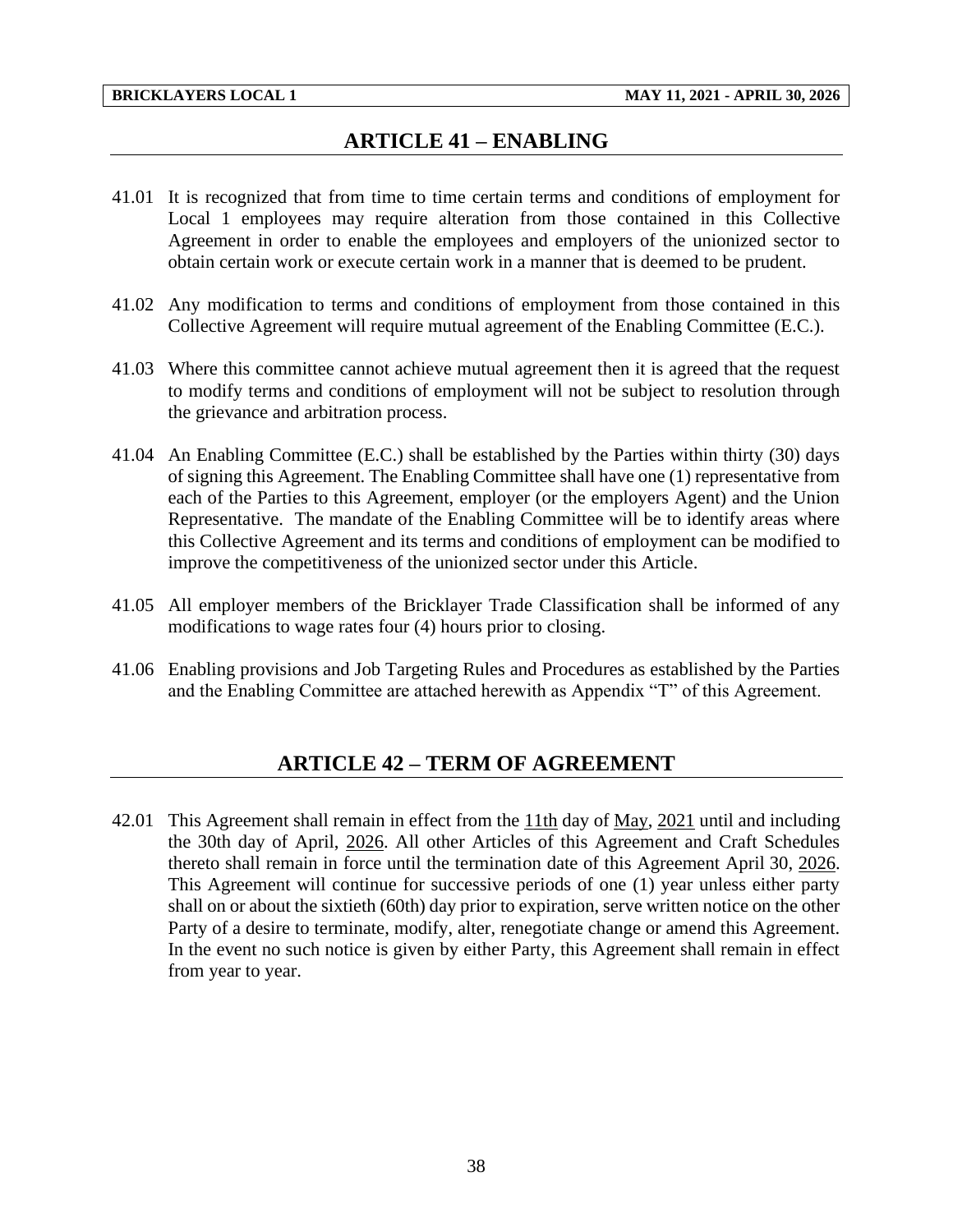## **ARTICLE 43 – SIGNATORIES**

<span id="page-41-0"></span>43.01 This Agreement signed this 21st day of July, 2021.

**SIGNATORIES FOR: NOVA SCOTIA CONSTRUCTION LABOUR RELATIONS ASSOCIATION LIMITED**

ROBERT SHEPHERD JEFF PREEPER

**INTERNATIONAL UNION OF BRICKLAYERS AND ALLIED CRAFTWORKERS, LOCAL UNION 1**

ROWENA NAVARRO **WITNESS**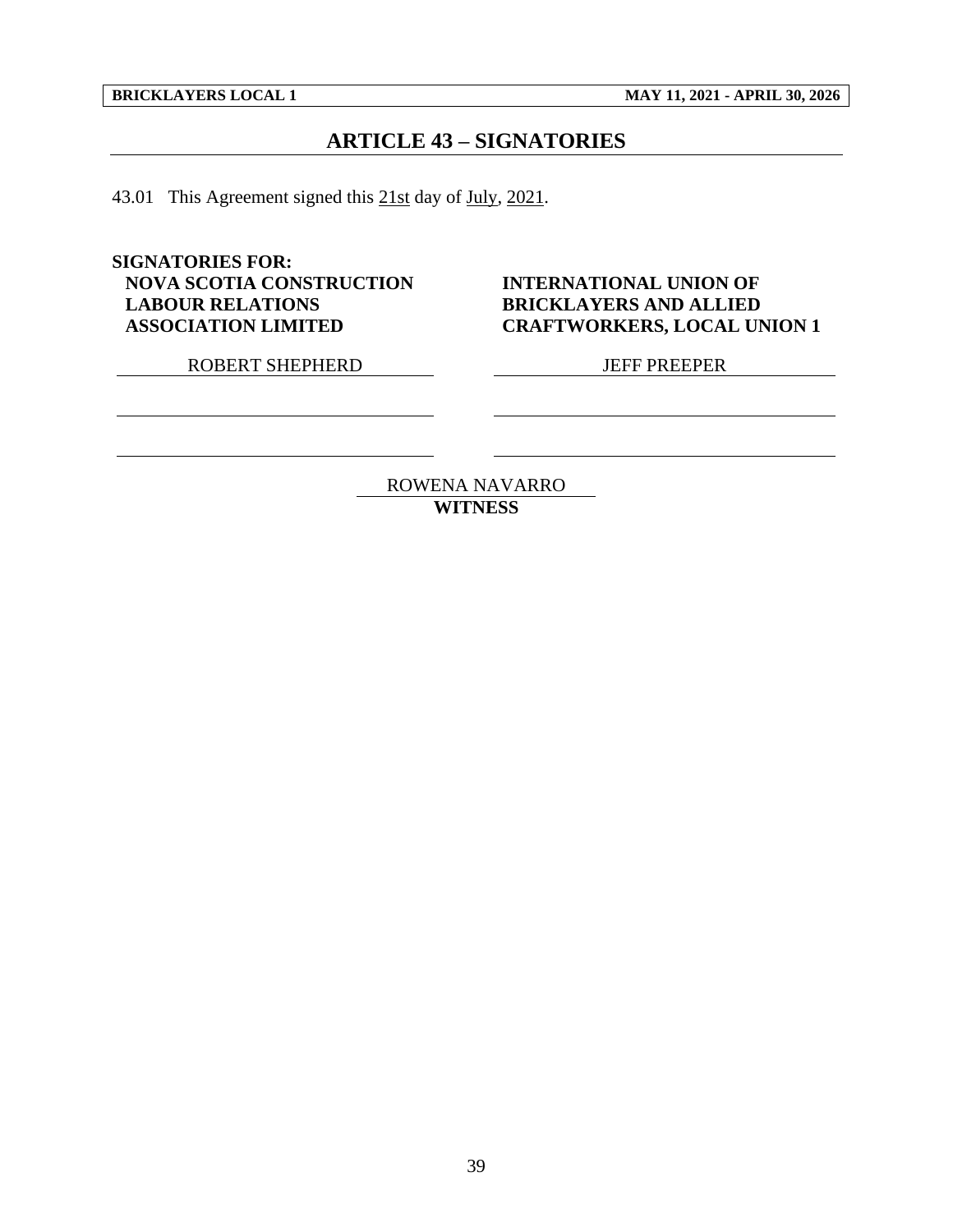<span id="page-42-0"></span>

# **BRICKLAYERS LOCAL 1 APPENDIX "A" – BRICKLAYER TRADE CLASSIFICATION**

- Darim Masonry Ltd.
- Joneljim Concrete Construction Limited
- MacIvor & Stewart Masonry Ltd.
- Nova Tile & Marble Limited
- Reddick Bros. Masonry Ltd.
- Wildwood Masonry Ltd.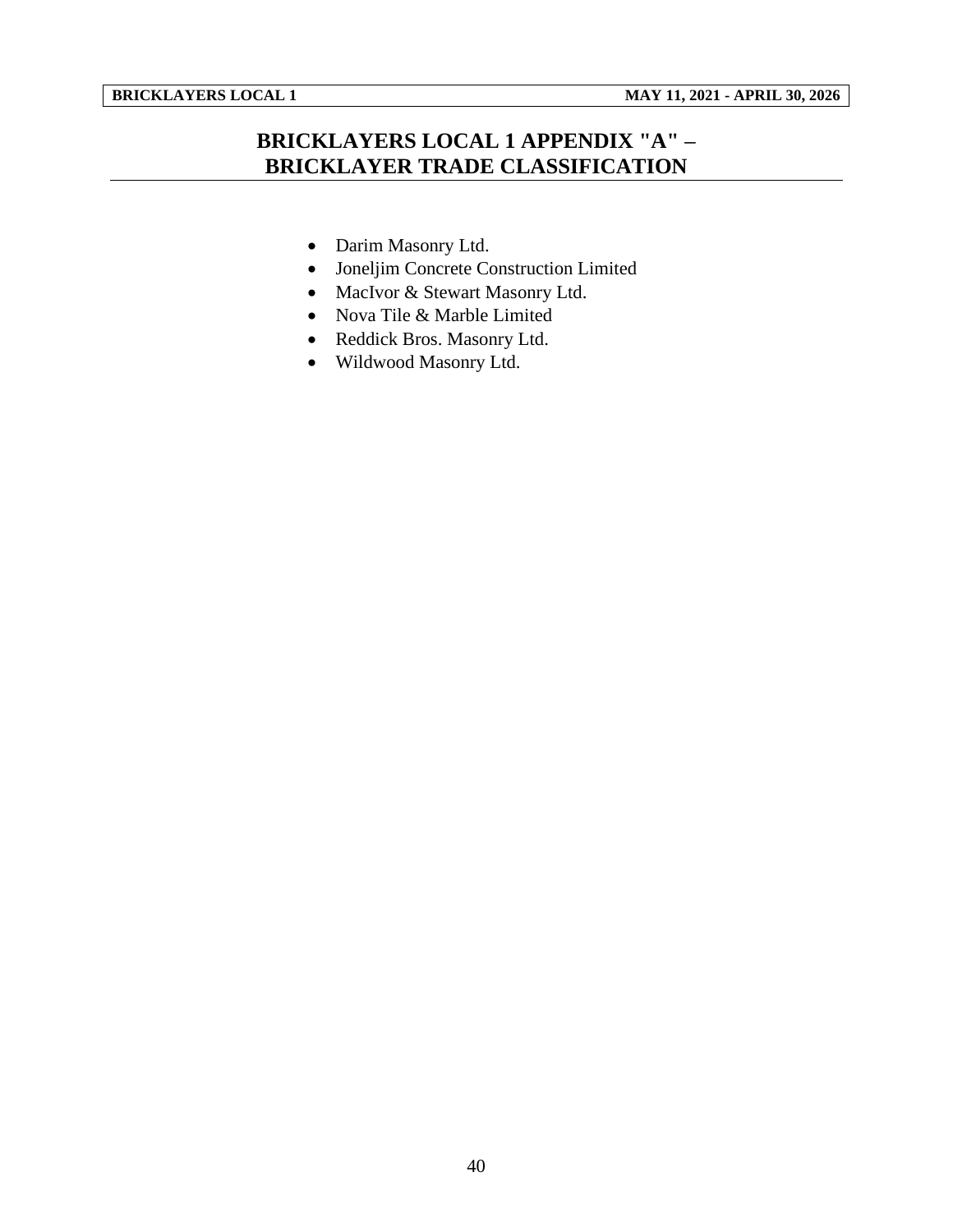<span id="page-43-0"></span>

## **BRICKLAYERS LOCAL 1 APPENDIX "B" – WAGE RATES**

#### **WAGE RATES - COMMERCIAL, INSTITUTIONAL AND RESIDENTIAL OTHER THAN UNDER ARTICLE 19A JOURNEYPERSON**

| WAGE RATES - COMMERCIAL, INSTITUTIONAL AND RESIDENTIAL |                      |        |        |                    |                |                   |             |                 |        |              |
|--------------------------------------------------------|----------------------|--------|--------|--------------------|----------------|-------------------|-------------|-----------------|--------|--------------|
| <b>OTHER THAN UNDER ARTICLE 19A</b>                    |                      |        |        |                    |                |                   |             |                 |        |              |
|                                                        | <b>JOURNEYPERSON</b> |        |        |                    |                |                   |             |                 |        |              |
| <b>Effective Date</b>                                  | Hourly               | V & H  | H & W  | <b>BAC</b> Local 1 | Inter. BAC     | <b>Masonry</b>    | Bereave.    | <b>Training</b> | IIF    | <b>Total</b> |
|                                                        | Rate                 | 9%     |        | <b>Group RSP</b>   | <b>Pension</b> | <b>Promo Fund</b> | <b>Fund</b> |                 |        | Package      |
| May 11, 2021                                           | \$33.17              | \$2.99 | \$2.45 | \$4.50             | \$2.50         | \$0.20            | \$0.10      | \$0.30          | \$0.16 | \$46.37      |
| May 1, 2022                                            | \$33.72              | \$3.04 | \$2.45 | \$4.50             | \$2.50         | \$0.20            | \$0.10      | \$0.30          | \$0.16 | \$46.97      |
| May 1, 2023                                            | \$34.64              | \$3.12 | \$2.45 | \$4.50             | \$2.50         | \$0.20            | \$0.10      | \$0.30          | \$0.16 | \$47.97      |
| May 1, 2024                                            | \$35.56              | \$3.20 | \$2.45 | \$4.50             | \$2.50         | \$0.20            | \$0.10      | \$0.30          | \$0.16 | \$48.97      |
| May 1, 2025                                            | \$36.48              | \$3.28 | \$2.45 | \$4.50             | \$2.50         | \$0.20            | \$0.10      | \$0.30          | \$0.16 | \$49.97      |

#### **APPRENTICES**

| <b>APPRENTICES</b>                  |     |                |             |          |                                           |                                        |                                     |                         |                 |        |                         |
|-------------------------------------|-----|----------------|-------------|----------|-------------------------------------------|----------------------------------------|-------------------------------------|-------------------------|-----------------|--------|-------------------------|
|                                     |     | Hourly<br>Rate | V & H<br>9% | $H \& W$ | <b>BAC</b> Local<br>1 Group<br><b>RSP</b> | Inter.<br><b>BAC</b><br><b>Pension</b> | <b>Masonry</b><br><b>Promo Fund</b> | Bereave.<br><b>Fund</b> | <b>Training</b> | IIF    | <b>Total</b><br>Package |
| <b>Effective Date:</b> May 11, 2021 |     |                |             |          |                                           |                                        |                                     |                         |                 |        |                         |
| 0-900 hours                         | 55% | \$20.45        | \$1.84      | \$2.45   | \$0.00                                    | \$0.00                                 | \$0.20                              | \$0.10                  | \$0.30          | \$0.16 | \$25.50                 |
| 901-1800 hours                      | 60% | \$22.58        | \$2.03      | \$2.45   | \$0.00                                    | \$0.00                                 | \$0.20                              | \$0.10                  | \$0.30          | \$0.16 | \$27.82                 |
| 1801-2700 hours                     | 65% | \$24.71        | \$2.22      | \$2.45   | \$0.00                                    | \$0.00                                 | \$0.20                              | \$0.10                  | \$0.30          | \$0.16 | \$30.14                 |
| 2701-3600 hours                     | 70% | \$26.83        | \$2.42      | \$2.45   | \$0.00                                    | \$0.00                                 | \$0.20                              | \$0.10                  | \$0.30          | \$0.16 | \$32.46                 |
| 3601-4500 hours                     | 80% | \$31.09        | \$2.80      | \$2.45   | \$0.00                                    | \$0.00                                 | \$0.20                              | \$0.10                  | \$0.30          | \$0.16 | \$37.10                 |
| 4501-5400 hours                     | 90% | \$28.92        | \$2.60      | \$2.45   | \$4.50                                    | \$2.50                                 | \$0.20                              | \$0.10                  | \$0.30          | \$0.16 | \$41.73                 |
| <b>Effective Date:</b> May 1, 2022  |     |                |             |          |                                           |                                        |                                     |                         |                 |        |                         |
| $0-900$ hours                       | 55% | \$20.75        | \$1.87      | \$2.45   | \$0.00                                    | \$0.00                                 | \$0.20                              | \$0.10                  | \$0.30          | \$0.16 | \$25.83                 |
| 901-1800 hours                      | 60% | \$22.91        | \$2.06      | \$2.45   | \$0.00                                    | \$0.00                                 | \$0.20                              | \$0.10                  | \$0.30          | \$0.16 | \$28.18                 |
| 1801-2700 hours                     | 65% | \$25.06        | \$2.26      | \$2.45   | \$0.00                                    | \$0.00                                 | \$0.20                              | \$0.10                  | \$0.30          | \$0.16 | \$30.53                 |
| 2701-3600 hours                     | 70% | \$27.22        | \$2.45      | \$2.45   | \$0.00                                    | \$0.00                                 | \$0.20                              | \$0.10                  | \$0.30          | \$0.16 | \$32.88                 |
| 3601-4500 hours                     | 80% | \$31.53        | \$2.84      | \$2.45   | \$0.00                                    | \$0.00                                 | \$0.20                              | \$0.10                  | \$0.30          | \$0.16 | \$37.58                 |
| 4501-5400 hours                     | 90% | \$29.41        | \$2.65      | \$2.45   | \$4.50                                    | \$2.50                                 | \$0.20                              | \$0.10                  | \$0.30          | \$0.16 | \$42.27                 |
| <b>Effective Date:</b> May 1, 2023  |     |                |             |          |                                           |                                        |                                     |                         |                 |        |                         |
| 0-900 hours $ $                     | 55% | \$21.26        | \$1.91      | \$2.45   | \$0.00                                    | \$0.00                                 | \$0.20                              | \$0.10                  | \$0.30          | \$0.16 | \$26.38                 |
| 901-1800 hours                      | 60% | \$23.46        | \$2.11      | \$2.45   | \$0.00                                    | \$0.00                                 | \$0.20                              | \$0.10                  | \$0.30          | \$0.16 | \$28.78                 |
| 1801-2700 hours                     | 65% | \$25.66        | \$2.31      | \$2.45   | \$0.00                                    | \$0.00                                 | \$0.20                              | \$0.10                  | \$0.30          | \$0.16 | \$31.18                 |
| 2701-3600 hours                     | 70% | \$27.86        | \$2.51      | \$2.45   | \$0.00                                    | \$0.00                                 | \$0.20                              | \$0.10                  | \$0.30          | \$0.16 | \$33.58                 |
| 3601-4500 hours                     | 80% | \$32.27        | \$2.90      | \$2.45   | \$0.00                                    | \$0.00                                 | \$0.20                              | \$0.10                  | \$0.30          | \$0.16 | \$38.38                 |
| 4501-5400 hours                     | 90% | \$30.24        | \$2.72      | \$2.45   | \$4.50                                    | \$2.50                                 | \$0.20                              | \$0.10                  | \$0.30          | \$0.16 | \$43.17                 |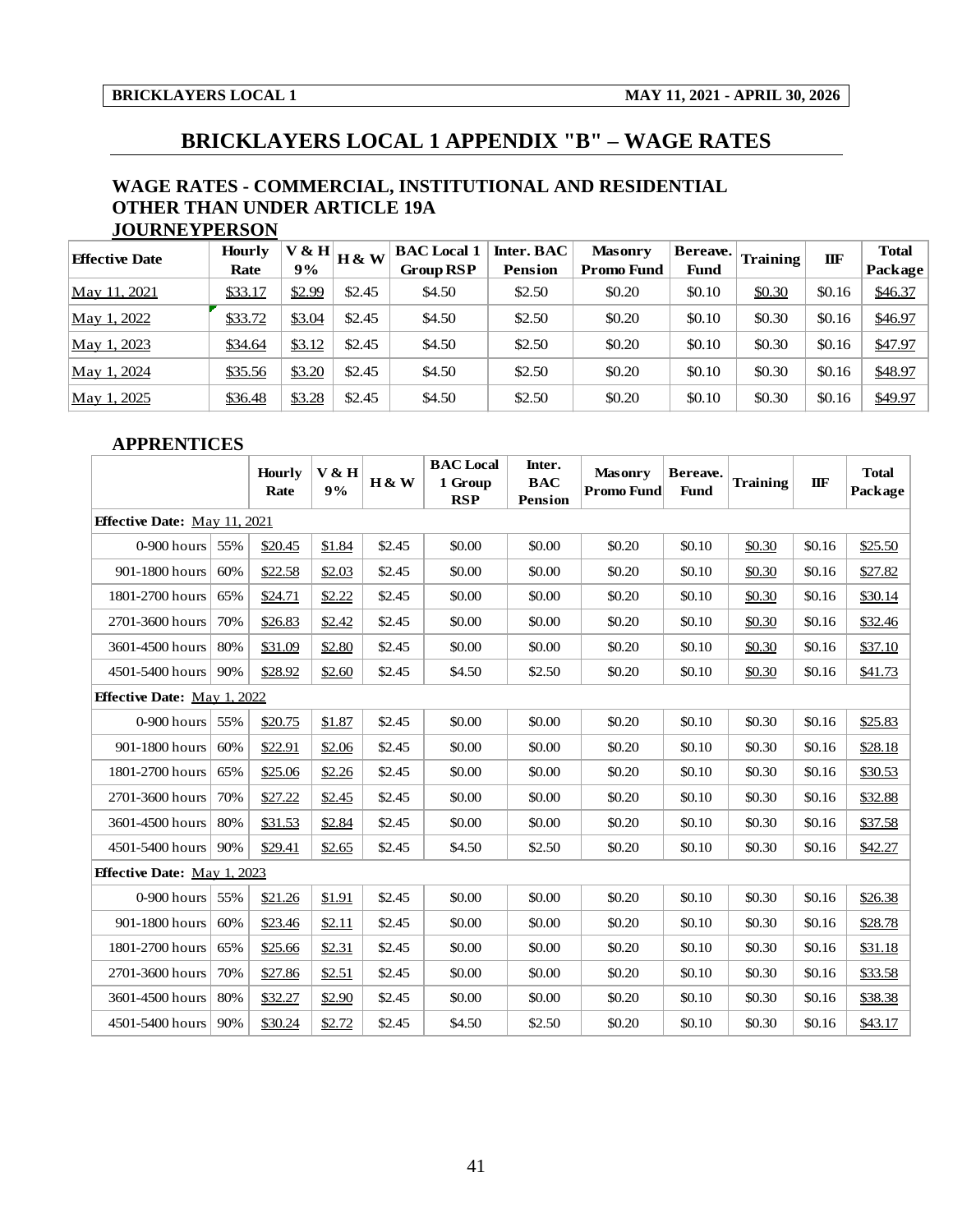### **BRICKLAYERS LOCAL 1 MAY 11, 2021 - APRIL 30, 2026**

|                                    | <b>BRICKLAYERS LOCAL 1</b><br>MAY 11, 2021 - APRIL 30, 2026 |                       |             |        |                                           |                                        |                                     |                         |                 |        |                         |  |
|------------------------------------|-------------------------------------------------------------|-----------------------|-------------|--------|-------------------------------------------|----------------------------------------|-------------------------------------|-------------------------|-----------------|--------|-------------------------|--|
|                                    |                                                             | <b>Hourly</b><br>Rate | V & H<br>9% | H & W  | <b>BAC</b> Local<br>1 Group<br><b>RSP</b> | Inter.<br><b>BAC</b><br><b>Pension</b> | <b>Masonry</b><br><b>Promo Fund</b> | Bereave.<br><b>Fund</b> | <b>Training</b> | IIF    | <b>Total</b><br>Package |  |
| <b>Effective Date:</b> May 1, 2024 |                                                             |                       |             |        |                                           |                                        |                                     |                         |                 |        |                         |  |
| 0-900 hours                        | 55%                                                         | \$21.76               | \$1.96      | \$2.45 | \$0.00                                    | \$0.00                                 | \$0.20                              | \$0.10                  | \$0.30          | \$0.16 | \$26.93                 |  |
| 901-1800 hours                     | 60%                                                         | \$24.01               | \$2.16      | \$2.45 | \$0.00                                    | \$0.00                                 | \$0.20                              | \$0.10                  | \$0.30          | \$0.16 | \$29.38                 |  |
| 1801-2700 hours                    | 65%                                                         | \$26.26               | \$2.36      | \$2.45 | \$0.00                                    | \$0.00                                 | \$0.20                              | \$0.10                  | \$0.30          | \$0.16 | \$31.83                 |  |
| 2701-3600 hours                    | 70%                                                         | \$28.50               | \$2.57      | \$2.45 | \$0.00                                    | \$0.00                                 | \$0.20                              | \$0.10                  | \$0.30          | \$0.16 | \$34.28                 |  |
| 3601-4500 hours                    | 80%                                                         | \$33.00               | \$2.97      | \$2.45 | \$0.00                                    | \$0.00                                 | \$0.20                              | \$0.10                  | \$0.30          | \$0.16 | \$39.18                 |  |
| 4501-5400 hours                    | 90%                                                         | \$31.06               | \$2.80      | \$2.45 | \$4.50                                    | \$2.50                                 | \$0.20                              | \$0.10                  | \$0.30          | \$0.16 | \$44.07                 |  |
| <b>Effective Date:</b> May 1, 2025 |                                                             |                       |             |        |                                           |                                        |                                     |                         |                 |        |                         |  |
| 0-900 hours                        | 55%                                                         | \$22.27               | \$2.00      | \$2.45 | \$0.00                                    | \$0.00                                 | \$0.20                              | \$0.10                  | \$0.30          | \$0.16 | \$27.48                 |  |
| 901-1800 hours                     | 60%                                                         | \$24.56               | \$2.21      | \$2.45 | \$0.00                                    | \$0.00                                 | \$0.20                              | \$0.10                  | \$0.30          | \$0.16 | \$29.98                 |  |
| 1801-2700 hours                    | 65%                                                         | \$26.85               | \$2.42      | \$2.45 | \$0.00                                    | \$0.00                                 | \$0.20                              | \$0.10                  | \$0.30          | \$0.16 | \$32.48                 |  |
| 2701-3600 hours                    | 70%                                                         | \$29.15               | \$2.62      | \$2.45 | \$0.00                                    | \$0.00                                 | \$0.20                              | \$0.10                  | \$0.30          | \$0.16 | \$34.98                 |  |
| 3601-4500 hours                    | 80%                                                         | \$33.73               | \$3.04      | \$2.45 | \$0.00                                    | \$0.00                                 | \$0.20                              | \$0.10                  | \$0.30          | \$0.16 | \$39.98                 |  |
| 4501-5400 hours                    | 90%                                                         | \$31.89               | \$2.87      | \$2.45 | \$4.50                                    | \$2.50                                 | \$0.20                              | \$0.10                  | \$0.30          | \$0.16 | \$44.97                 |  |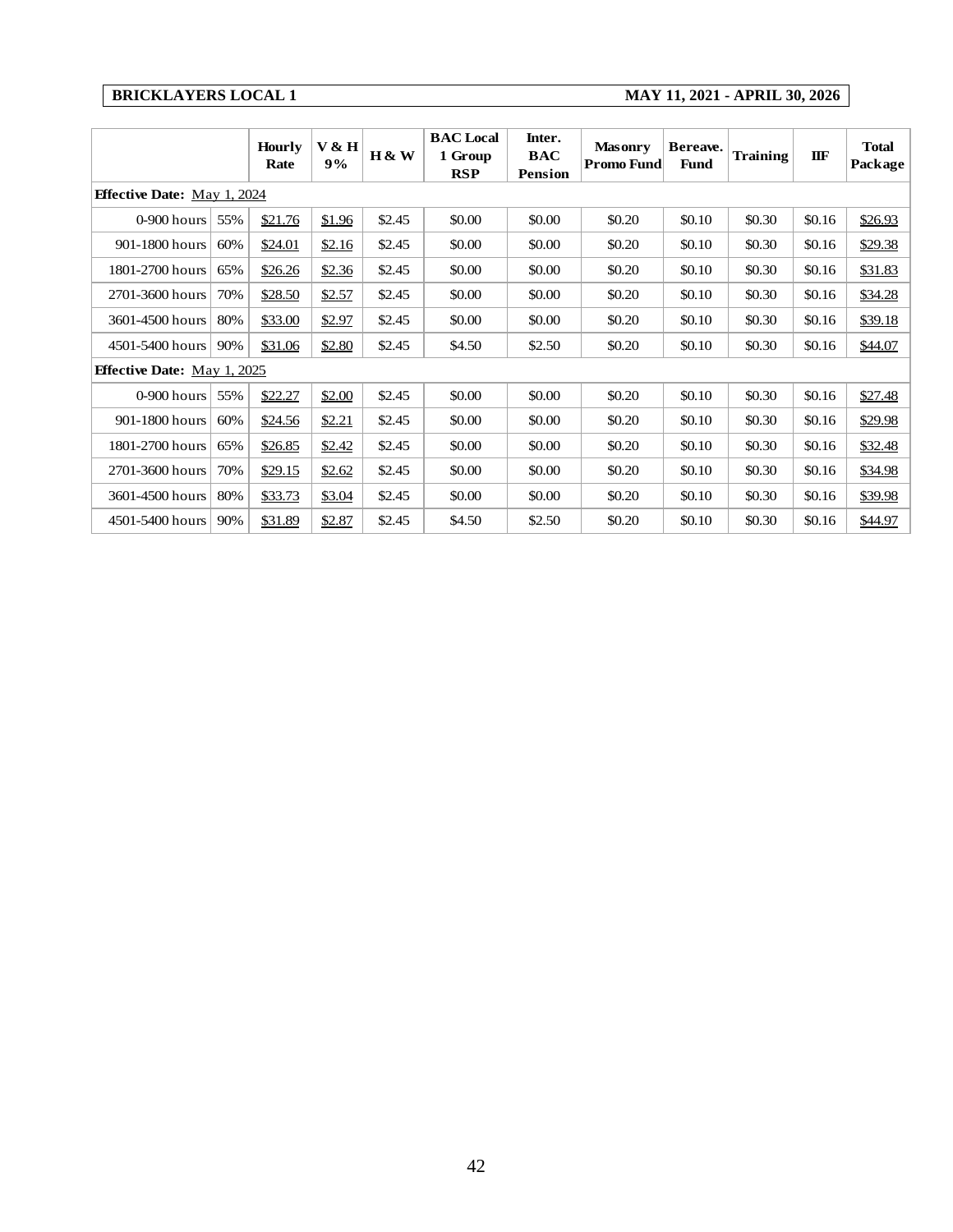### **WAGE RATES - INDUSTRIAL OR MAJOR INDUSTRIAL PROJECTS – ARTICLE 1A JOURNEYPERSON**

| <b>Effective Date</b> | <b>Hourly</b><br>Rate | V & H<br>9% | <b>H &amp; W</b> | <b>BAC</b> Local 1<br><b>Group RSP</b> | Inter. BAC<br><b>Pension</b> | <b>Masonry</b><br>Promo Fund | Bereave.<br>Fund | <b>Training</b> | IIF    | <b>Total</b><br>Package |
|-----------------------|-----------------------|-------------|------------------|----------------------------------------|------------------------------|------------------------------|------------------|-----------------|--------|-------------------------|
| May 11, 2021          | \$35.93               | \$3.23      | \$2.45           | \$4.50                                 | \$2.50                       | \$0.20                       | \$0.10           | \$0.30          | \$0.16 | \$49.37                 |
| May 1, 2022           | \$36.48               | \$3.28      | \$2.45           | \$4.50                                 | \$2.50                       | \$0.20                       | \$0.10           | \$0.30          | \$0.16 | \$49.97                 |
| May 1, 2023           | \$37.39               | \$3.37      | \$2.45           | \$4.50                                 | \$2.50                       | \$0.20                       | \$0.10           | \$0.30          | \$0.16 | \$50.97                 |
| May 1, 2024           | \$38.31               | \$3.45      | \$2.45           | \$4.50                                 | \$2.50                       | \$0.20                       | \$0.10           | \$0.30          | \$0.16 | \$51.97                 |
| May 1, 2025           | \$39.23               | \$3.53      | \$2.45           | \$4.50                                 | \$2.50                       | \$0.20                       | \$0.10           | \$0.30          | \$0.16 | \$52.97                 |

### **APPRENTICES**

| May 1, 2025                         |                    | \$39.23        | \$3.53      |  | \$2.45 | \$4.50                                 | \$2.50                | \$0.20                              | \$0.10           | \$0.30          | \$0.16 | \$52.97                 |  |  |
|-------------------------------------|--------------------|----------------|-------------|--|--------|----------------------------------------|-----------------------|-------------------------------------|------------------|-----------------|--------|-------------------------|--|--|
|                                     | <b>APPRENTICES</b> |                |             |  |        |                                        |                       |                                     |                  |                 |        |                         |  |  |
|                                     |                    | Hourly<br>Rate | V & H<br>9% |  | H & W  | <b>BAC</b> Local 1<br><b>Group RSP</b> | Inter. BAC<br>Pension | <b>Masonry</b><br><b>Promo Fund</b> | Bereave.<br>Fund | <b>Training</b> | IIF    | <b>Total</b><br>Package |  |  |
| <b>Effective Date:</b> May 11, 2021 |                    |                |             |  |        |                                        |                       |                                     |                  |                 |        |                         |  |  |
| 0-900 hours                         | 55%                | \$21.96        | \$1.98      |  | \$2.45 | \$0.00                                 | \$0.00                | \$0.20                              | \$0.10           | \$0.30          | \$0.16 | \$27.15                 |  |  |
| 901-1800 hours                      | 60%                | \$24.23        | \$2.18      |  | \$2.45 | \$0.00                                 | \$0.00                | \$0.20                              | \$0.10           | \$0.30          | \$0.16 | \$29.62                 |  |  |
| 1801-2700 hours                     | 65%                | \$26.50        | \$2.38      |  | \$2.45 | \$0.00                                 | \$0.00                | \$0.20                              | \$0.10           | \$0.30          | \$0.16 | \$32.09                 |  |  |
| 2701-3600 hours                     | 70%                | \$28.76        | \$2.59      |  | \$2.45 | \$0.00                                 | \$0.00                | \$0.20                              | \$0.10           | \$0.30          | \$0.16 | \$34.56                 |  |  |
| 3601-4500 hours                     | 80%                | \$33.29        | \$3.00      |  | \$2.45 | \$0.00                                 | \$0.00                | \$0.20                              | \$0.10           | \$0.30          | \$0.16 | \$39.50                 |  |  |
| 4501-5400 hours                     | 90%                | \$31.39        | \$2.83      |  | \$2.45 | \$4.50                                 | \$2.50                | \$0.20                              | \$0.10           | \$0.30          | \$0.16 | \$44.43                 |  |  |
| <b>Effective Date: May 1, 2022</b>  |                    |                |             |  |        |                                        |                       |                                     |                  |                 |        |                         |  |  |
| $0-900$ hours                       | 55%                | \$22.27        | \$2.00      |  | \$2.45 | \$0.00                                 | \$0.00                | \$0.20                              | \$0.10           | \$0.30          | \$0.16 | \$27.48                 |  |  |
| 901-1800 hours                      | 60%                | \$24.56        | \$2.21      |  | \$2.45 | \$0.00                                 | \$0.00                | \$0.20                              | \$0.10           | \$0.30          | \$0.16 | \$29.98                 |  |  |
| 1801-2700 hours                     | 65%                | \$26.85        | \$2.42      |  | \$2.45 | \$0.00                                 | \$0.00                | \$0.20                              | \$0.10           | \$0.30          | \$0.16 | \$32.48                 |  |  |
| 2701-3600 hours                     | 70%                | \$29.15        | \$2.62      |  | \$2.45 | \$0.00                                 | \$0.00                | \$0.20                              | \$0.10           | \$0.30          | \$0.16 | \$34.98                 |  |  |
| 3601-4500 hours                     | 80%                | \$33.73        | \$3.04      |  | \$2.45 | \$0.00                                 | \$0.00                | \$0.20                              | \$0.10           | \$0.30          | \$0.16 | \$39.98                 |  |  |
| 4501-5400 hours                     | 90%                | \$31.89        | \$2.87      |  | \$2.45 | \$4.50                                 | \$2.50                | \$0.20                              | \$0.10           | \$0.30          | \$0.16 | \$44.97                 |  |  |
| <b>Effective Date:</b> May 1, 2023  |                    |                |             |  |        |                                        |                       |                                     |                  |                 |        |                         |  |  |
| 0-900 hours                         | 55%                | \$22.77        | \$2.05      |  | \$2.45 | \$0.00                                 | \$0.00                | \$0.20                              | \$0.10           | \$0.30          | \$0.16 | \$28.03                 |  |  |
| 901-1800 hours                      | 60%                | \$25.11        | \$2.26      |  | \$2.45 | \$0.00                                 | \$0.00                | \$0.20                              | \$0.10           | \$0.30          | \$0.16 | \$30.58                 |  |  |
| 1801-2700 hours                     | 65%                | \$27.45        | \$2.47      |  | \$2.45 | \$0.00                                 | \$0.00                | \$0.20                              | \$0.10           | \$0.30          | \$0.16 | \$33.13                 |  |  |
| 2701-3600 hours                     | 70%                | \$29.79        | \$2.68      |  | \$2.45 | \$0.00                                 | \$0.00                | \$0.20                              | \$0.10           | \$0.30          | \$0.16 | \$35.68                 |  |  |
| 3601-4500 hours                     | 80%                | \$34.47        | \$3.10      |  | \$2.45 | \$0.00                                 | \$0.00                | \$0.20                              | \$0.10           | \$0.30          | \$0.16 | \$40.78                 |  |  |
| 4501-5400 hours                     | 90%                | \$32.72        | \$2.94      |  | \$2.45 | \$4.50                                 | \$2.50                | \$0.20                              | \$0.10           | \$0.30          | \$0.16 | \$45.87                 |  |  |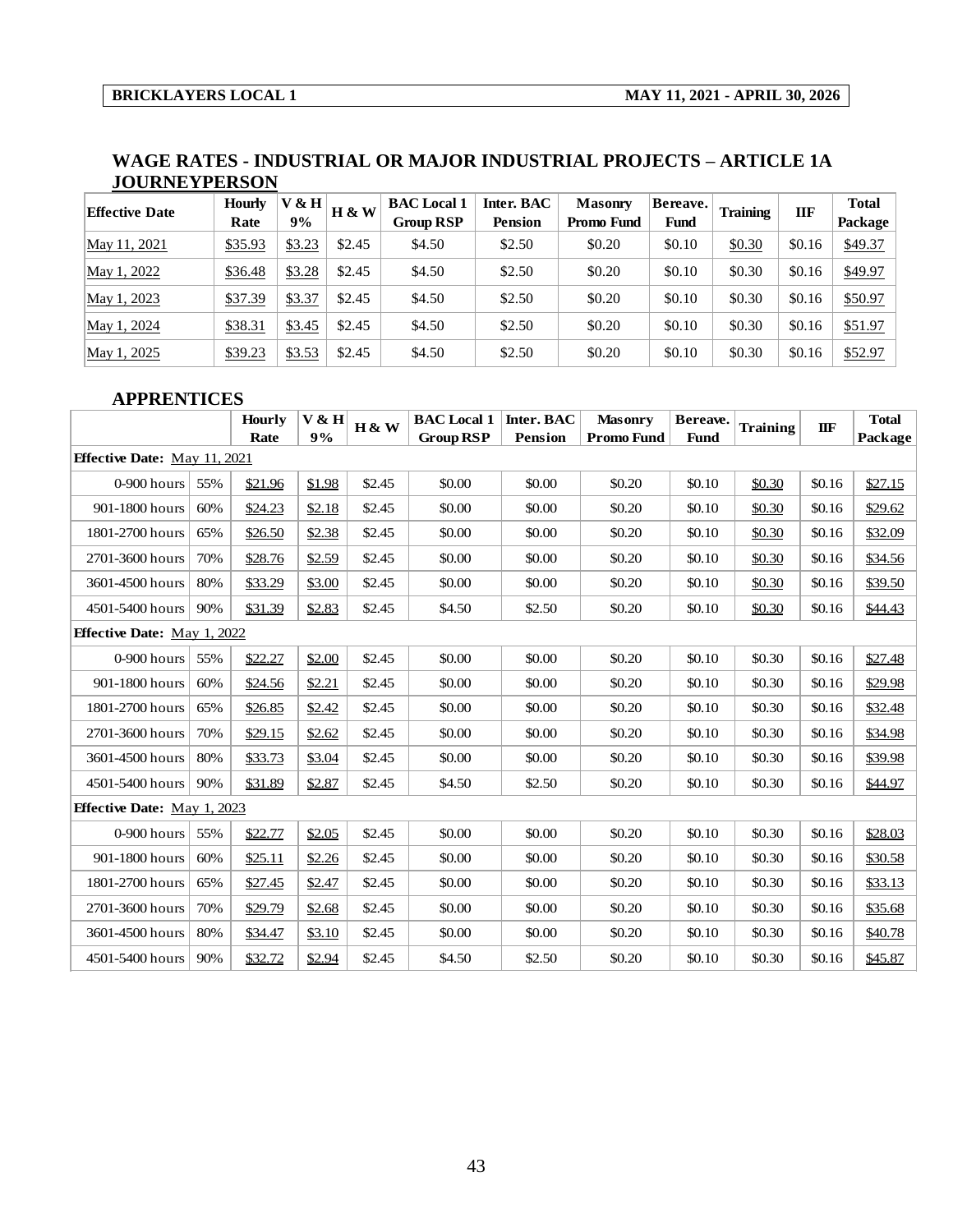| <b>BRICKLAYERS LOCAL 1</b>         |     |                       |             |        |                                        |                              |                                 | MAY 11, 2021 - APRIL 30, 2026 |          |        |                         |
|------------------------------------|-----|-----------------------|-------------|--------|----------------------------------------|------------------------------|---------------------------------|-------------------------------|----------|--------|-------------------------|
|                                    |     | <b>Hourly</b><br>Rate | V & H<br>9% | H & W  | <b>BAC</b> Local 1<br><b>Group RSP</b> | Inter. BAC<br><b>Pension</b> | <b>Masonry</b><br>Promo<br>Fund | Bereave.<br>Fund              | Training | IIF    | <b>Total</b><br>Package |
| <b>Effective Date:</b> May 1, 2024 |     |                       |             |        |                                        |                              |                                 |                               |          |        |                         |
| $0-900$ hours                      | 55% | \$23.28               | \$2.09      | \$2.45 | \$0.00                                 | \$0.00                       | \$0.20                          | \$0.10                        | \$0.30   | \$0.16 | \$28.58                 |
| 901-1800 hours                     | 60% | \$25.66               | \$2.31      | \$2.45 | \$0.00                                 | \$0.00                       | \$0.20                          | \$0.10                        | \$0.30   | \$0.16 | \$31.18                 |
| 1801-2700 hours                    | 65% | \$28.05               | \$2.52      | \$2.45 | \$0.00                                 | \$0.00                       | \$0.20                          | \$0.10                        | \$0.30   | \$0.16 | \$33.78                 |
| 2701-3600 hours                    | 70% | \$30.43               | \$2.74      | \$2.45 | \$0.00                                 | \$0.00                       | \$0.20                          | \$0.10                        | \$0.30   | \$0.16 | \$36.38                 |
| 3601-4500 hours                    | 80% | \$35.20               | \$3.17      | \$2.45 | \$0.00                                 | \$0.00                       | \$0.20                          | \$0.10                        | \$0.30   | \$0.16 | \$41.58                 |
| 4501-5400 hours                    | 90% | \$33.54               | \$3.02      | \$2.45 | \$4.50                                 | \$2.50                       | \$0.20                          | \$0.10                        | \$0.30   | \$0.16 | \$46.77                 |
| Effective Date: May 1, 2025        |     |                       |             |        |                                        |                              |                                 |                               |          |        |                         |
| 0-900 hours                        | 55% | \$23.78               | \$2.14      | \$2.45 | \$0.00                                 | \$0.00                       | \$0.20                          | \$0.10                        | \$0.30   | \$0.16 | \$29.13                 |
| 901-1800 hours                     | 60% | \$26.21               | \$2.36      | \$2.45 | \$0.00                                 | \$0.00                       | \$0.20                          | \$0.10                        | \$0.30   | \$0.16 | \$31.78                 |
| 1801-2700 hours                    | 65% | \$28.64               | \$2.58      | \$2.45 | \$0.00                                 | \$0.00                       | \$0.20                          | \$0.10                        | \$0.30   | \$0.16 | \$34.43                 |
| 2701-3600 hours                    | 70% | \$31.07               | \$2.80      | \$2.45 | \$0.00                                 | \$0.00                       | \$0.20                          | \$0.10                        | \$0.30   | \$0.16 | \$37.08                 |
| 3601-4500 hours                    | 80% | \$35.94               | \$3.23      | \$2.45 | \$0.00                                 | \$0.00                       | \$0.20                          | \$0.10                        | \$0.30   | \$0.16 | \$42.38                 |
| 4501-5400 hours                    | 90% | \$34.37               | \$3.09      | \$2.45 | \$4.50                                 | \$2.50                       | \$0.20                          | \$0.10                        | \$0.30   | \$0.16 | \$47.67                 |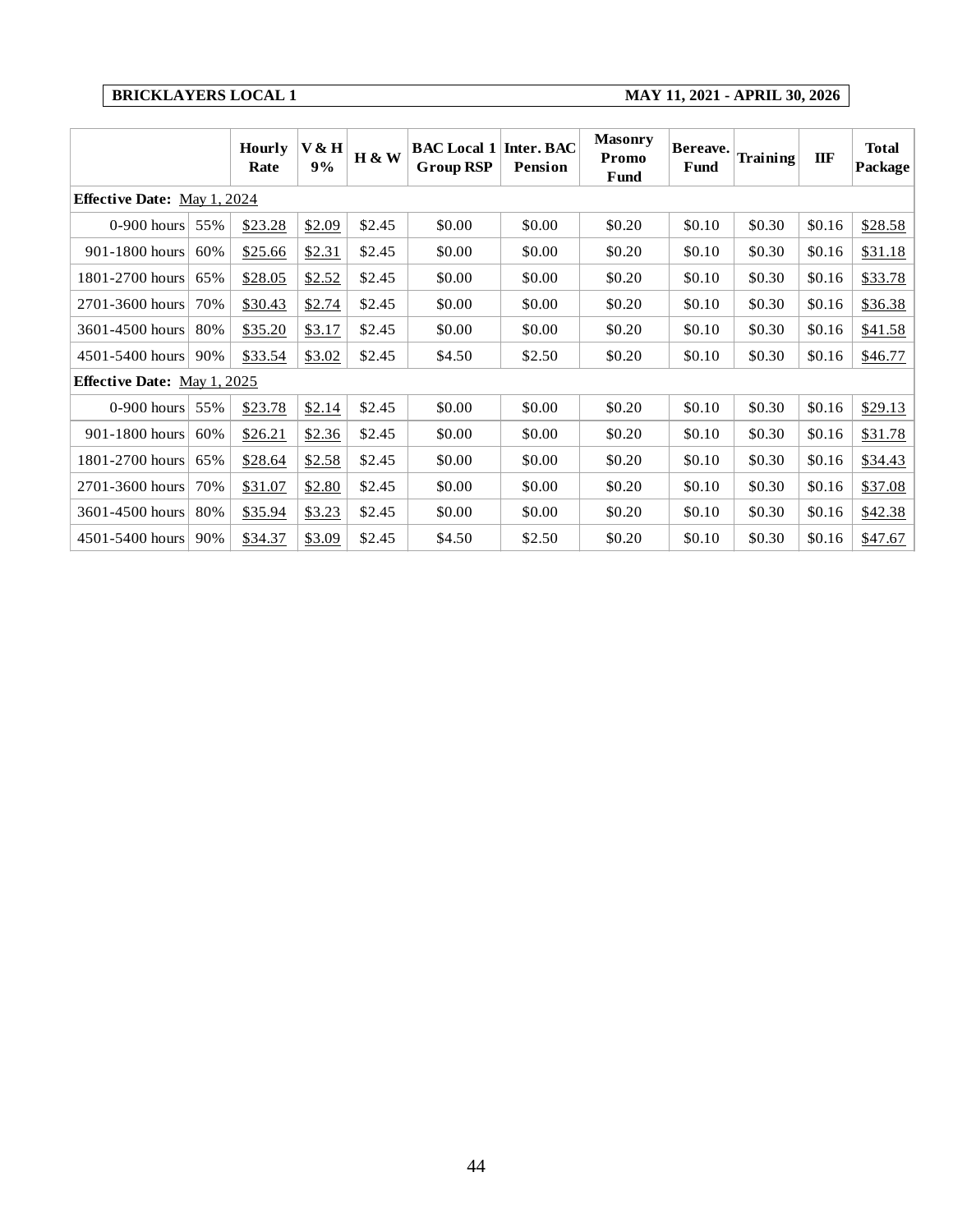| ,,,,,,,,,,,,,,,,,,,,  |               |         |                  |                    |                |                |             |                 |        |              |
|-----------------------|---------------|---------|------------------|--------------------|----------------|----------------|-------------|-----------------|--------|--------------|
| <b>Effective Date</b> | <b>Hourly</b> | $V$ & H | <b>H &amp; W</b> | <b>BAC</b> Local 1 | Inter. BAC     | <b>Masonry</b> | Bereave.    | <b>Training</b> | Ш      | <b>Total</b> |
|                       | Rate          | 9%      |                  | <b>Group RSP</b>   | <b>Pension</b> | Promo Fund     | <b>Fund</b> |                 |        | Package      |
| May 11, 2021          | \$27.18       | \$2.45  | \$2.45           | \$4.00             | \$2.50         | \$0.20         | \$0.10      | \$0.30          | \$0.16 | \$39.34      |
| May 1, 2022           | \$27.73       | \$2.50  | \$2.45           | \$4.00             | \$2.50         | \$0.20         | \$0.10      | \$0.30          | \$0.16 | \$39.94      |
| May 1, 2023           | \$28.65       | \$2.58  | \$2.45           | \$4.00             | \$2.50         | \$0.20         | \$0.10      | \$0.30          | \$0.16 | \$40.94      |
| May 1, 2024           | \$29.57       | \$2.66  | \$2.45           | \$4.00             | \$2.50         | \$0.20         | \$0.10      | \$0.30          | \$0.16 | \$41.94      |
| May 1, 2025           | \$30.49       | \$2.74  | \$2.45           | \$4.00             | \$2.50         | \$0.20         | \$0.10      | \$0.30          | \$0.16 | \$42.94      |

#### **WAGE RATES - RESIDENTIAL WORK JOURNEYPERSON**

#### **APPRENTICES**

| May 1, 2025                         |     | \$30.49        | \$2.74      | \$2.45 |        | \$4.00                                 | \$2.50                       | \$0.20                              | \$0.10                  | \$0.30          | \$0.16     | \$42.94                 |
|-------------------------------------|-----|----------------|-------------|--------|--------|----------------------------------------|------------------------------|-------------------------------------|-------------------------|-----------------|------------|-------------------------|
| <b>APPRENTICES</b>                  |     |                |             |        |        |                                        |                              |                                     |                         |                 |            |                         |
|                                     |     | Hourly<br>Rate | V & H<br>9% |        | H & W  | <b>BAC</b> Local 1<br><b>Group RSP</b> | Inter. BAC<br><b>Pension</b> | <b>Masonry</b><br><b>Promo Fund</b> | Bereave.<br><b>Fund</b> | <b>Training</b> | <b>IIF</b> | <b>Total</b><br>Package |
| <b>Effective Date:</b> May 11, 2021 |     |                |             |        |        |                                        |                              |                                     |                         |                 |            |                         |
| 0-900 hours                         | 55% | \$16.91        | \$1.52      |        | \$2.45 | \$0.00                                 | \$0.00                       | \$0.20                              | \$0.10                  | \$0.30          | \$0.16     | \$21.64                 |
| 901-1800 hours                      | 60% | \$18.71        | \$1.68      |        | \$2.45 | \$0.00                                 | \$0.00                       | \$0.20                              | \$0.10                  | \$0.30          | \$0.16     | \$23.60                 |
| 1801-2700 hours                     | 65% | \$20.51        | \$1.85      |        | \$2.45 | \$0.00                                 | \$0.00                       | \$0.20                              | \$0.10                  | \$0.30          | \$0.16     | \$25.57                 |
| 2701-3600 hours                     | 70% | \$22.32        | \$2.01      |        | \$2.45 | \$0.00                                 | \$0.00                       | \$0.20                              | \$0.10                  | \$0.30          | \$0.16     | \$27.54                 |
| 3601-4500 hours                     | 80% | \$25.93        | \$2.33      |        | \$2.45 | \$0.00                                 | \$0.00                       | \$0.20                              | \$0.10                  | \$0.30          | \$0.16     | \$31.47                 |
| 4501-5400 hours                     | 90% | \$23.58        | \$2.12      |        | \$2.45 | \$4.00                                 | \$2.50                       | \$0.20                              | \$0.10                  | \$0.30          | \$0.16     | \$35.41                 |
| <b>Effective Date:</b> May 1, 2022  |     |                |             |        |        |                                        |                              |                                     |                         |                 |            |                         |
| 0-900 hours                         | 55% | \$17.21        | \$1.55      |        | \$2.45 | \$0.00                                 | \$0.00                       | \$0.20                              | \$0.10                  | \$0.30          | \$0.16     | \$21.97                 |
| 901-1800 hours                      | 60% | \$19.04        | \$1.71      |        | \$2.45 | \$0.00                                 | \$0.00                       | \$0.20                              | \$0.10                  | \$0.30          | \$0.16     | \$23.96                 |
| 1801-2700 hours                     | 65% | \$20.87        | \$1.88      |        | \$2.45 | \$0.00                                 | \$0.00                       | \$0.20                              | \$0.10                  | \$0.30          | \$0.16     | \$25.96                 |
| 2701-3600 hours                     | 70% | \$22.71        | \$2.04      |        | \$2.45 | \$0.00                                 | \$0.00                       | \$0.20                              | \$0.10                  | \$0.30          | \$0.16     | \$27.96                 |
| 3601-4500 hours                     | 80% | \$26.37        | \$2.37      |        | \$2.45 | \$0.00                                 | \$0.00                       | \$0.20                              | \$0.10                  | \$0.30          | \$0.16     | \$31.95                 |
| 4501-5400 hours                     | 90% | \$24.07        | \$2.17      |        | \$2.45 | \$4.00                                 | \$2.50                       | \$0.20                              | \$0.10                  | \$0.30          | \$0.16     | \$35.95                 |
| <b>Effective Date:</b> May 1, 2023  |     |                |             |        |        |                                        |                              |                                     |                         |                 |            |                         |
| 0-900 hours                         | 55% | \$17.72        | \$1.59      |        | \$2.45 | \$0.00                                 | \$0.00                       | \$0.20                              | \$0.10                  | \$0.30          | \$0.16     | \$22.52                 |
| 901-1800 hours                      | 60% | \$19.59        | \$1.76      |        | \$2.45 | \$0.00                                 | \$0.00                       | \$0.20                              | \$0.10                  | \$0.30          | \$0.16     | \$24.56                 |
| 1801-2700 hours                     | 65% | \$21.47        | \$1.93      |        | \$2.45 | \$0.00                                 | \$0.00                       | \$0.20                              | \$0.10                  | \$0.30          | \$0.16     | \$26.61                 |
| 2701-3600 hours                     | 70% | \$23.35        | \$2.10      |        | \$2.45 | \$0.00                                 | \$0.00                       | \$0.20                              | \$0.10                  | \$0.30          | \$0.16     | \$28.66                 |
| 3601-4500 hours                     | 80% | \$27.10        | \$2.44      |        | \$2.45 | \$0.00                                 | \$0.00                       | \$0.20                              | \$0.10                  | \$0.30          | \$0.16     | \$32.75                 |
| 4501-5400 hours                     | 90% | \$24.90        | \$2.24      |        | \$2.45 | \$4.00                                 | \$2.50                       | \$0.20                              | \$0.10                  | \$0.30          | \$0.16     | \$36.85                 |
|                                     |     |                |             |        |        |                                        |                              |                                     |                         |                 |            |                         |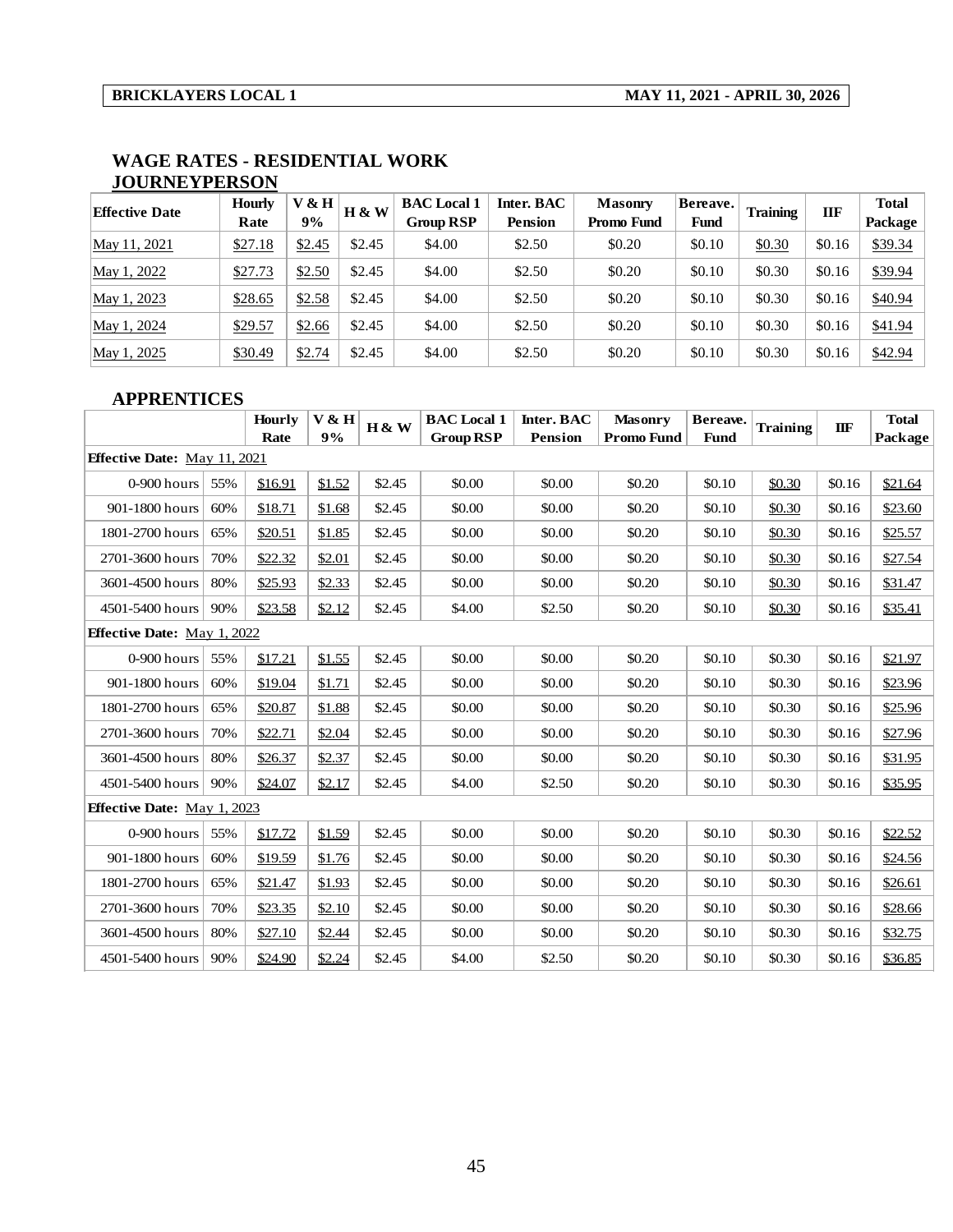### **BRICKLAYERS LOCAL 1 MAY 11, 2021 - APRIL 30, 2026**

| <b>BRICKLAYERS LOCAL 1</b>         |     |                       |             |        |                                        | MAY 11, 2021 - APRIL 30, 2026 |                                     |                         |                 |        |                         |
|------------------------------------|-----|-----------------------|-------------|--------|----------------------------------------|-------------------------------|-------------------------------------|-------------------------|-----------------|--------|-------------------------|
|                                    |     | <b>Hourly</b><br>Rate | V & H<br>9% | H & W  | <b>BAC</b> Local 1<br><b>Group RSP</b> | Inter. BAC<br><b>Pension</b>  | <b>Masonry</b><br><b>Promo Fund</b> | Bereave.<br><b>Fund</b> | <b>Training</b> | IIF    | <b>Total</b><br>Package |
| <b>Effective Date:</b> May 1, 2024 |     |                       |             |        |                                        |                               |                                     |                         |                 |        |                         |
| $0-900$ hours                      | 55% | \$18.22               | \$1.64      | \$2.45 | \$0.00                                 | \$0.00                        | \$0.20                              | \$0.10                  | \$0.30          | \$0.16 | \$23.07                 |
| 901-1800 hours                     | 60% | \$20.14               | \$1.81      | \$2.45 | \$0.00                                 | \$0.00                        | \$0.20                              | \$0.10                  | \$0.30          | \$0.16 | \$25.16                 |
| 1801-2700 hours                    | 65% | \$22.06               | \$1.99      | \$2.45 | \$0.00                                 | \$0.00                        | \$0.20                              | \$0.10                  | \$0.30          | \$0.16 | \$27.26                 |
| 2701-3600 hours                    | 70% | \$23.99               | \$2.16      | \$2.45 | \$0.00                                 | \$0.00                        | \$0.20                              | \$0.10                  | \$0.30          | \$0.16 | \$29.36                 |
| 3601-4500 hours                    | 80% | \$27.83               | \$2.51      | \$2.45 | \$0.00                                 | \$0.00                        | \$0.20                              | \$0.10                  | \$0.30          | \$0.16 | \$33.55                 |
| 4501-5400 hours                    | 90% | \$25.72               | \$2.32      | \$2.45 | \$4.00                                 | \$2.50                        | \$0.20                              | \$0.10                  | \$0.30          | \$0.16 | \$37.75                 |
| <b>Effective Date:</b> May 1, 2025 |     |                       |             |        |                                        |                               |                                     |                         |                 |        |                         |
| $0-900$ hours                      | 55% | \$18.72               | \$1.69      | \$2.45 | \$0.00                                 | \$0.00                        | \$0.20                              | \$0.10                  | \$0.30          | \$0.16 | \$23.62                 |
| 901-1800 hours                     | 60% | \$20.69               | \$1.86      | \$2.45 | \$0.00                                 | \$0.00                        | \$0.20                              | \$0.10                  | \$0.30          | \$0.16 | \$25.76                 |
| 1801-2700 hours                    | 65% | \$22.66               | \$2.04      | \$2.45 | \$0.00                                 | \$0.00                        | \$0.20                              | \$0.10                  | \$0.30          | \$0.16 | \$27.91                 |
| 2701-3600 hours                    | 70% | \$24.63               | \$2.22      | \$2.45 | \$0.00                                 | \$0.00                        | \$0.20                              | \$0.10                  | \$0.30          | \$0.16 | \$30.06                 |
| 3601-4500 hours                    | 80% | \$28.57               | \$2.57      | \$2.45 | \$0.00                                 | \$0.00                        | \$0.20                              | \$0.10                  | \$0.30          | \$0.16 | \$34.35                 |
| 4501-5400 hours                    | 90% | \$26.55               | \$2.39      | \$2.45 | \$4.00                                 | \$2.50                        | \$0.20                              | \$0.10                  | \$0.30          | \$0.16 | \$38.65                 |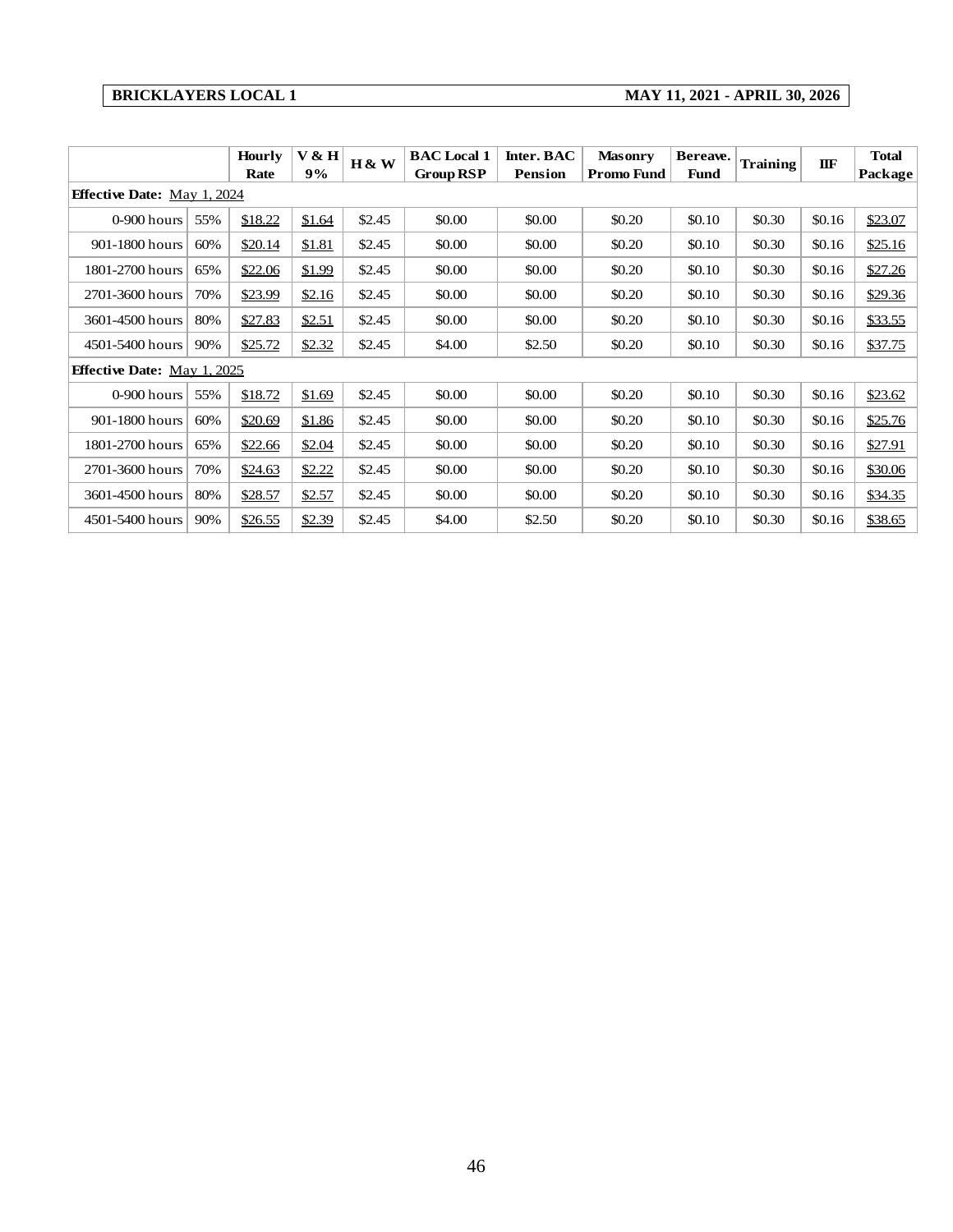# **BRICKLAYERS LOCAL 1 APPENDIX "D" – SAMPLE – REFERRAL SLIP**

<span id="page-49-0"></span>

| Local No.:<br><u> 1989 - Johann Barbara, martin amerikan basar dan basa dan basa dan basa dalam basa dalam basa dalam basa dala</u>                                         |    | No.               | 647 |        |  |
|-----------------------------------------------------------------------------------------------------------------------------------------------------------------------------|----|-------------------|-----|--------|--|
| <u> 1980 - Johann Barbara, martxa alemaniar a</u><br>Contractor:                                                                                                            |    | Date:             |     |        |  |
|                                                                                                                                                                             |    |                   |     |        |  |
|                                                                                                                                                                             |    |                   |     |        |  |
|                                                                                                                                                                             |    |                   |     |        |  |
| <b>Check-Off Dues Authorization</b>                                                                                                                                         |    |                   |     |        |  |
| Date:                                                                                                                                                                       |    |                   |     |        |  |
| To (Name of Employer):                                                                                                                                                      |    |                   |     |        |  |
| I hereby authorize you to deduct from my wages and pay, to the International Union of Bricklayers<br>and Craftworkers, Local 1, Nova Scotia, fees in the following amounts: |    |                   |     |        |  |
| <b>Initiation Fee</b><br>1.<br>$\sim$                                                                                                                                       | 2. | Monthly dues      |     |        |  |
| $\frac{\text{S}}{\text{S}}$<br>3.<br>Dues in Arrears                                                                                                                        | 4. | Assessment, Fines |     | $\sim$ |  |
| I agree that the amounts to be deducted at the rate per working day are as set out in Article 31.                                                                           |    |                   |     |        |  |
| Signature:                                                                                                                                                                  |    | Date:             |     |        |  |

**Witness:**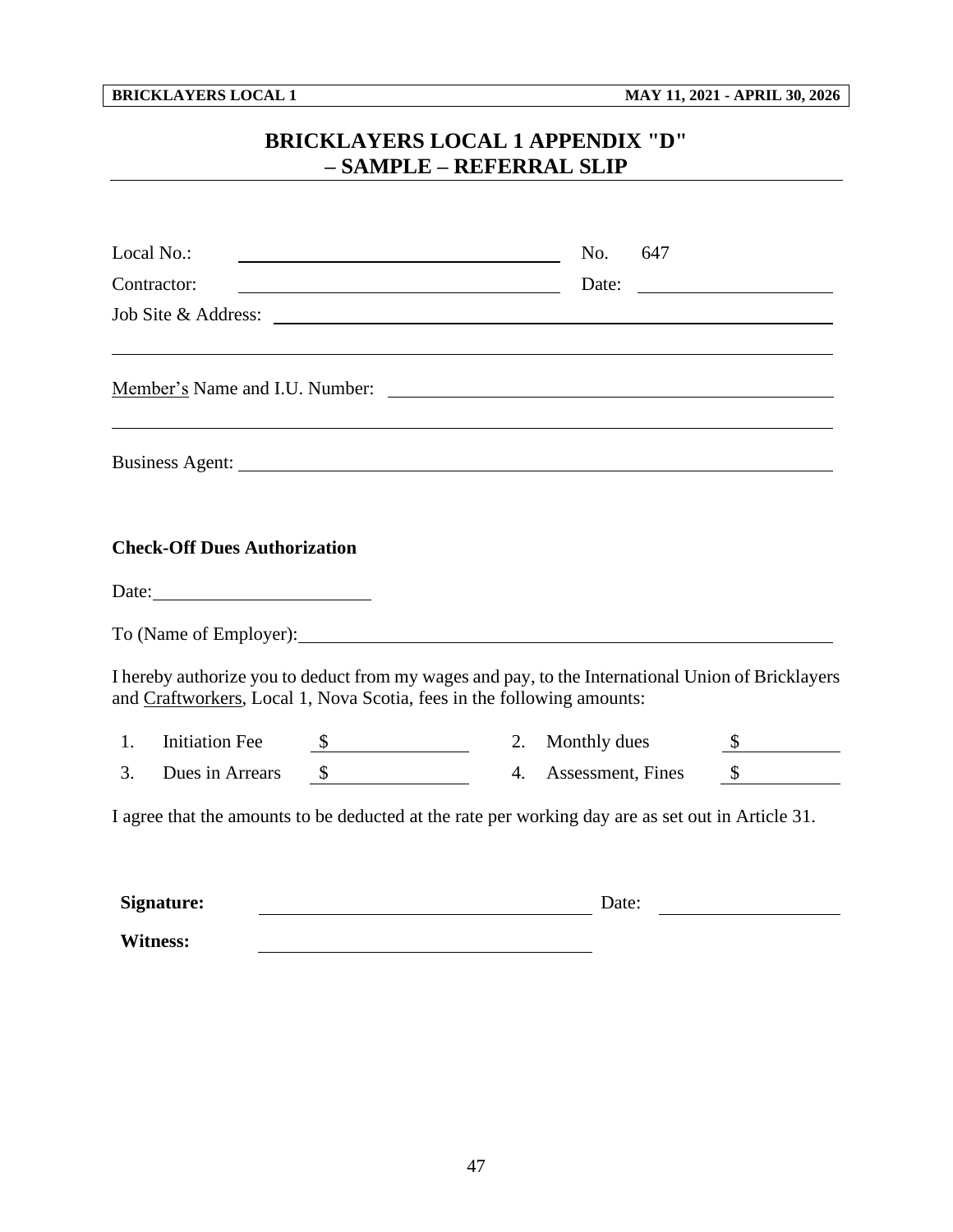# <span id="page-50-0"></span>**BRICKLAYERS LOCAL 1 SCHEDULE "A" – DEFINITIONS**

The following definitions apply where the defined terms are used in the Agreement attached hereto:

| Limited                                                                                                                                                                                                          |
|------------------------------------------------------------------------------------------------------------------------------------------------------------------------------------------------------------------|
| <b>BUSINESS AGENT:</b> means the official duly appointed by a Local Union whose duties are<br>to represent the Union in matters relating to this Agreement                                                       |
| Bricklayer, Stone Mason, Marble Mason, Stone Cutter for a member<br>of the CLRA, Party to this Agreement, on any job in the area as<br>defined in this Agreement                                                 |
| "A" hereof, or future members who have or will authorize such<br>CLRA to negotiate and conclude a Collective Agreement on their<br>behalf                                                                        |
|                                                                                                                                                                                                                  |
| Agreement and authorized by it to represent all the employees and<br>employers working on a job who fall within the scope of this<br>Agreement, and to speak for them on matters pertaining to this<br>Agreement |
| SUPERINTENDENT: means the duly appointed official of the employer who has on-the-<br>job authority for the progress of the work                                                                                  |
| the International Union of Bricklayers & Allied<br>.means<br>Craftworkers, Local 1 of NS                                                                                                                         |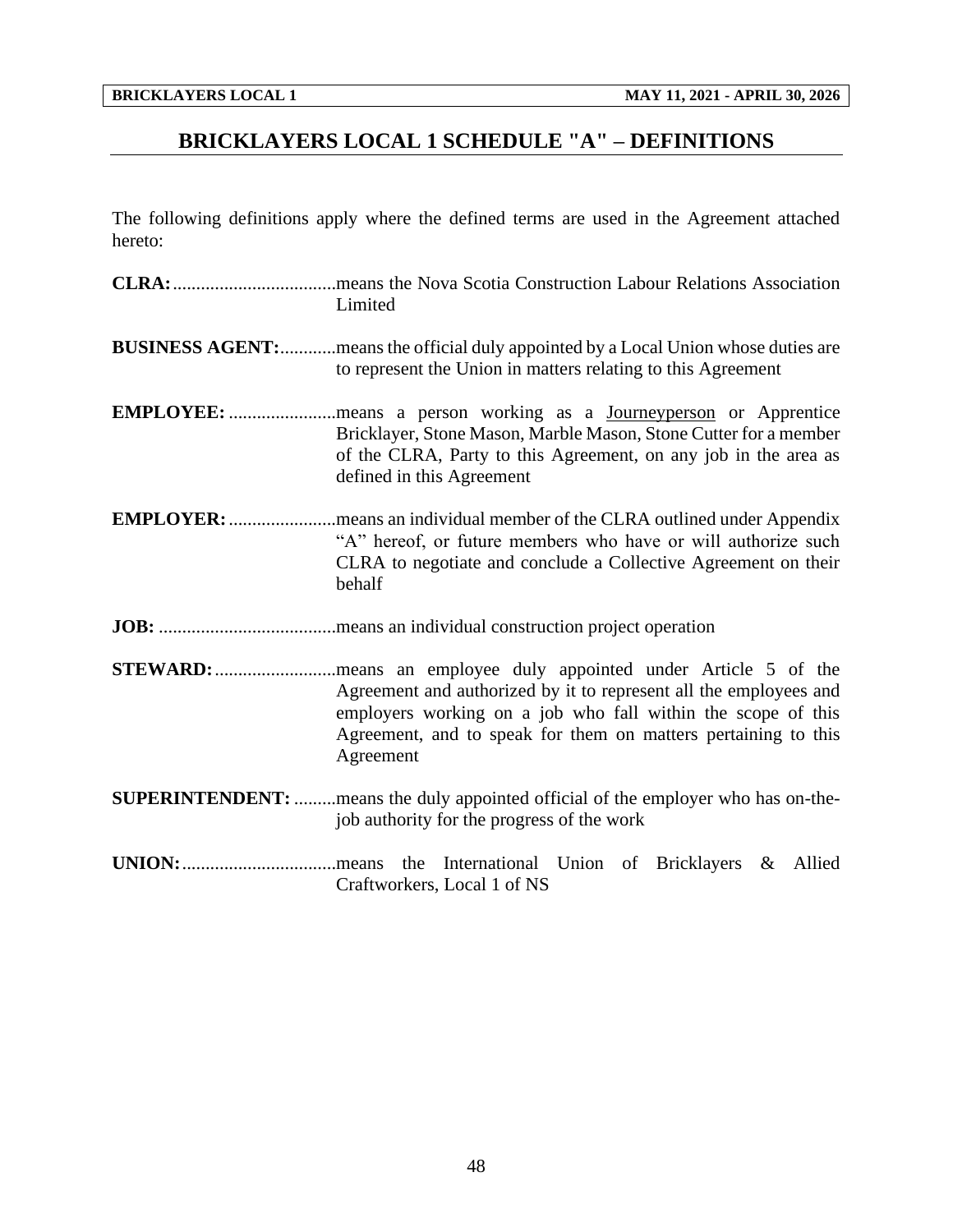# **BRICKLAYERS LOCAL 1 APPENDIX "T" – JOB TARGETING RULES AND PROCEDURES**

<span id="page-51-0"></span>The application and interpretation of these Job Targeting Rules and Procedures shall be at the sole discretion of the Enabling Committee. The Bricklayer Local  $N^{\circ}$  1 is the "Union" under these rules and procedures.

1. No contractor shall be entitled to targeted rates and conditions unless the contractor makes direct application in writing under these job targeting rules and procedures a minimum of forty-eight (48) hours prior to the tender closing to the Union through the Nova Scotia Construction Labour Relations Association (CLRA) on the attached application form and such request shall be forwarded to the Union.

The Union may, however, in its sole discretion waive the above time limit of forty-eight (48) hours.

- 2. The Union shall advise the CLRA by **email (target@nsclra.ca)** in writing whether it grants or does not grant the targeting application *no later than twenty-four (24) hours before the job closing*. The CLRA shall then advise all applicant contractors when a target request has been granted setting out the terms and conditions applicable to the specific job or project.
- 3. Upon the request of the Union the contractors who are bidding jobs under this program shall supply the bid price of their bid on the targeted jobs to the Union after the job has been awarded.
- 4. The applicant contractor shall provide a record of projected employee work hours worked on all targeted jobs to the Union as a means of gathering data regarding the success or failure of this program in maintaining and increasing the unionized sector's share of work.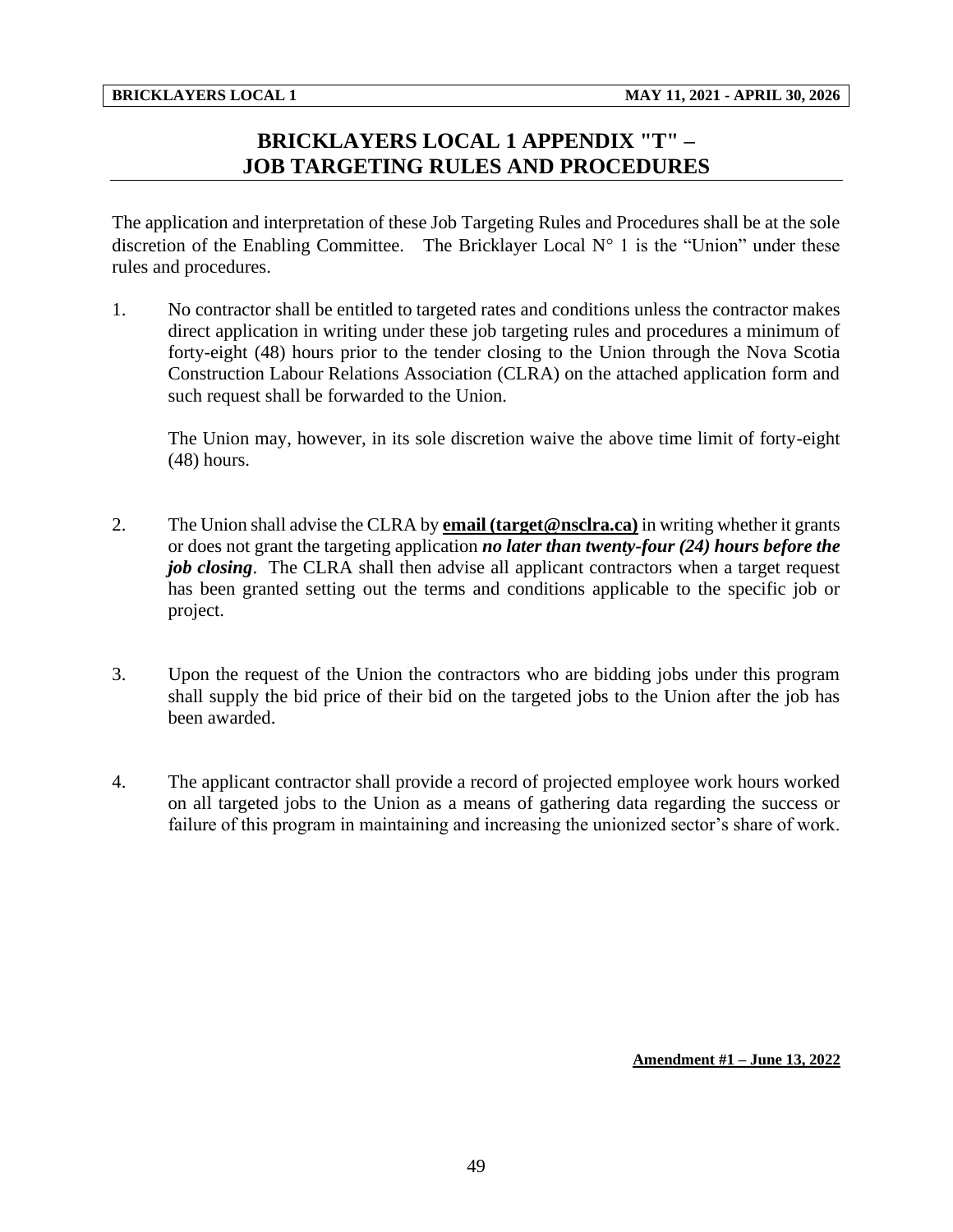# <span id="page-52-0"></span>**BRICKLAYERS LOCAL NO. 1 JOB TARGETING APPLICATION FORM**

| DATE:    |                                                                                                                                                                                                                                                                                                                         |                  |                              |                                |                                                                                                                                                                                                                                |
|----------|-------------------------------------------------------------------------------------------------------------------------------------------------------------------------------------------------------------------------------------------------------------------------------------------------------------------------|------------------|------------------------------|--------------------------------|--------------------------------------------------------------------------------------------------------------------------------------------------------------------------------------------------------------------------------|
| TO:      | Bricklayer Local 1<br>NS Construction Labour Relations Association                                                                                                                                                                                                                                                      | PHONE:<br>PHONE: | 902-450-5614<br>902-468-2283 | <b>EMAIL:</b><br><b>EMAIL:</b> | reception@baclocal1ns.ca<br>target@nsclra.ca                                                                                                                                                                                   |
| FROM:    |                                                                                                                                                                                                                                                                                                                         |                  |                              |                                |                                                                                                                                                                                                                                |
| PHONE:   |                                                                                                                                                                                                                                                                                                                         | <b>EMAIL:</b>    |                              |                                |                                                                                                                                                                                                                                |
|          | Please accept this as a request to bid the Project outlined herein, under the terms of the Enabling Committee<br>provisions, Article 41 of the Bricklayer Local 1 Agreement currently in force.                                                                                                                         |                  |                              |                                |                                                                                                                                                                                                                                |
| PROJECT: |                                                                                                                                                                                                                                                                                                                         |                  |                              |                                |                                                                                                                                                                                                                                |
| OWNER:   |                                                                                                                                                                                                                                                                                                                         |                  |                              |                                |                                                                                                                                                                                                                                |
|          | LOCATION:<br><u> 2008 - Andrea Andrew Maria (h. 1878).</u>                                                                                                                                                                                                                                                              |                  |                              |                                |                                                                                                                                                                                                                                |
|          | TENDER CLOSING DATE: <u>_______________________</u>                                                                                                                                                                                                                                                                     |                  |                              |                                | BRICKLAYERS LABOUR HOURS: Lack Control Control Control Control Control Control Control Control Control Control Control Control Control Control Control Control Control Control Control Control Control Control Control Control |
|          | START DATE:                                                                                                                                                                                                                                                                                                             |                  | <b>COMPLETION DATE:</b>      |                                |                                                                                                                                                                                                                                |
|          | <b>UNION</b>                                                                                                                                                                                                                                                                                                            | KNOWN BIDDERS:   |                              | NON-UNION                      | <u>and the state of the state of the state</u>                                                                                                                                                                                 |
|          |                                                                                                                                                                                                                                                                                                                         |                  |                              |                                |                                                                                                                                                                                                                                |
|          |                                                                                                                                                                                                                                                                                                                         |                  |                              |                                |                                                                                                                                                                                                                                |
|          | In order to be competitive, I, as the Contractor bidding, request the following target rates and conditions:                                                                                                                                                                                                            |                  |                              |                                |                                                                                                                                                                                                                                |
| 1.       | plus the following benefits<br>Hourly Wage Rate                                                                                                                                                                                                                                                                         |                  |                              |                                |                                                                                                                                                                                                                                |
|          | Overtime conditions<br><u> 1989 - Andrea Stadt Britain, amerikansk politiker (d. 1989)</u>                                                                                                                                                                                                                              |                  |                              |                                |                                                                                                                                                                                                                                |
|          |                                                                                                                                                                                                                                                                                                                         |                  |                              |                                |                                                                                                                                                                                                                                |
| 2.       | Board & Travel<br><u>and the control of the control of the control of the control of the control of the control of the control of the control of the control of the control of the control of the control of the control of the control of the con</u>                                                                  |                  |                              |                                |                                                                                                                                                                                                                                |
| 3.       | Other Relief                                                                                                                                                                                                                                                                                                            |                  |                              |                                |                                                                                                                                                                                                                                |
|          |                                                                                                                                                                                                                                                                                                                         |                  |                              |                                |                                                                                                                                                                                                                                |
|          | I UNDERSTAND AND AGREE THAT ALL OTHER TERMS AND CONDITIONS INCLUDING A PAYMENT OF VACATION,<br>HEALTH & WELFARE, MASONRY PROMOTION FUND, BEREAVEMENT FUND AND THE BRICKLAYERS ADMINISTRATION<br>FUND, AS WELL AS OTHER TERMS AND CONDITIONS SHALL BE PAID AS PER THE CURRENT COLLECTIVE BARGAINING<br><b>AGREEMENT.</b> |                  |                              |                                |                                                                                                                                                                                                                                |

COMPANY CONTRACTOR REPRESENTATIVE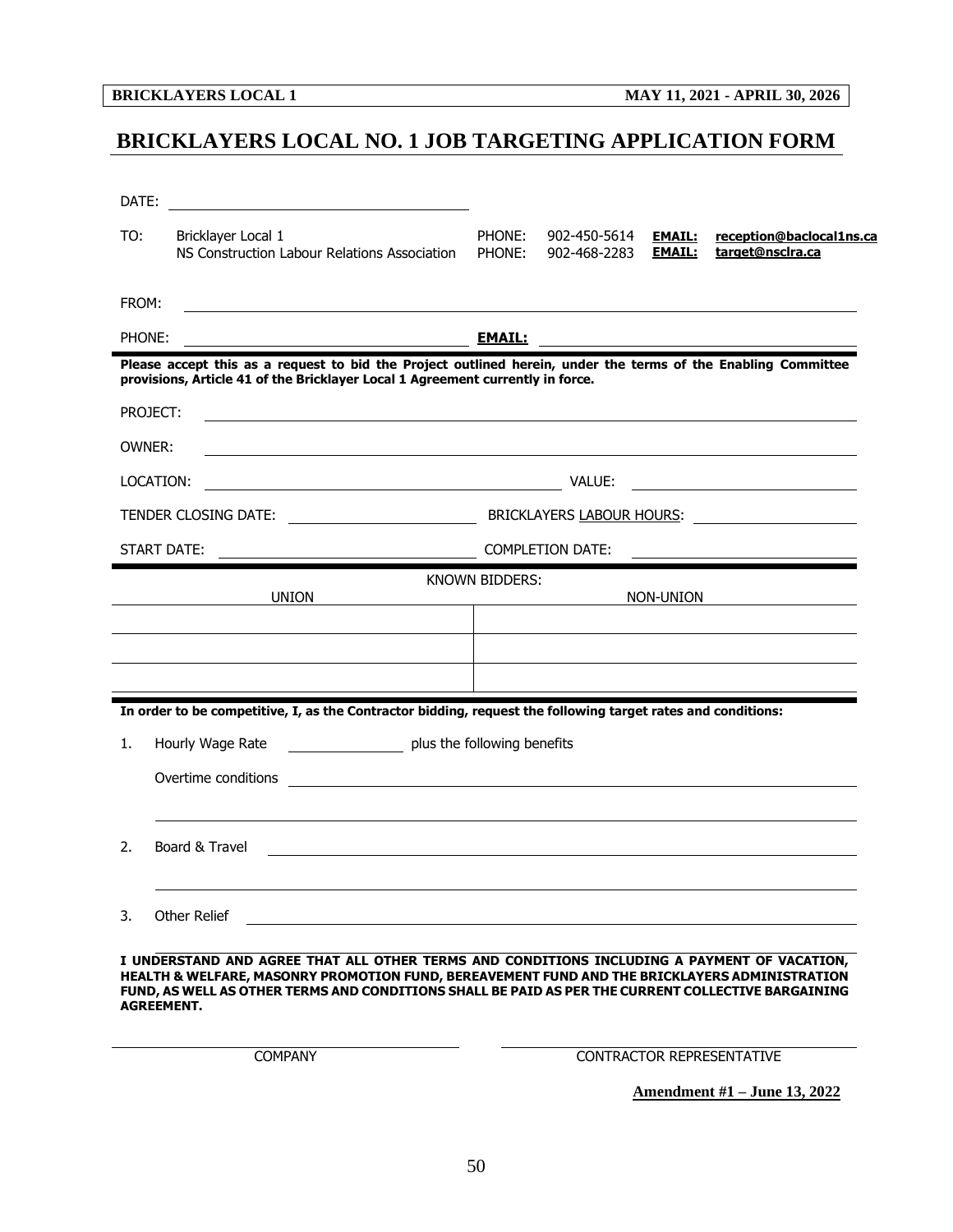### **(UNION LETTERHEAD)**

## **EMAIL TRANSMISSION FORM – RESPONSE TO JOB TARGETING APPLICATION ARTICLE 41 – ENABLING COMMITTEE BRICKLAYERS LOCAL NO. 1**

Date Application Received: Date of Reply: Date of Reply:

TO: Nova Scotia Construction Labour Relations Association

#### **Email: target@nsclra.ca**

FROM: Bricklayers Local Union 1

PROJECT TYPE & LOCATION:

### **TARGETING & ENABLING RATES AND CONDITIONS**

| Hourly<br>Rate | V & H<br>9% | H & W | <b>BAC</b> Local 1<br>Group RSP | Inter. BAC<br>Pension | Masonry<br>Promo Fund | Bereave.<br>Fund | Training | IIF | Total<br>Package |
|----------------|-------------|-------|---------------------------------|-----------------------|-----------------------|------------------|----------|-----|------------------|
|                |             |       |                                 |                       |                       |                  |          |     |                  |

### **HOURS OF WORK & OTHER PROVISIONS**

Unless specifically indicated below, all other terms and conditions will be as per the current Bricklayers Collective Agreement No. 1. The above noted target rates are granted under Article 41 – Enabling Committee for the following applicant contractors:

**Jeffery Preeper, Business Manager Bricklayers Local No. 1, Halifax**

Date: Job Target Not Granted: